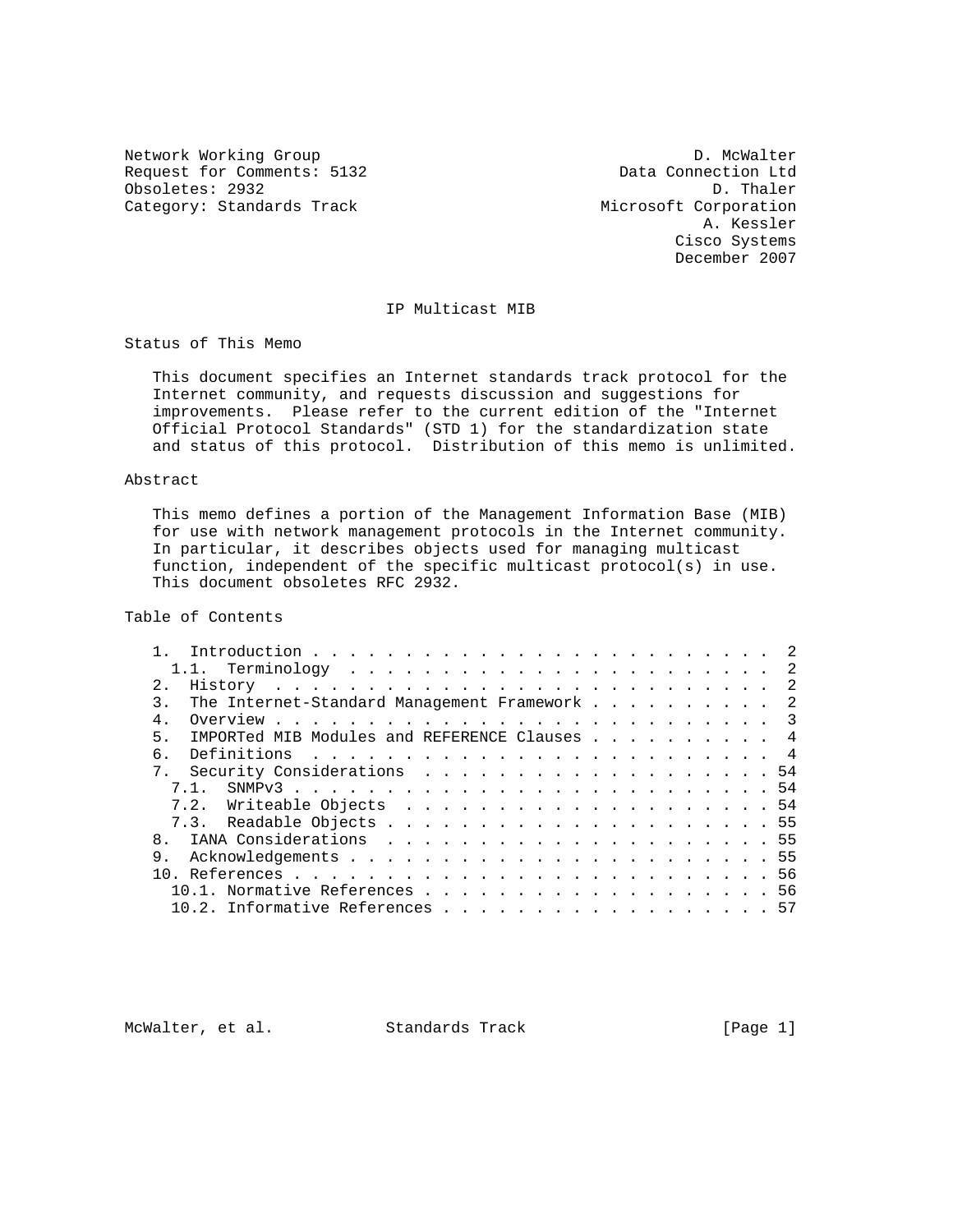# 1. Introduction

 This MIB describes objects used for managing IP multicast function, including IP multicast routing. These objects are independent of the specific multicast routing protocol in use. Managed objects specific to particular multicast protocols are defined elsewhere.

1.1. Terminology

 The key words "MUST", "MUST NOT", "REQUIRED", "SHALL", "SHALL NOT", "SHOULD", "SHOULD NOT", "RECOMMENDED", "MAY", and "OPTIONAL" in this document are to be interpreted as described in [RFC2119].

2. History

 This document obsoletes [RFC2932]. The MIB module defined by this document is a re-working of the MIB module from [RFC2932], with changes that include the following:

- o This MIB module includes support for IPv6 addressing and the IPv6 scoped address architecture. [RFC2932] supported only IPv4.
- o This MIB module allows several multicast protocols to perform routing on a single interface, where [RFC2932] assumed each interface supported at most one multicast routing protocol. Multicast routing protocols are now per-route, see ipMcastRouteProtocol.
- o This MIB module includes objects that are not specific to multicast routing. It allows management of multicast function on systems that do not perform routing, whereas [RFC2932] was restricted to multicast routing.
- o This MIB module includes a table of Source-Specific Multicast (SSM) address ranges to which SSM semantics [RFC3569] should be applied.
- o This MIB module includes a table of local applications that are receiving multicast data.
- o This MIB module includes a table of multicast scope zones.
- 3. The Internet-Standard Management Framework

 For a detailed overview of the documents that describe the current Internet-Standard Management Framework, please refer to section 7 of [RFC3410].

McWalter, et al. Standards Track [Page 2]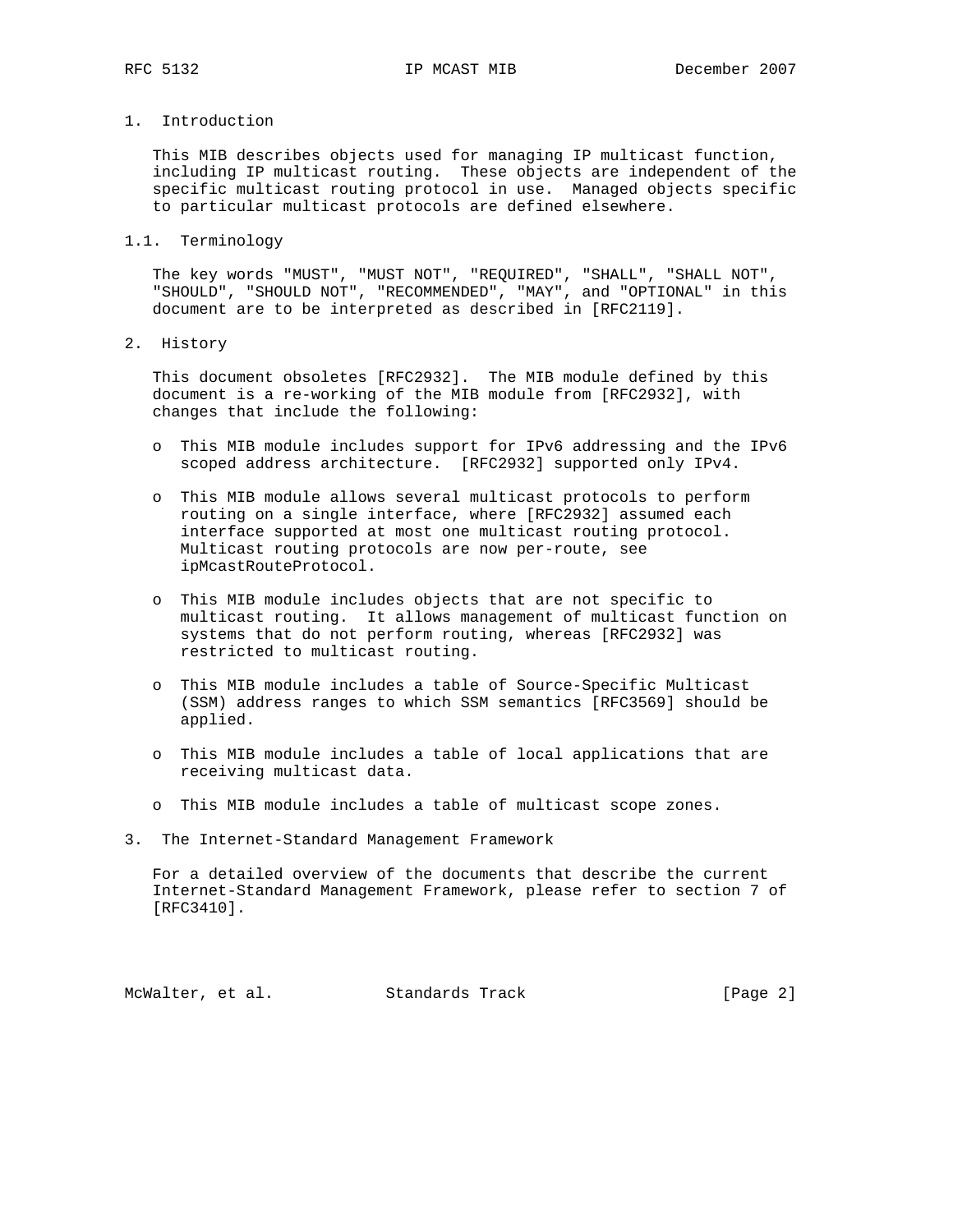Managed objects are accessed via a virtual information store, termed the Management Information Base or MIB. MIB objects are generally accessed through the Simple Network Management Protocol (SNMP). Objects in the MIB are defined using the mechanisms defined in the Structure of Management Information (SMI). This memo specifies a MIB module that is compliant to the SMIv2, which is described in STD 58, ([RFC2578], [RFC2579] and [RFC2580]).

4. Overview

 This MIB module contains two scalars and eight tables. The tables are:

- 1. The IP Multicast Interface Table, which contains multicast information specific to interfaces.
- 2. The IP Multicast SSM Range Table, which contains one row per range of multicast group addresses to which Source-Specific Multicast semantics [RFC3569] should be applied.
- 3. The IP Multicast Route Table, which contains multicast routing information for IP datagrams sent by particular sources to the IP multicast groups known to a system.
- 4. The IP Multicast Routing Next Hop Table, which contains information about next-hops for the routing of IP multicast datagrams. Each entry is one of a list of next-hops on outgoing interfaces for particular sources sending to a particular multicast group address.
- 5. The IP Multicast Scope Boundary Table, which contains the boundaries configured for multicast scopes [RFC2365].
- 6. The IP Multicast Scope Name Table, which contains human-readable names for multicast scopes.
- 7. The IP Multicast Local Listener Table, which contains identifiers for local applications that are receiving multicast data.
- 8. The IP Multicast Zone Table, which contains an entry for each scope zone known to a system, and maps each zone to the multicast address range that is the corresponding scope.

 This MIB module uses textual conventions defined in the IF-MIB [RFC2863], the INET-ADDRESS-MIB [RFC4001] and the IANA-RTPROTO-MIB.

McWalter, et al. Standards Track [Page 3]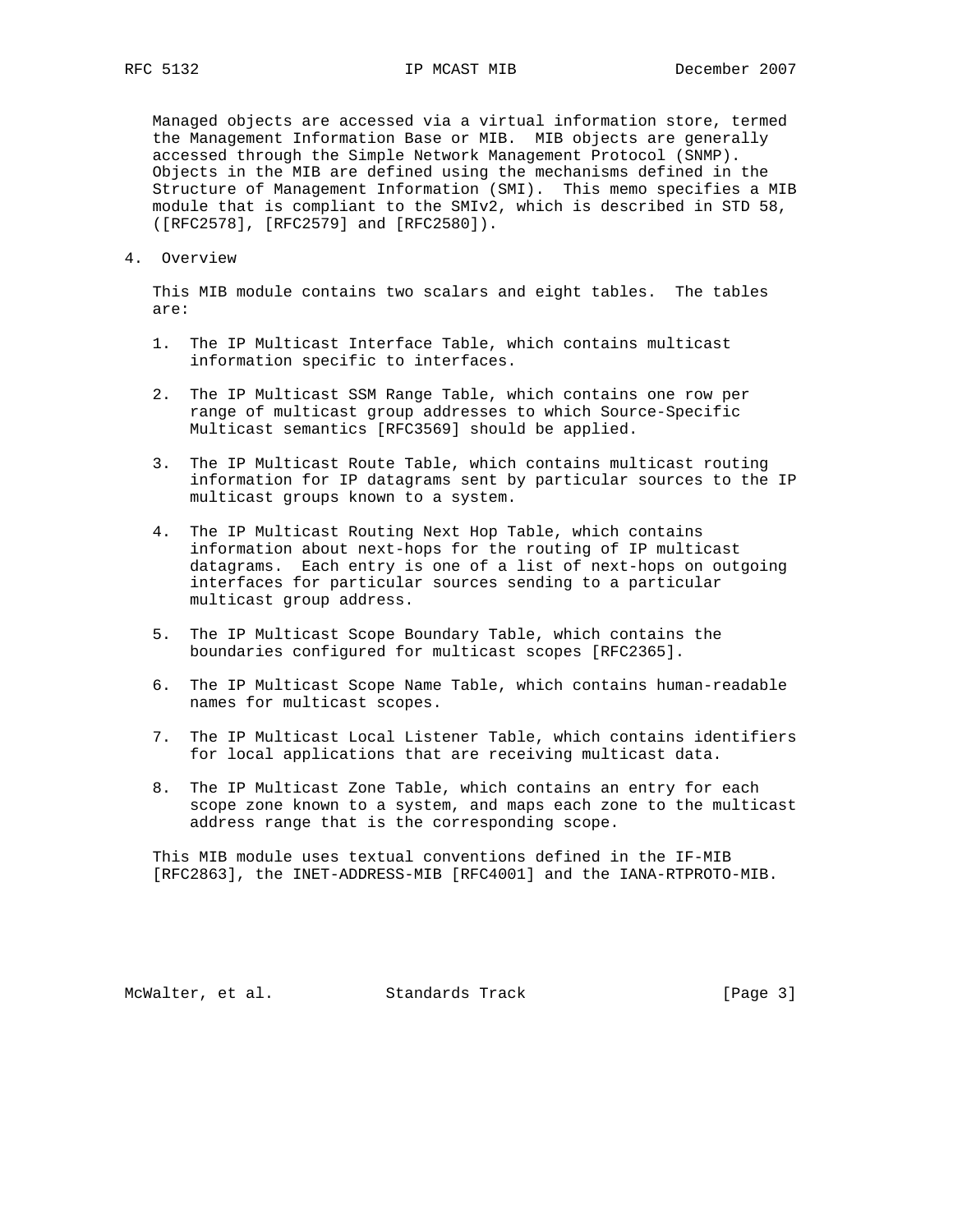# 5. IMPORTed MIB Modules and REFERENCE Clauses

 The MIB modules defined in this document IMPORTs definitions normatively from the following MIB modules, beyond [RFC2578], [RFC2579], and [RFC2580]: HCNUM-TC [RFC2856], IF-MIB [RFC2863], IANA- RTPROTO-MIB, SNMP-FRAMEWORK-MIB [RFC3411], INET-ADDRESS-MIB [RFC4001], and LANGTAG-TC-MIB [RFC5131].

 This MIB module also includes REFERENCE clauses that make normative references to Administratively Scoped IP Multicast [RFC2365], Unicast-Prefix-based IPv6 Multicast Addresses [RFC3306], IPv6 Scoped Address Architecture [RFC4007], and IPv6 Addressing Architecture [RFC4291].

 Finally, this MIB module makes informative references to several RFCs in the text of DESCRIPTION clauses, including sysApplMIB [RFC2287], IP-MIB [RFC4293], Source-Specific Multicast [RFC3569], Protocol Independent Multicast-Sparse Mode version 2 (PIM-SMv2) Protocol Specification [RFC4601], Bidirectional Protocol Independent Multicast (BIDIR-PIM) [RFC5015], and Tags for Identifying Languages [RFC4646].

### 6. Definitions

IPMCAST-MIB DEFINITIONS ::= BEGIN

### IMPORTS

|  | MODULE-IDENTITY, OBJECT-TYPE,<br>mib-2, Unsigned32, Counter64, |  |                                      |  |                |  |  |  |  |
|--|----------------------------------------------------------------|--|--------------------------------------|--|----------------|--|--|--|--|
|  | Gauge32, TimeTicks                                             |  | FROM SNMPv2-SMI                      |  | $-- [RFC2578]$ |  |  |  |  |
|  | RowStatus, TruthValue,                                         |  |                                      |  |                |  |  |  |  |
|  | StorageType, TimeStamp                                         |  | FROM SNMPv2-TC                       |  | $-- [RFC2579]$ |  |  |  |  |
|  | MODULE-COMPLIANCE, OBJECT-GROUP FROM SNMPv2-CONF               |  |                                      |  | $-- [RFC2580]$ |  |  |  |  |
|  | CounterBasedGauge64                                            |  | FROM HCNUM-TC                        |  | $-- [RFC2856]$ |  |  |  |  |
|  | InterfaceIndexOrZero,                                          |  |                                      |  |                |  |  |  |  |
|  | InterfaceIndex                                                 |  | FROM IF-MIB                          |  | $-- [RFC2863]$ |  |  |  |  |
|  | IANAipRouteProtocol,                                           |  |                                      |  |                |  |  |  |  |
|  | IANAipMRouteProtocol                                           |  | FROM IANA-RTPROTO-MIB                |  |                |  |  |  |  |
|  | SnmpAdminString                                                |  | FROM SNMP-FRAMEWORK-MIB -- [RFC3411] |  |                |  |  |  |  |
|  | InetAddress, InetAddressType,                                  |  |                                      |  |                |  |  |  |  |
|  | InetAddressPrefixLength,                                       |  |                                      |  |                |  |  |  |  |
|  | InetZoneIndex, InetVersion                                     |  | FROM INET-ADDRESS-MIB                |  | $-- [RFC4001]$ |  |  |  |  |
|  | LangTag                                                        |  | FROM LANGTAG-TC-MIB;                 |  | $-- [RFC5131]$ |  |  |  |  |
|  | ipMcastMIB MODULE-IDENTITY                                     |  |                                      |  |                |  |  |  |  |
|  | LAST-UPDATED "200711090000Z" -- 9 November 2007                |  |                                      |  |                |  |  |  |  |
|  | ORGANIZATION "IETF MBONE Deployment (MBONED) Working Group"    |  |                                      |  |                |  |  |  |  |
|  |                                                                |  |                                      |  |                |  |  |  |  |

CONTACT-INFO "David McWalter

```
 Data Connection Limited
```
McWalter, et al. Standards Track [Page 4]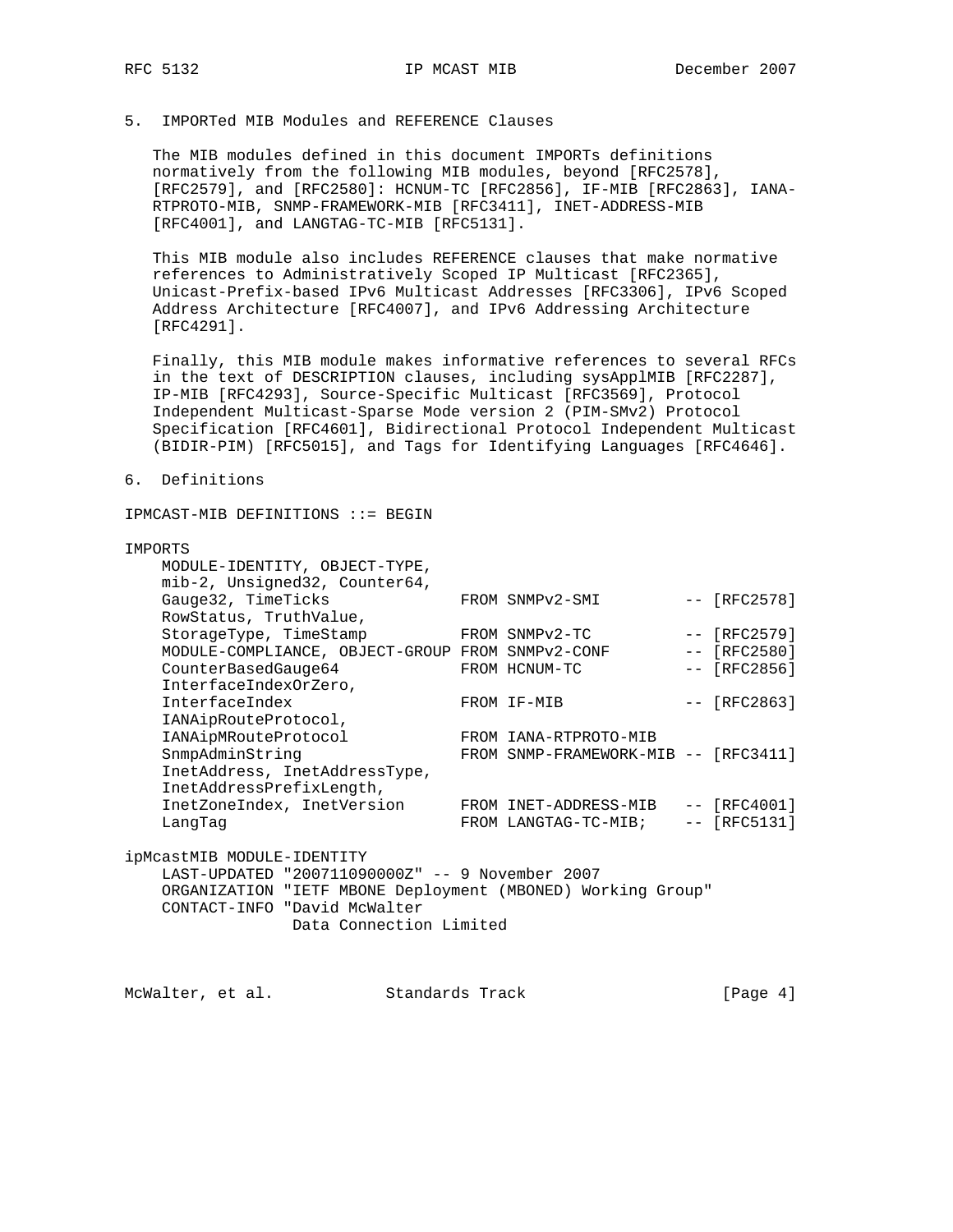100 Church Street Enfield, EN2 6BQ UK Phone: +44 208 366 1177 EMail: dmcw@dataconnection.com Dave Thaler Microsoft Corporation One Microsoft Way Redmond, WA 98052-6399 **US**  Phone: +1 425 703 8835 EMail: dthaler@dthaler.microsoft.com Andrew Kessler Cisco Systems 425 E. Tasman Drive San Jose, CA 95134 US Phone: +1 408 526 5139 EMail: kessler@cisco.com" DESCRIPTION "The MIB module for management of IP Multicast, including multicast routing, data forwarding, and data reception. Copyright (C) The IETF Trust (2007). This version of this MIB module is part of RFC 5132; see the RFC itself for full legal notices." REVISION "200711090000Z" -- 9 November 2007 DESCRIPTION "Initial version, published as RFC 5132. This MIB module obsoletes IPMROUTE-STD-MIB defined by [RFC2932]. Changes include the following: o This MIB module includes support for IPv6 addressing and the IPv6 scoped address architecture. [RFC2932] supported only IPv4. o This MIB module allows several multicast protocols to perform routing on a single interface, where [RFC2932] assumed each interface supported at most one multicast routing protocol. Multicast routing protocols are now per-route, see ipMcastRouteProtocol.

McWalter, et al. Standards Track [Page 5]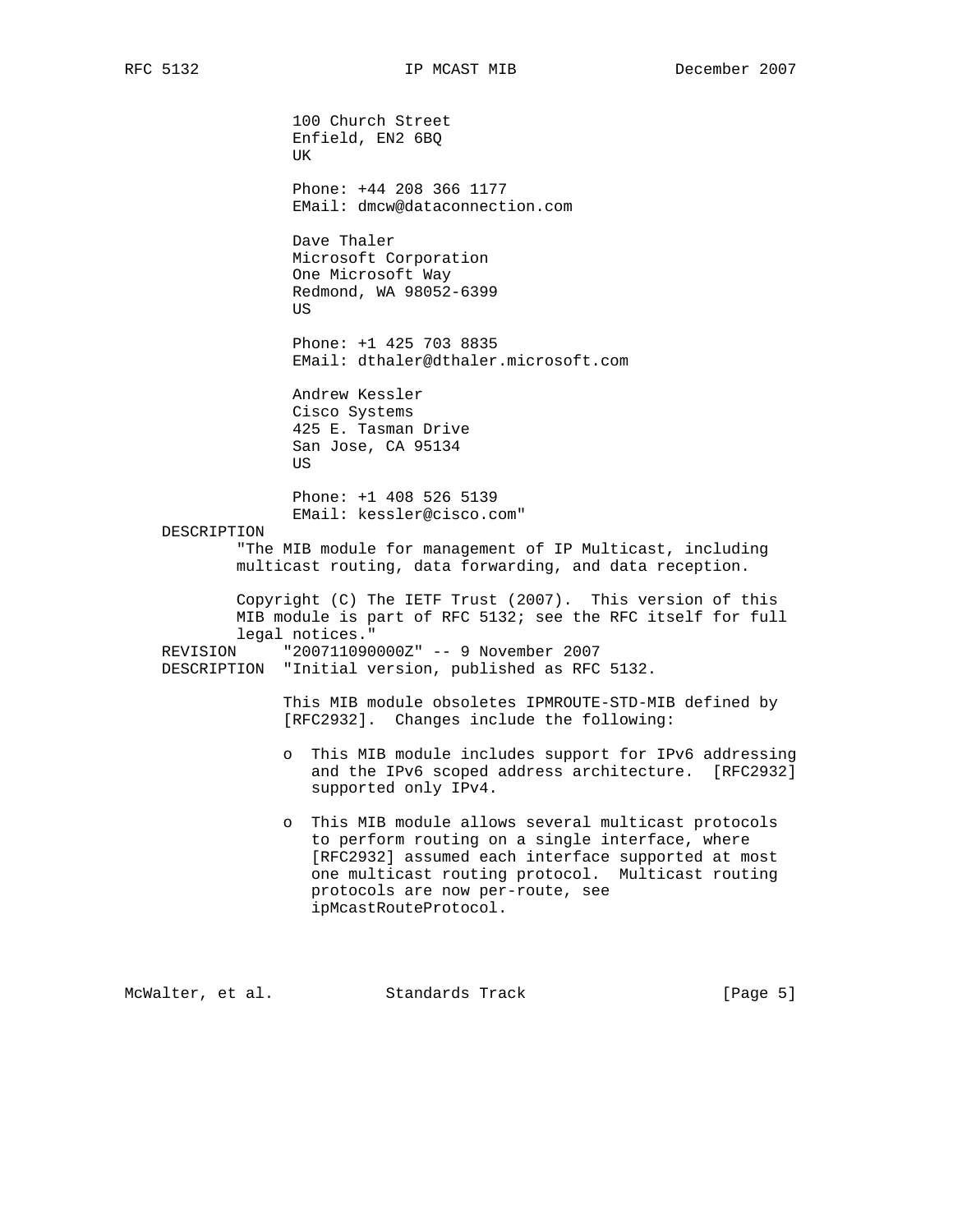o This MIB module includes objects that are not specific to multicast routing. It allows management of multicast function on systems that do not perform routing, whereas [RFC2932] was restricted to multicast routing. o This MIB module includes a table of Source-Specific Multicast (SSM) address ranges to which SSM semantics [RFC3569] should be applied. o This MIB module includes a table of local applications that are receiving multicast data. o This MIB module includes a table of multicast scope zones."  $::=$  { mib-2 168 } -- -- Top-level structure of the MIB  $-$ ipMcast OBJECT IDENTIFIER ::= { ipMcastMIB 1 } ipMcastEnabled OBJECT-TYPE SYNTAX TruthValue MAX-ACCESS read-write STATUS current DESCRIPTION "The enabled status of IP Multicast function on this system. The storage type of this object is determined by ipMcastDeviceConfigStorageType."  $::=$  { ipMcast 1 } ipMcastRouteEntryCount OBJECT-TYPE SYNTAX Gauge32 MAX-ACCESS read-only STATUS current DESCRIPTION "The number of rows in the ipMcastRouteTable. This can be used to check for multicast routing activity, and to monitor the multicast routing table size."  $::=$  { ipMcast 2 } ipMcastDeviceConfigStorageType OBJECT-TYPE SYNTAX StorageType MAX-ACCESS read-write

McWalter, et al. Standards Track [Page 6]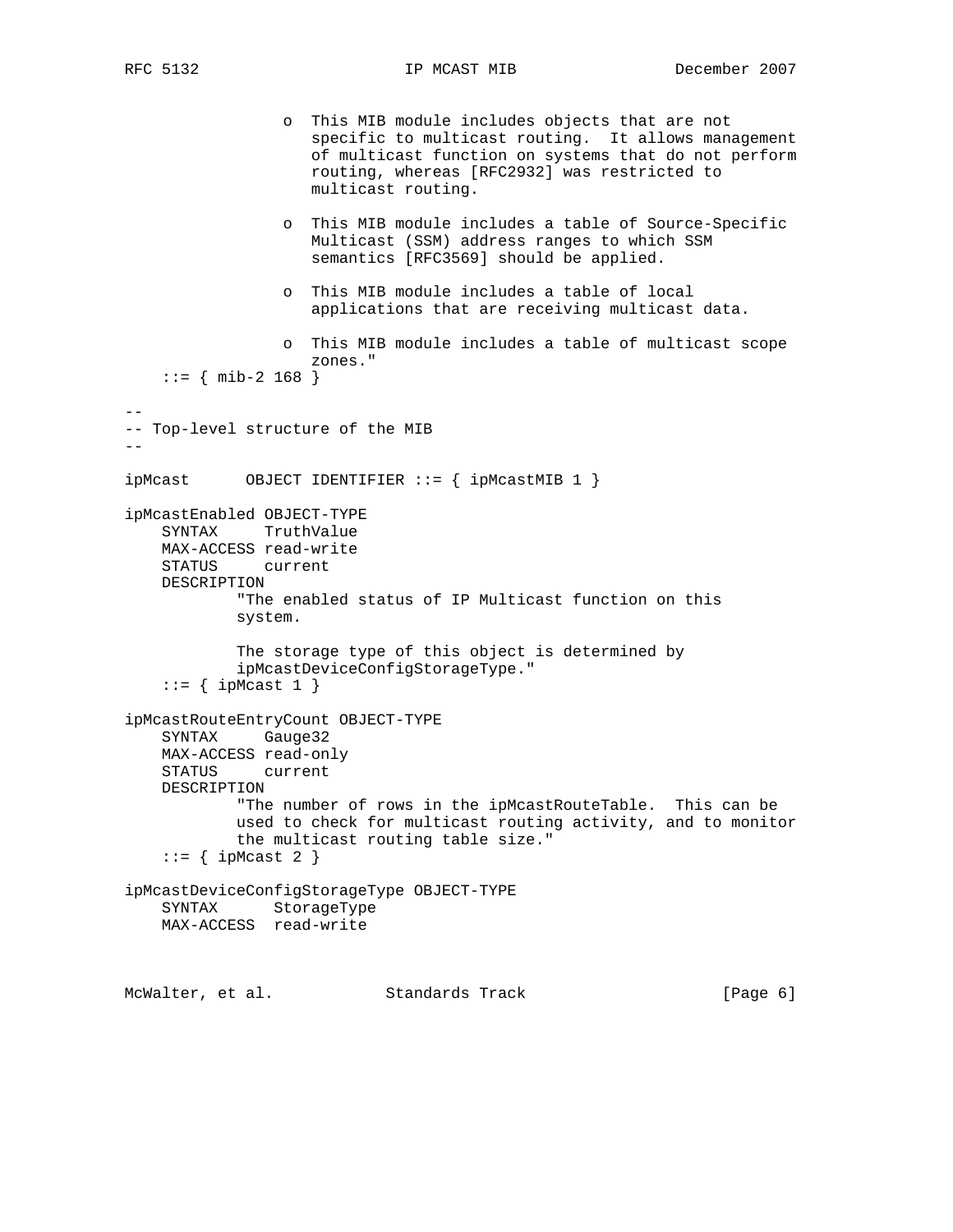```
 STATUS current
    DESCRIPTION
            "The storage type used for the global IP multicast
            configuration of this device, comprised of the objects
            listed below. If this storage type takes the value
            'permanent', write-access to the listed objects need not be
            allowed.
            The objects described by this storage type are:
            ipMcastEnabled."
       DEFVAL { nonVolatile }
    ::= { ipMcast 11 }
--
-- The Multicast Interface Table
--
ipMcastInterfaceTable OBJECT-TYPE
    SYNTAX SEQUENCE OF IpMcastInterfaceEntry
    MAX-ACCESS not-accessible
    STATUS current
    DESCRIPTION
            "The (conceptual) table used to manage the multicast
            protocol active on an interface."
    ::= { ipMcast 3 }
ipMcastInterfaceEntry OBJECT-TYPE
    SYNTAX IpMcastInterfaceEntry
    MAX-ACCESS not-accessible
    STATUS current
    DESCRIPTION
            "An entry (conceptual row) containing the multicast protocol
            information for a particular interface.
            Per-interface multicast forwarding statistics are also
            available in ipIfStatsTable."
    REFERENCE "RFC 4293 ipIfStatsTable"
     INDEX { ipMcastInterfaceIPVersion,
                 ipMcastInterfaceIfIndex }
     ::= { ipMcastInterfaceTable 1 }
IpMcastInterfaceEntry ::= SEQUENCE {
ipMcastInterfaceIPVersion InetVersion,
 ipMcastInterfaceIfIndex InterfaceIndex,
ipMcastInterfaceTtl Unsigned32,
ipMcastInterfaceRateLimit Unsigned32,
 ipMcastInterfaceStorageType StorageType
}
```
McWalter, et al. Standards Track [Page 7]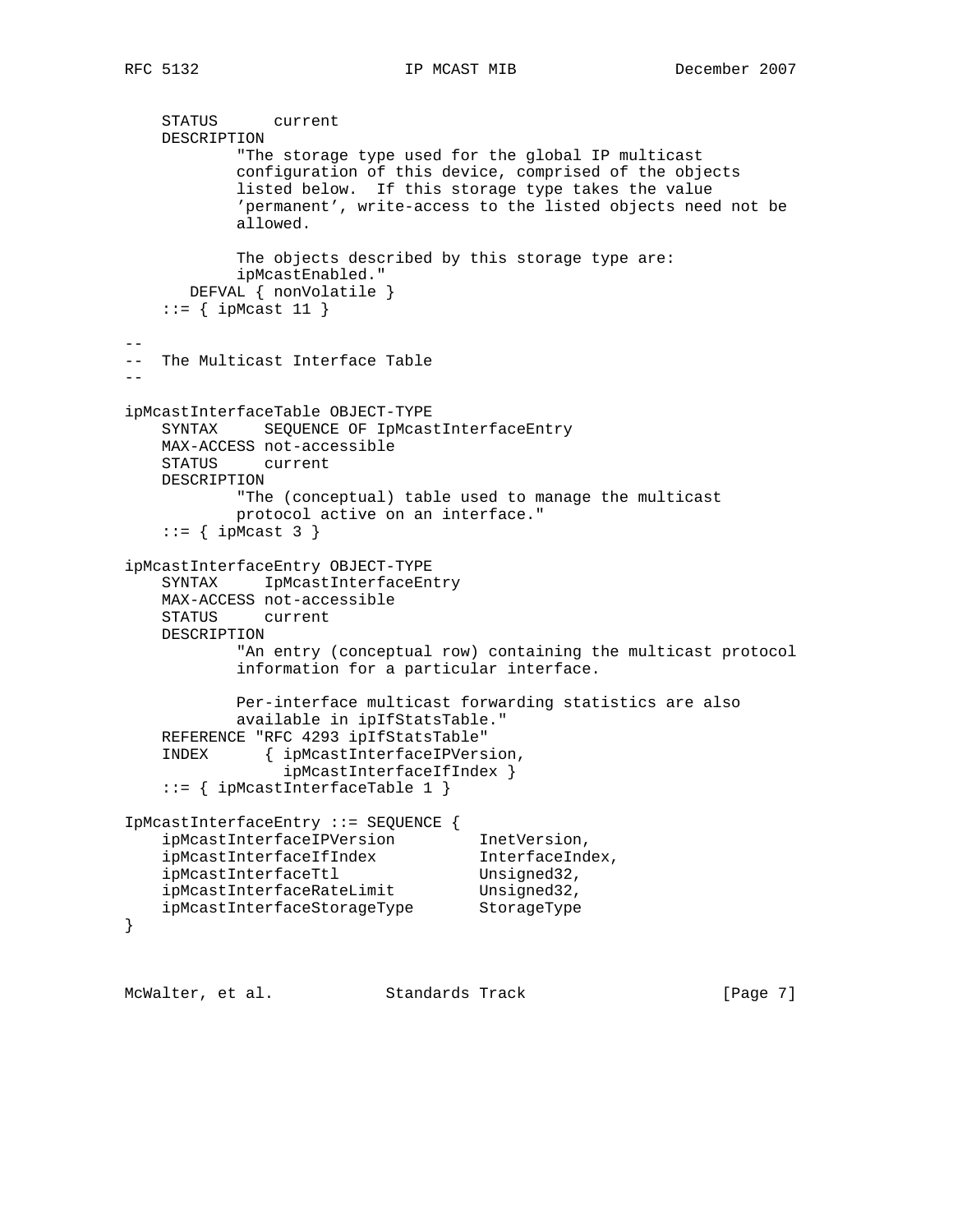ipMcastInterfaceIPVersion OBJECT-TYPE SYNTAX InetVersion MAX-ACCESS not-accessible STATUS current DESCRIPTION "The IP version of this row." ::= { ipMcastInterfaceEntry 1 } ipMcastInterfaceIfIndex OBJECT-TYPE SYNTAX InterfaceIndex MAX-ACCESS not-accessible STATUS current DESCRIPTION "The index value that uniquely identifies the interface to which this entry is applicable. The interface identified by a particular value of this index is the same interface as identified by the same value of the IF-MIB's ifIndex." ::= { ipMcastInterfaceEntry 2 } ipMcastInterfaceTtl OBJECT-TYPE SYNTAX Unsigned32 (0..256) MAX-ACCESS read-write STATUS current DESCRIPTION "The datagram Time to Live (TTL) threshold for the interface. Any IP multicast datagrams with a TTL (IPv4) or Hop Limit (IPv6) less than this threshold will not be forwarded out the interface. The default value of 0 means all multicast packets are forwarded out the interface. A value of 256 means that no multicast packets are forwarded out the interface." DEFVAL { 0 } ::= { ipMcastInterfaceEntry 3 } ipMcastInterfaceRateLimit OBJECT-TYPE SYNTAX Unsigned32 MAX-ACCESS read-write STATUS current DESCRIPTION "The rate-limit, in kilobits per second, of forwarded multicast traffic on the interface. A rate-limit of 0 indicates that no rate limiting is done." DEFVAL { 0 } ::= { ipMcastInterfaceEntry 4 } ipMcastInterfaceStorageType OBJECT-TYPE SYNTAX StorageType MAX-ACCESS read-write

McWalter, et al. Standards Track [Page 8]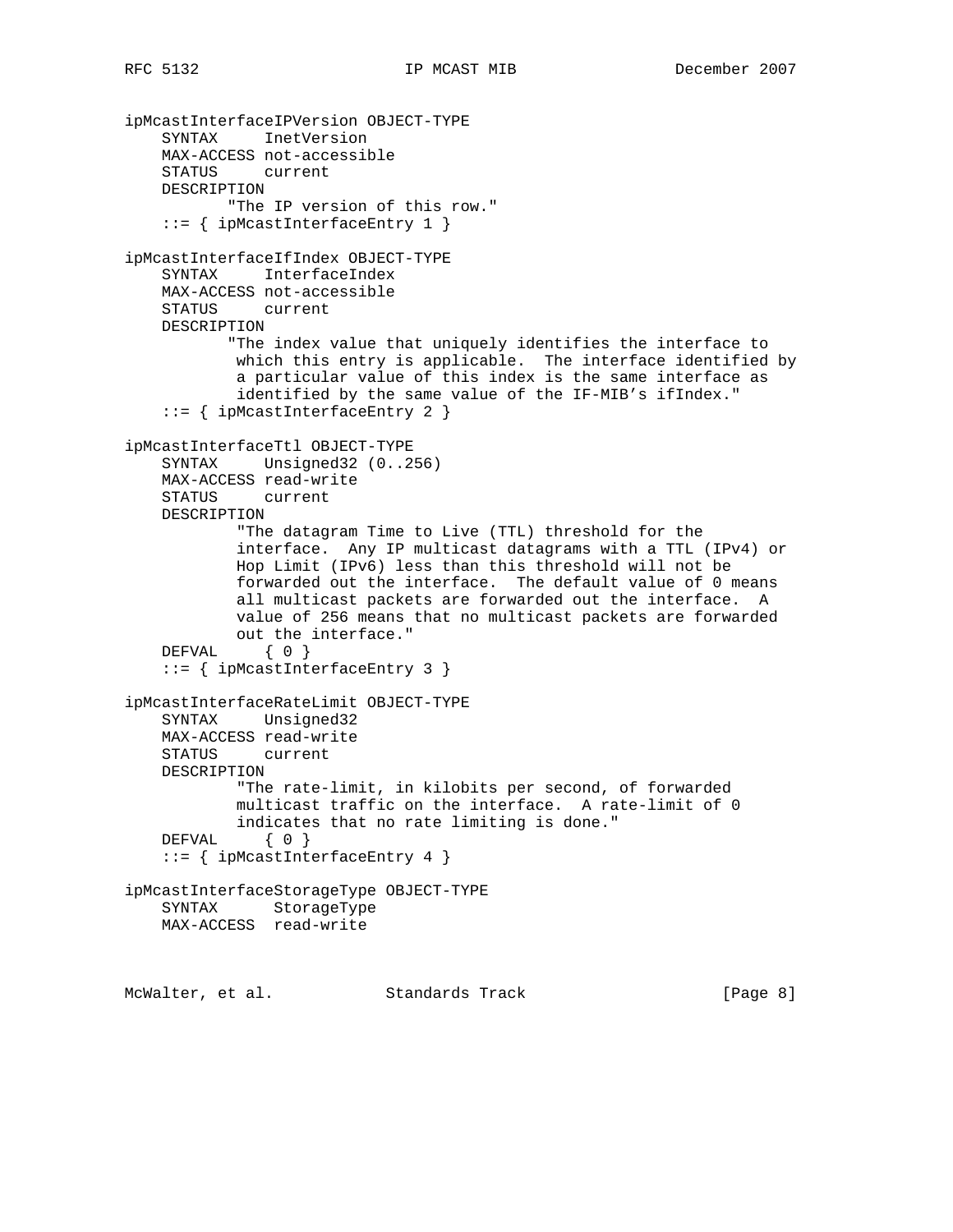```
 STATUS current
    DESCRIPTION
             "The storage type for this row. Rows having the value
             'permanent' need not allow write-access to any columnar
            objects in the row."
       DEFVAL { nonVolatile }
     ::= { ipMcastInterfaceEntry 5 }
--
-- The SSM Range Table
- -ipMcastSsmRangeTable OBJECT-TYPE
     SYNTAX SEQUENCE OF IpMcastSsmRangeEntry
    MAX-ACCESS not-accessible
     STATUS current
    DESCRIPTION
            "This table is used to create and manage the range(s) of
            group addresses to which SSM semantics should be applied."
    REFERENCE "RFC 3569"
   ::= { ipMcast 4 }
ipMcastSsmRangeEntry OBJECT-TYPE
     SYNTAX IpMcastSsmRangeEntry
    MAX-ACCESS not-accessible
    STATUS current
    DESCRIPTION
             "An entry (conceptual row) containing a range of group
             addresses to which SSM semantics should be applied.
             Object Identifiers (OIDs) are limited to 128
             sub-identifiers, but this limit is not enforced by the
             syntax of this entry. In practice, this does not present
             a problem, because IP address types allowed by conformance
            statements do not exceed this limit."
     REFERENCE "RFC 3569"
     INDEX { ipMcastSsmRangeAddressType,
                  ipMcastSsmRangeAddress,
                  ipMcastSsmRangePrefixLength }
     ::= { ipMcastSsmRangeTable 1 }
IpMcastSsmRangeEntry ::= SEQUENCE {
     ipMcastSsmRangeAddressType InetAddressType,
     ipMcastSsmRangeAddress InetAddress,
     ipMcastSsmRangePrefixLength InetAddressPrefixLength,
     ipMcastSsmRangeRowStatus RowStatus,
     ipMcastSsmRangeStorageType StorageType
}
```
McWalter, et al. Standards Track [Page 9]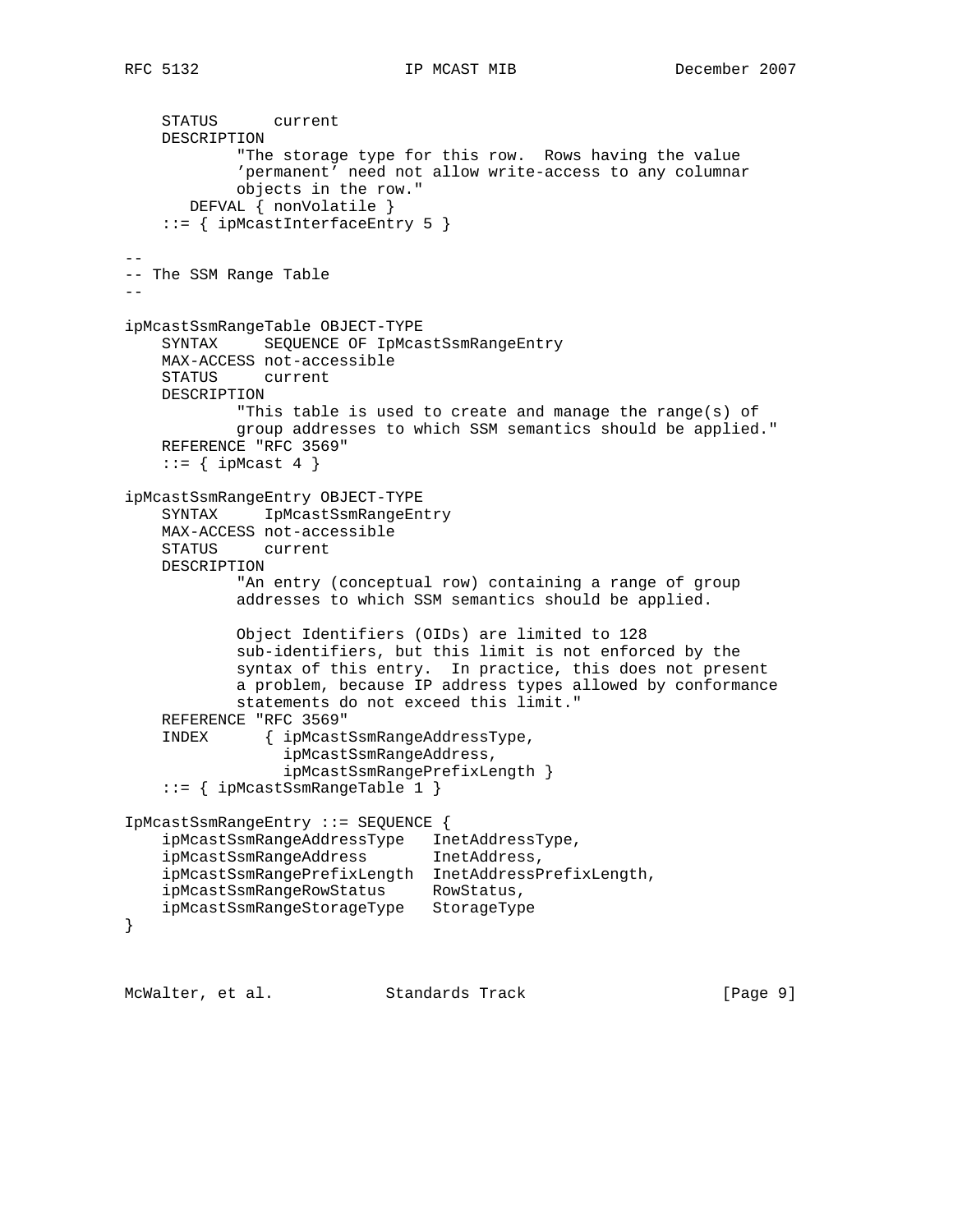ipMcastSsmRangeAddressType OBJECT-TYPE SYNTAX InetAddressType MAX-ACCESS not-accessible STATUS current DESCRIPTION "The address type of the multicast group prefix." ::= { ipMcastSsmRangeEntry 1 } ipMcastSsmRangeAddress OBJECT-TYPE SYNTAX InetAddress MAX-ACCESS not-accessible STATUS current DESCRIPTION "The multicast group address which, when combined with ipMcastSsmRangePrefixLength, gives the group prefix for this SSM range. The InetAddressType is given by ipMcastSsmRangeAddressType. This address object is only significant up to ipMcastSsmRangePrefixLength bits. The remaining address bits are set to zero. This is especially important for this index field, which is part of the index of this entry. Any non-zero bits would signify an entirely different entry. For IPv6 SSM address ranges, only ranges prefixed by FF3x::/16 are permitted, where 'x' is a valid IPv6 RFC 4291 multicast address scope. The syntax of the address range is given by RFC 3306, Sections 4 and 7. For addresses of type ipv4z or ipv6z, the appended zone index is significant even though it lies beyond the prefix length. The use of these address types indicate that this SSM range entry applies only within the given zone. Zone index zero is not valid in this table. If non-global scope SSM range entries are present, then consistent ipMcastBoundaryTable entries are required on routers at the zone boundary." REFERENCE "RFC 2365, RFC 4291 Section 2.7, RFC 3306 Sections 4, 6, and 7" ::= { ipMcastSsmRangeEntry 2 } ipMcastSsmRangePrefixLength OBJECT-TYPE SYNTAX InetAddressPrefixLength MAX-ACCESS not-accessible STATUS current DESCRIPTION "The length in bits of the mask which, when combined with

McWalter, et al. Standards Track [Page 10]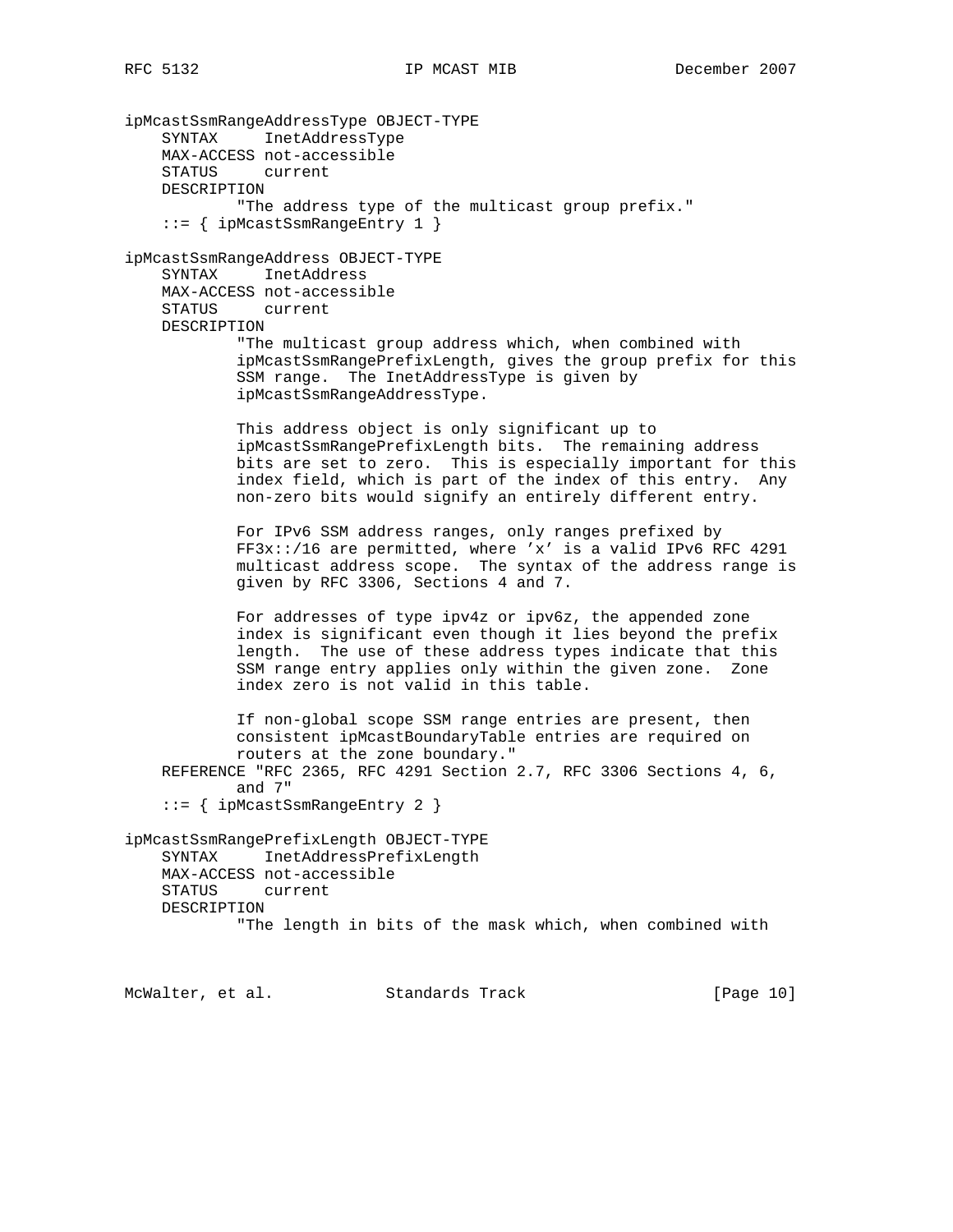ipMcastSsmRangeAddress, gives the group prefix for this SSM range. The InetAddressType is given by ipMcastSsmRangeAddressType. For values 'ipv4' and 'ipv4z', this object must be in the range 4..32. For values 'ipv6' and 'ipv6z', this object must be in the range 8..128." REFERENCE "RFC 2365, RFC 4291 Section 2.7, RFC 3306 Sections 4, 6, and 7" ::= { ipMcastSsmRangeEntry 3 } ipMcastSsmRangeRowStatus OBJECT-TYPE SYNTAX RowStatus MAX-ACCESS read-create STATUS current DESCRIPTION "The status of this row, by which rows in this table can be created and destroyed. This status object can be set to active(1) without setting any other columnar objects in this entry. All writeable objects in this entry can be modified when the status of this entry is active(1)." ::= { ipMcastSsmRangeEntry 4 } ipMcastSsmRangeStorageType OBJECT-TYPE SYNTAX StorageType MAX-ACCESS read-create STATUS current DESCRIPTION "The storage type for this row. Rows having the value 'permanent' need not allow write-access to any columnar objects in the row." DEFVAL { nonVolatile } ::= { ipMcastSsmRangeEntry 5 } -- -- The IP Multicast Routing Table - ipMcastRouteTable OBJECT-TYPE SYNTAX SEQUENCE OF IpMcastRouteEntry MAX-ACCESS not-accessible STATUS current DESCRIPTION "The (conceptual) table containing multicast routing information for IP datagrams sent by particular sources

McWalter, et al. Standards Track [Page 11]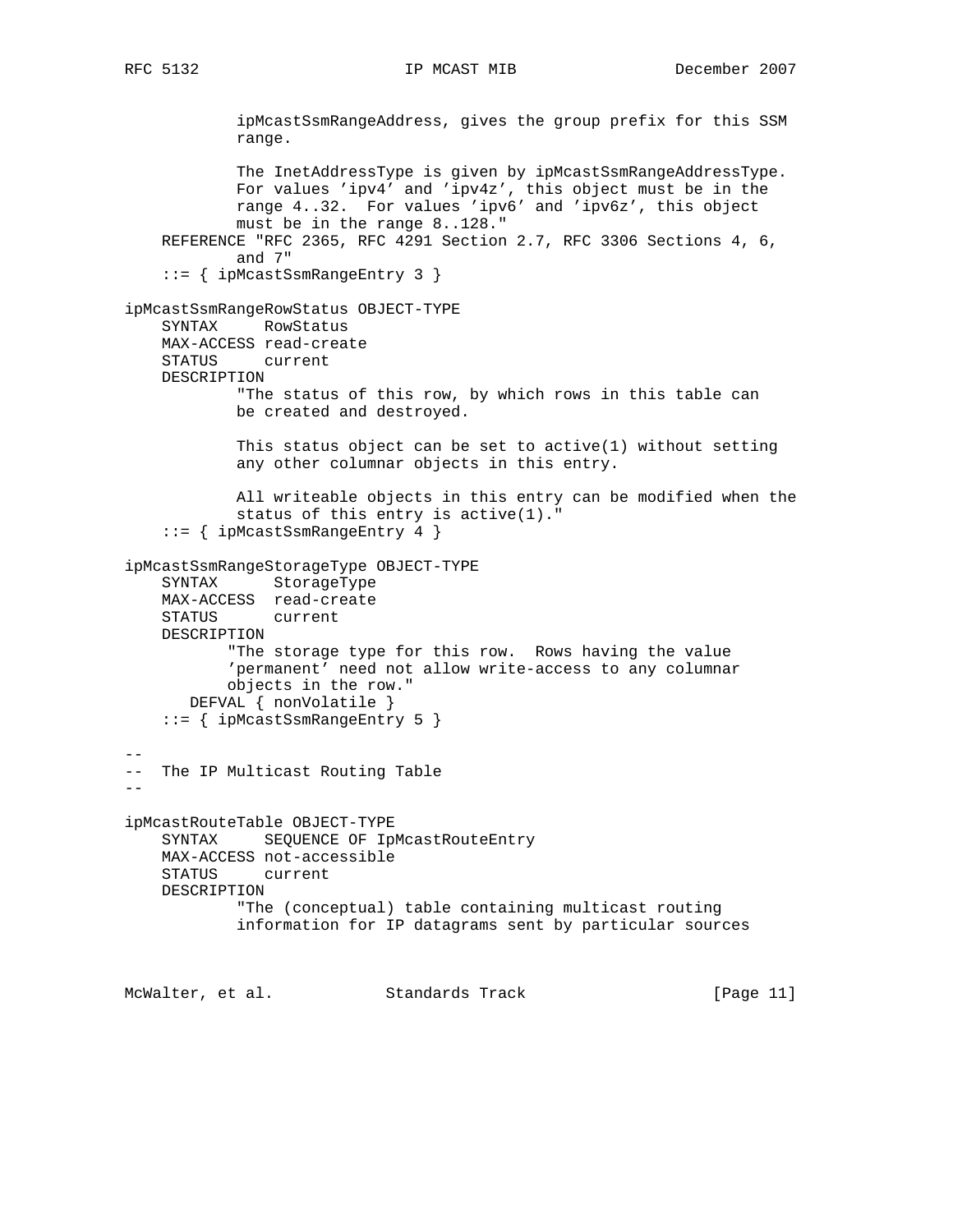to the IP multicast groups known to this router."  $::=$  { ipMcast 5 } ipMcastRouteEntry OBJECT-TYPE SYNTAX IpMcastRouteEntry MAX-ACCESS not-accessible STATUS current DESCRIPTION "An entry (conceptual row) containing the multicast routing information for IP datagrams from a particular source and addressed to a particular IP multicast group address. OIDs are limited to 128 sub-identifiers, but this limit is not enforced by the syntax of this entry. In practice, this does not present a problem, because IP address types allowed by conformance statements do not exceed this limit." INDEX { ipMcastRouteGroupAddressType, ipMcastRouteGroup, ipMcastRouteGroupPrefixLength, ipMcastRouteSourceAddressType, ipMcastRouteSource, ipMcastRouteSourcePrefixLength } ::= { ipMcastRouteTable 1 } IpMcastRouteEntry ::= SEQUENCE { ipMcastRouteGroupAddressType InetAddressType, ipMcastRouteGroup inetAddress, ipMcastRouteGroupPrefixLength InetAddressPrefixLength, ipMcastRouteSourceAddressType InetAddressType, ipMcastRouteSource inetAddress, ipMcastRouteSourcePrefixLength InetAddressPrefixLength, ipMcastRouteUpstreamNeighborType InetAddressType, ipMcastRouteUpstreamNeighbor InetAddress, ipMcastRouteInIfIndex InterfaceIndexOrZero, ipMcastRouteTimeStamp TimeStamp,<br>ipMcastRouteExpiryTime TimeTicks, ipMcastRouteExpiryTime TimeTicks,<br>
ipMcastRouteProtocol IANAipMRouteProtocol,<br>
inMastRouteRtRuteReteral INNisPerteRuteRtetal ipMcastRouteProtocol IANAipMRouteProtocol, ipMcastRouteRtProtocol IANAipRouteProtocol, ipMcastRouteRtAddressType InetAddressType, ipMcastRouteRtAddress inetAddress, ipMcastRouteRtPrefixLength InetAddressPrefixLength, ipMcastRouteRtType INTEGER, ipMcastRouteOctets Counter64, ipMcastRoutePkts Counter64, ipMcastRouteTtlDropOctets Counter64, ipMcastRouteTtlDropPackets Counter64, ipMcastRouteDifferentInIfOctets Counter64, ipMcastRouteDifferentInIfPackets Counter64,

McWalter, et al. Standards Track [Page 12]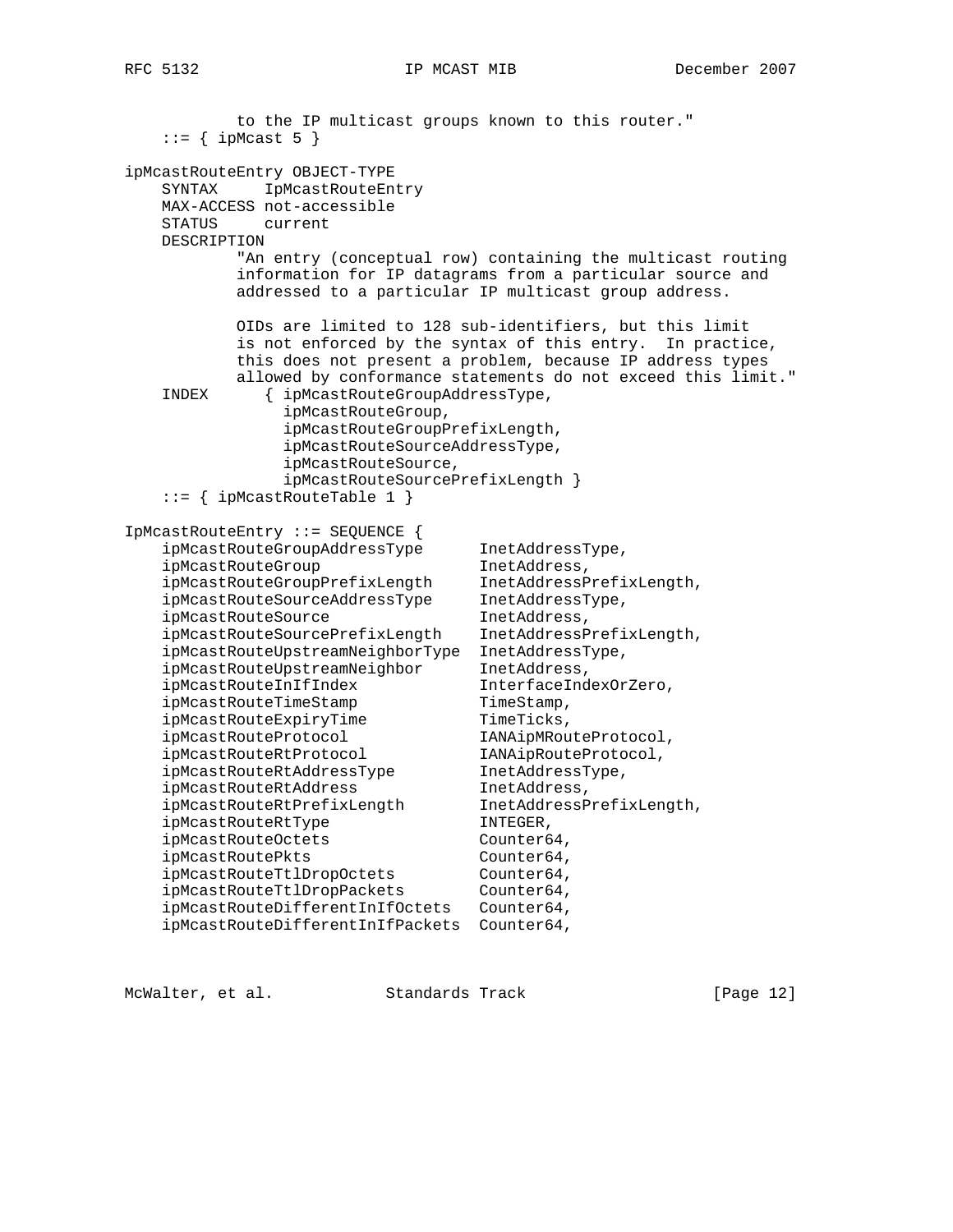ipMcastRouteBps CounterBasedGauge64 } ipMcastRouteGroupAddressType OBJECT-TYPE SYNTAX InetAddressType MAX-ACCESS not-accessible STATUS current DESCRIPTION "A value indicating the address family of the address contained in ipMcastRouteGroup. Legal values correspond to the subset of address families for which multicast forwarding is supported." ::= { ipMcastRouteEntry 1 } ipMcastRouteGroup OBJECT-TYPE SYNTAX InetAddress MAX-ACCESS not-accessible STATUS current DESCRIPTION "The IP multicast group address which, when combined with the corresponding value specified in ipMcastRouteGroupPrefixLength, identifies the groups for which this entry contains multicast routing information. This address object is only significant up to ipMcastRouteGroupPrefixLength bits. The remaining address bits are set to zero. This is especially important for this index field, which is part of the index of this entry. Any non-zero bits would signify an entirely different entry. For addresses of type ipv4z or ipv6z, the appended zone index is significant even though it lies beyond the prefix length. The use of these address types indicate that this forwarding state applies only within the given zone. Zone index zero is not valid in this table." ::= { ipMcastRouteEntry 2 } ipMcastRouteGroupPrefixLength OBJECT-TYPE SYNTAX InetAddressPrefixLength MAX-ACCESS not-accessible STATUS current DESCRIPTION "The length in bits of the mask which, when combined with the corresponding value of ipMcastRouteGroup, identifies the groups for which this entry contains multicast routing information. The InetAddressType is given by

McWalter, et al. Standards Track [Page 13]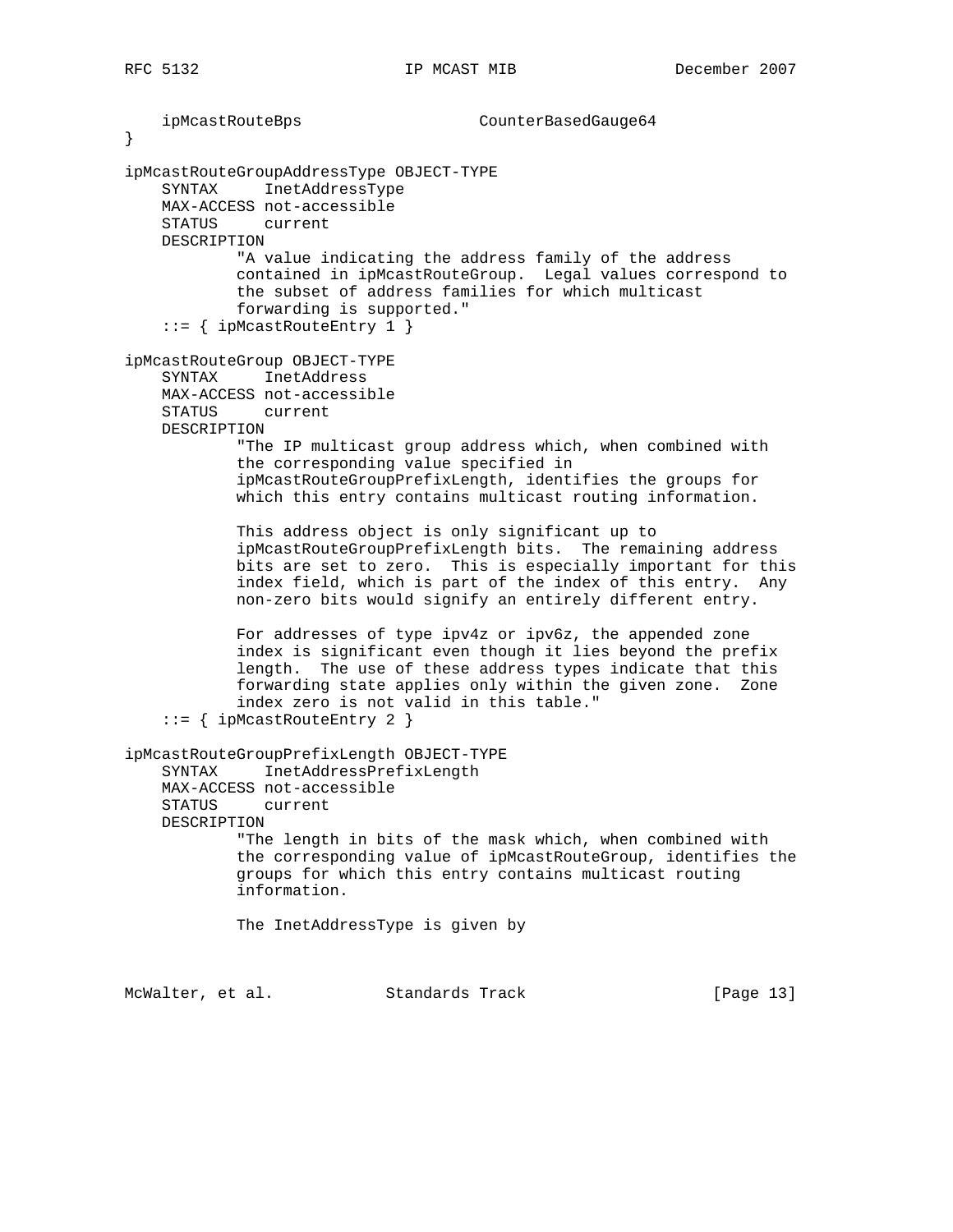```
 ipMcastRouteGroupAddressType. For values 'ipv4' and
             'ipv4z', this object must be in the range 4..32. For values
             'ipv6' and 'ipv6z', this object must be in the range
             8..128."
     ::= { ipMcastRouteEntry 3 }
ipMcastRouteSourceAddressType OBJECT-TYPE
    SYNTAX InetAddressType
    MAX-ACCESS not-accessible
     STATUS current
    DESCRIPTION
            "A value indicating the address family of the address
            contained in ipMcastRouteSource.
             A value of unknown(0) indicates a non-source-specific entry,
             corresponding to all sources in the group. Otherwise, the
             value MUST be the same as the value of
             ipMcastRouteGroupType."
     ::= { ipMcastRouteEntry 4 }
ipMcastRouteSource OBJECT-TYPE
     SYNTAX InetAddress
    MAX-ACCESS not-accessible
    STATUS current
    DESCRIPTION
            "The network address which, when combined with the
             corresponding value of ipMcastRouteSourcePrefixLength,
             identifies the sources for which this entry contains
             multicast routing information.
             This address object is only significant up to
             ipMcastRouteSourcePrefixLength bits. The remaining address
            bits are set to zero. This is especially important for this
             index field, which is part of the index of this entry. Any
            non-zero bits would signify an entirely different entry.
             For addresses of type ipv4z or ipv6z, the appended zone
             index is significant even though it lies beyond the prefix
             length. The use of these address types indicate that this
             source address applies only within the given zone. Zone
             index zero is not valid in this table."
     ::= { ipMcastRouteEntry 5 }
ipMcastRouteSourcePrefixLength OBJECT-TYPE
     SYNTAX InetAddressPrefixLength
    MAX-ACCESS not-accessible
    STATUS current
    DESCRIPTION
```
McWalter, et al. Standards Track [Page 14]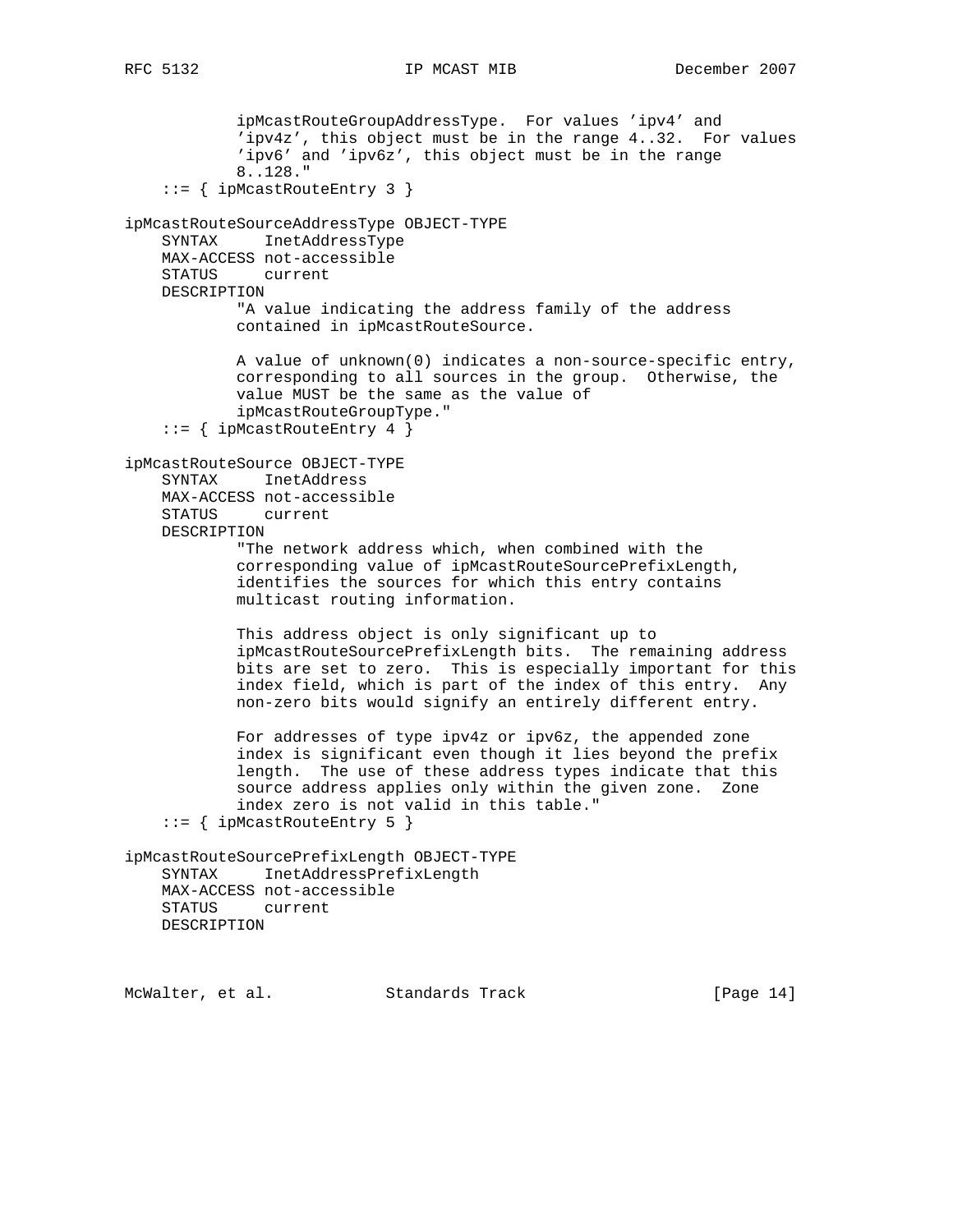"The length in bits of the mask which, when combined with the corresponding value of ipMcastRouteSource, identifies the sources for which this entry contains multicast routing information. The InetAddressType is given by ipMcastRouteSourceAddressType. For the value 'unknown', this object must be zero. For values 'ipv4' and 'ipv4z', this object must be in the range 4..32. For values 'ipv6' and 'ipv6z', this object must be in the range 8..128." ::= { ipMcastRouteEntry 6 } ipMcastRouteUpstreamNeighborType OBJECT-TYPE SYNTAX InetAddressType MAX-ACCESS read-only STATUS current DESCRIPTION "A value indicating the address family of the address contained in ipMcastRouteUpstreamNeighbor. An address type of unknown(0) indicates that the upstream neighbor is unknown, for example in BIDIR-PIM." REFERENCE "RFC 5015" ::= { ipMcastRouteEntry 7 } ipMcastRouteUpstreamNeighbor OBJECT-TYPE SYNTAX InetAddress MAX-ACCESS read-only STATUS current DESCRIPTION "The address of the upstream neighbor (for example, RPF neighbor) from which IP datagrams from these sources to this multicast address are received." ::= { ipMcastRouteEntry 8 } ipMcastRouteInIfIndex OBJECT-TYPE SYNTAX InterfaceIndexOrZero MAX-ACCESS read-only STATUS current DESCRIPTION "The value of ifIndex for the interface on which IP datagrams sent by these sources to this multicast address are received. A value of 0 indicates that datagrams are not subject to an incoming interface check, but may be accepted on multiple interfaces (for example, in BIDIR-PIM)." REFERENCE "RFC 5015" ::= { ipMcastRouteEntry 9 }

McWalter, et al. Standards Track [Page 15]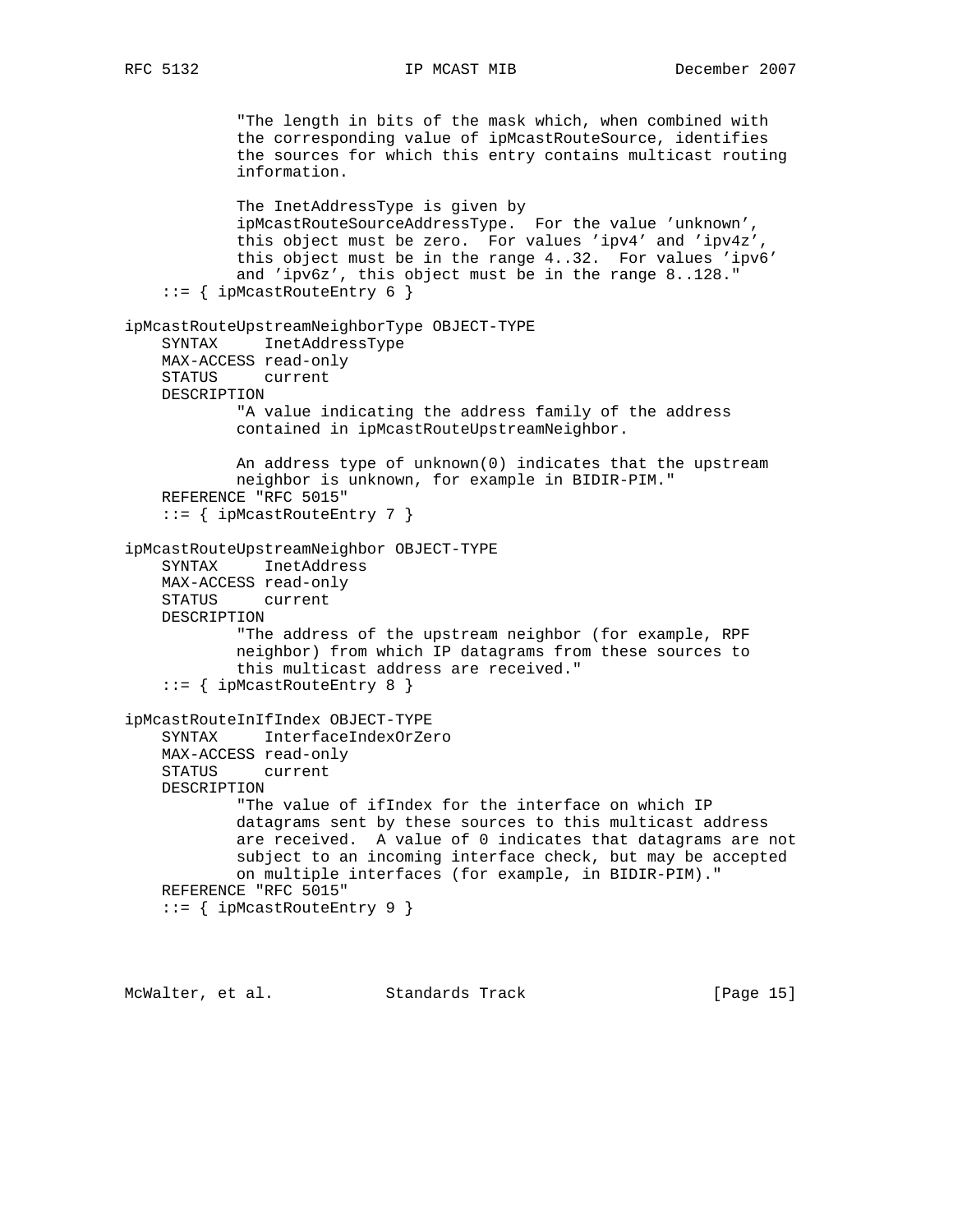ipMcastRouteTimeStamp OBJECT-TYPE SYNTAX TimeStamp MAX-ACCESS read-only STATUS current DESCRIPTION "The value of sysUpTime at which the multicast routing information represented by this entry was learned by the router. If this information was present at the most recent re initialization of the local management subsystem, then this object contains a zero value." ::= { ipMcastRouteEntry 10 } ipMcastRouteExpiryTime OBJECT-TYPE SYNTAX TimeTicks MAX-ACCESS read-only STATUS current DESCRIPTION "The minimum amount of time remaining before this entry will be aged out. The value 0 indicates that the entry is not subject to aging. If ipMcastRouteNextHopState is pruned(1), this object represents the remaining time until the prune expires. If this timer expires, state reverts to forwarding(2). Otherwise, this object represents the time until this entry is removed from the table." ::= { ipMcastRouteEntry 11 } ipMcastRouteProtocol OBJECT-TYPE SYNTAX IANAipMRouteProtocol MAX-ACCESS read-only STATUS current DESCRIPTION "The multicast routing protocol via which this multicast forwarding entry was learned." ::= { ipMcastRouteEntry 12 } ipMcastRouteRtProtocol OBJECT-TYPE SYNTAX IANAipRouteProtocol MAX-ACCESS read-only STATUS current DESCRIPTION "The routing mechanism via which the route used to find the upstream or parent interface for this multicast forwarding entry was learned." ::= { ipMcastRouteEntry 13 } ipMcastRouteRtAddressType OBJECT-TYPE

McWalter, et al. Standards Track [Page 16]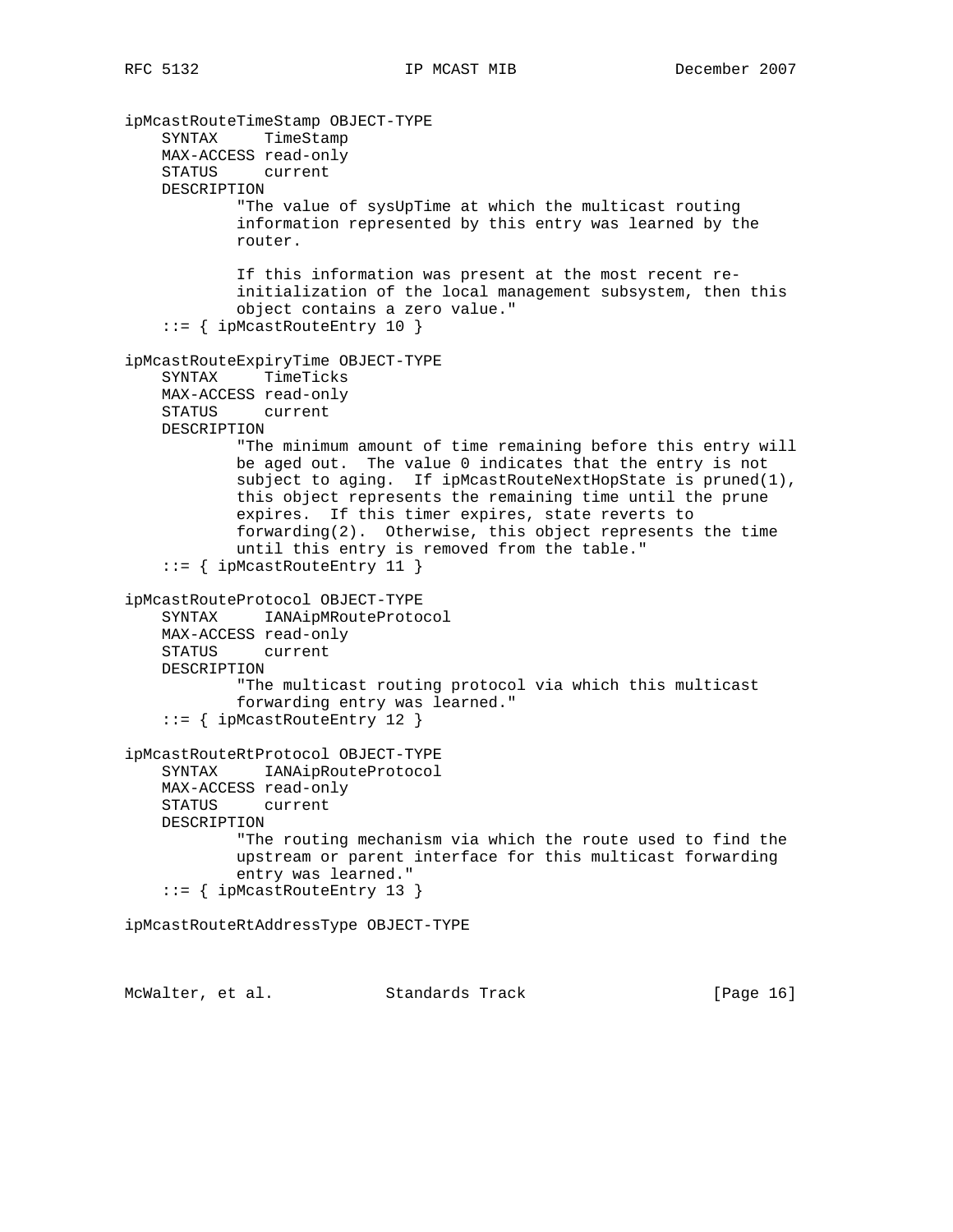SYNTAX InetAddressType MAX-ACCESS read-only STATUS current DESCRIPTION "A value indicating the address family of the address contained in ipMcastRouteRtAddress." ::= { ipMcastRouteEntry 14 } ipMcastRouteRtAddress OBJECT-TYPE SYNTAX InetAddress MAX-ACCESS read-only STATUS current DESCRIPTION "The address portion of the route used to find the upstream or parent interface for this multicast forwarding entry. This address object is only significant up to ipMcastRouteRtPrefixLength bits. The remaining address bits are set to zero. For addresses of type ipv4z or ipv6z, the appended zone index is significant even though it lies beyond the prefix length. The use of these address types indicate that this forwarding state applies only within the given zone. Zone index zero is not valid in this table." ::= { ipMcastRouteEntry 15 } ipMcastRouteRtPrefixLength OBJECT-TYPE SYNTAX InetAddressPrefixLength MAX-ACCESS read-only STATUS current DESCRIPTION "The length in bits of the mask associated with the route used to find the upstream or parent interface for this multicast forwarding entry. The InetAddressType is given by ipMcastRouteRtAddressType. For values 'ipv4' and 'ipv4z', this object must be in the range 4..32. For values 'ipv6' and 'ipv6z', this object must be in the range 8..128." ::= { ipMcastRouteEntry 16 } ipMcastRouteRtType OBJECT-TYPE SYNTAX INTEGER { unicast (1), -- Unicast route used in multicast RIB multicast (2) -- Multicast route } MAX-ACCESS read-only

McWalter, et al. Standards Track [Page 17]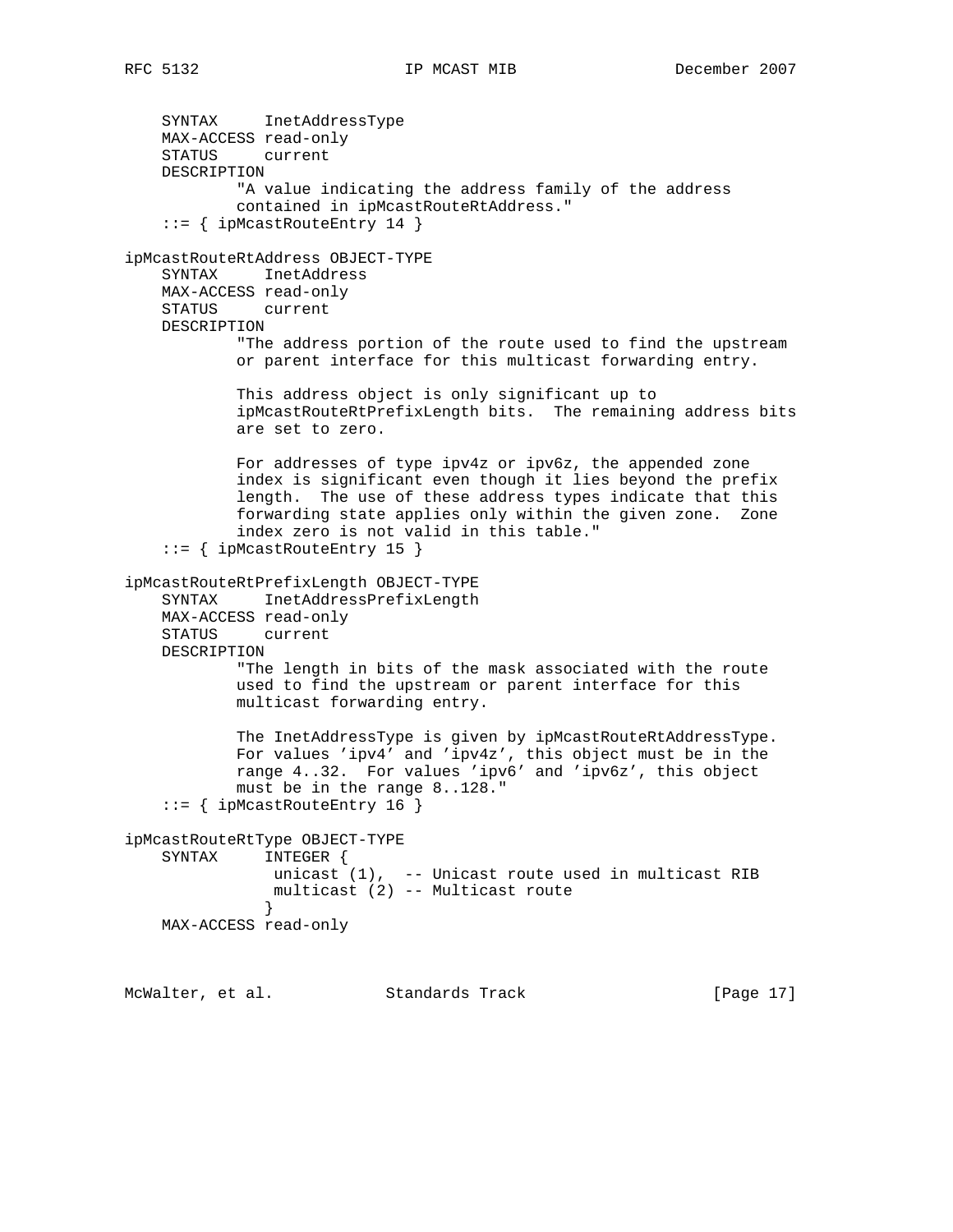```
 STATUS current
     DESCRIPTION
            "The reason the given route was placed in the (logical)
             multicast Routing Information Base (RIB). A value of
             unicast means that the route would normally be placed only
             in the unicast RIB, but was placed in the multicast RIB
             due (instead or in addition) to local configuration, such as
             when running PIM over RIP. A value of multicast means that
             the route was explicitly added to the multicast RIB by the
            routing protocol, such as the Distance Vector Multicast
            Routing Protocol (DVMRP) or Multiprotocol BGP."
     ::= { ipMcastRouteEntry 17 }
ipMcastRouteOctets OBJECT-TYPE
     SYNTAX Counter64
     MAX-ACCESS read-only
     STATUS current
     DESCRIPTION
             "The number of octets contained in IP datagrams that were
            received from these sources and addressed to this multicast
            group address, and which were forwarded by this router.
            Discontinuities in this monotonically increasing value
            occur at re-initialization of the management system.
            Discontinuities can also occur as a result of routes being
             removed and replaced, which can be detected by observing
             the value of ipMcastRouteTimeStamp."
     ::= { ipMcastRouteEntry 18 }
ipMcastRoutePkts OBJECT-TYPE
     SYNTAX Counter64
     MAX-ACCESS read-only
     STATUS current
     DESCRIPTION
             "The number of packets routed using this multicast route
            entry.
             Discontinuities in this monotonically increasing value
             occur at re-initialization of the management system.
             Discontinuities can also occur as a result of routes being
            removed and replaced, which can be detected by observing
            the value of ipMcastRouteTimeStamp."
     ::= { ipMcastRouteEntry 19 }
ipMcastRouteTtlDropOctets OBJECT-TYPE
     SYNTAX Counter64
    MAX-ACCESS read-only
     STATUS current
McWalter, et al. Standards Track [Page 18]
```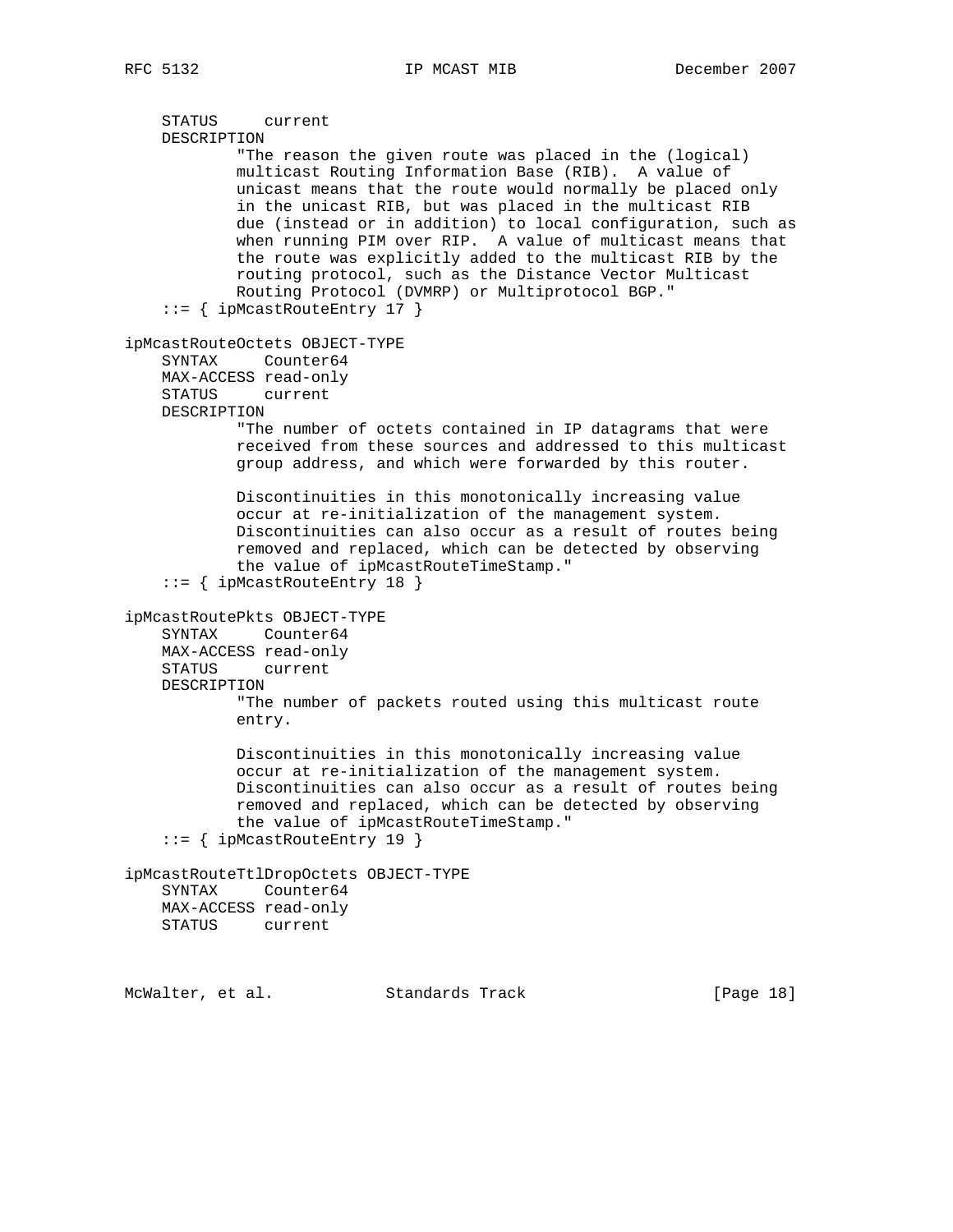DESCRIPTION "The number of octets contained in IP datagrams that this router has received from these sources and addressed to this multicast group address, which were dropped because the TTL (IPv4) or Hop Limit (IPv6) was decremented to zero, or to a value less than ipMcastInterfaceTtl for all next hops. Discontinuities in this monotonically increasing value occur at re-initialization of the management system. Discontinuities can also occur as a result of routes being removed and replaced, which can be detected by observing the value of ipMcastRouteTimeStamp." ::= { ipMcastRouteEntry 20 } ipMcastRouteTtlDropPackets OBJECT-TYPE SYNTAX Counter64 MAX-ACCESS read-only STATUS current DESCRIPTION "The number of packets that this router has received from these sources and addressed to this multicast group address, which were dropped because the TTL (IPv4) or Hop Limit (IPv6) was decremented to zero, or to a value less than ipMcastInterfaceTtl for all next hops. Discontinuities in this monotonically increasing value occur at re-initialization of the management system. Discontinuities can also occur as a result of routes being removed and replaced, which can be detected by observing the value of ipMcastRouteTimeStamp." ::= { ipMcastRouteEntry 21 } ipMcastRouteDifferentInIfOctets OBJECT-TYPE SYNTAX Counter64 MAX-ACCESS read-only STATUS current DESCRIPTION "The number of octets contained in IP datagrams that this router has received from these sources and addressed to this multicast group address, which were dropped because they were received on an unexpected interface. For RPF checking protocols (such as PIM-SM), these packets arrived on interfaces other than ipMcastRouteInIfIndex, and were dropped because of this failed RPF check. (RPF paths are 'Reverse Path Forwarding' paths; the unicast routes to the expected origin of multicast data flows). McWalter, et al. Standards Track [Page 19]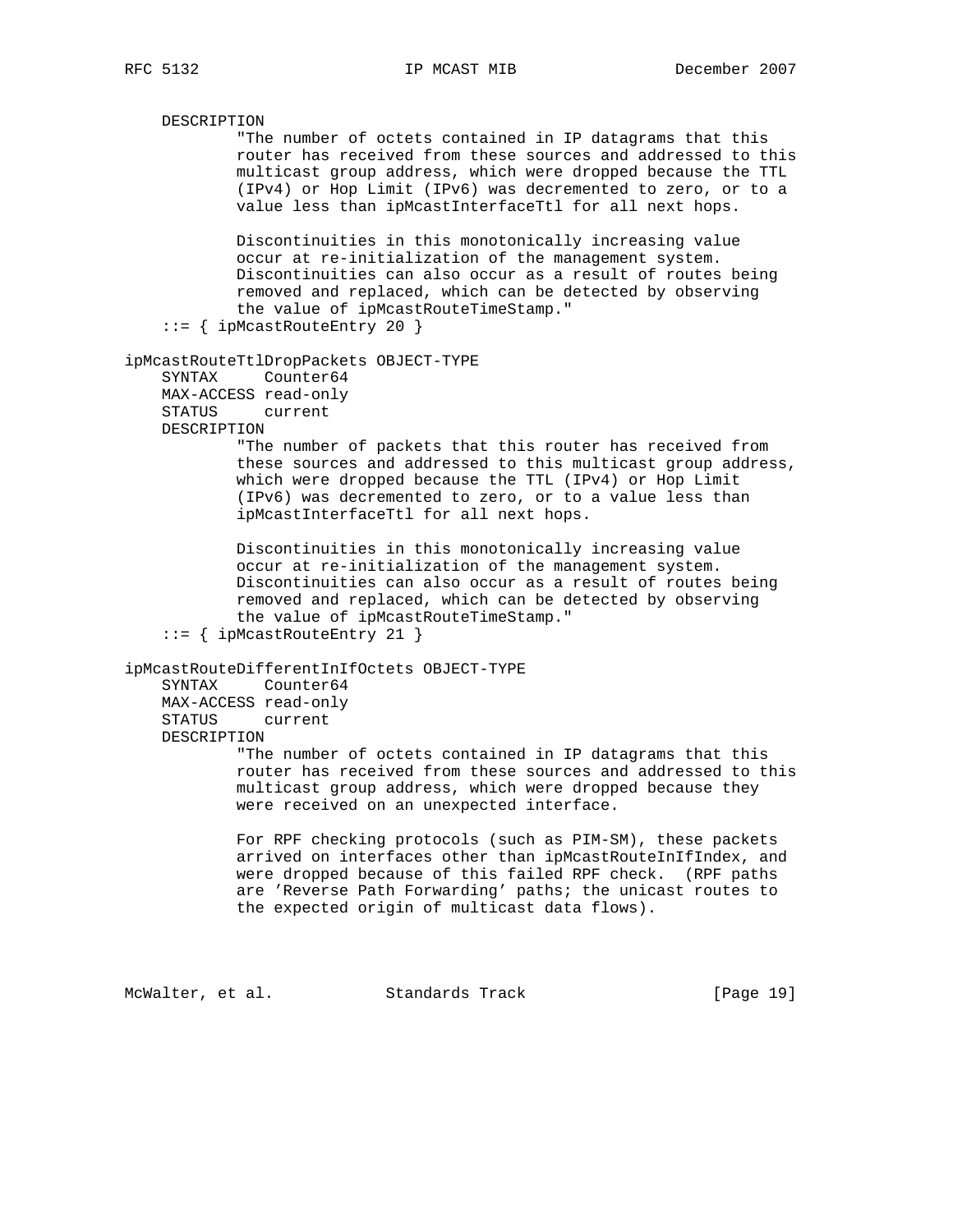Other protocols may drop packets on an incoming interface check for different reasons (for example, BIDIR-PIM performs a DF check on receipt of packets). All packets dropped as a result of an incoming interface check are counted here.

 If this counter increases rapidly, this indicates a problem. A significant quantity of multicast data is arriving at this router on unexpected interfaces, and is not being forwarded.

 For guidance, if the rate of increase of this counter exceeds 1% of the rate of increase of ipMcastRouteOctets, then there are multicast routing problems that require investigation.

 Discontinuities in this monotonically increasing value occur at re-initialization of the management system. Discontinuities can also occur as a result of routes being removed and replaced, which can be detected by observing the value of ipMcastRouteTimeStamp." REFERENCE "RFC 4601 and RFC 5015" ::= { ipMcastRouteEntry 22 }

```
ipMcastRouteDifferentInIfPackets OBJECT-TYPE
    SYNTAX Counter64
    MAX-ACCESS read-only
    STATUS current
    DESCRIPTION
```
 "The number of packets which this router has received from these sources and addressed to this multicast group address, which were dropped because they were received on an unexpected interface.

 For RPF checking protocols (such as PIM-SM), these packets arrived on interfaces other than ipMcastRouteInIfIndex, and were dropped because of this failed RPF check. (RPF paths are 'Reverse Path Forwarding' path; the unicast routes to the expected origin of multicast data flows).

 Other protocols may drop packets on an incoming interface check for different reasons (for example, BIDIR-PIM performs a DF check on receipt of packets). All packets dropped as a result of an incoming interface check are counted here.

 If this counter increases rapidly, this indicates a problem. A significant quantity of multicast data is arriving at this router on unexpected interfaces, and is not being forwarded.

For guidance, if the rate of increase of this counter

McWalter, et al. Standards Track [Page 20]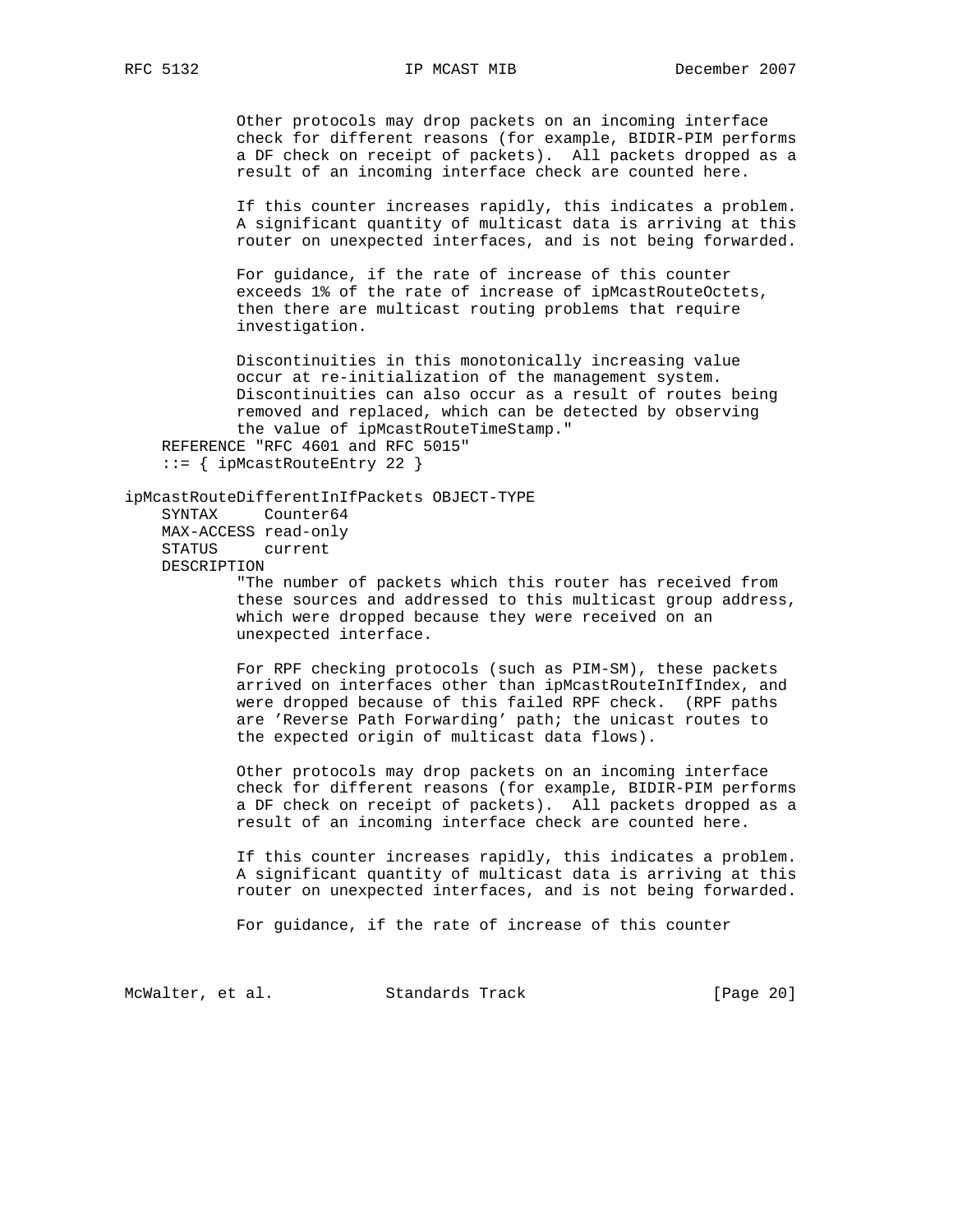exceeds 1% of the rate of increase of ipMcastRoutePkts, then there are multicast routing problems that require investigation. Discontinuities in this monotonically increasing value occur at re-initialization of the management system. Discontinuities can also occur as a result of routes being removed and replaced, which can be detected by observing the value of ipMcastRouteTimeStamp." REFERENCE "RFC 4601 and RFC 5015" ::= { ipMcastRouteEntry 23 } ipMcastRouteBps OBJECT-TYPE SYNTAX CounterBasedGauge64 UNITS "bits per second" MAX-ACCESS read-only STATUS current DESCRIPTION "Bits per second forwarded by this router using this multicast routing entry. This value is a sample; it is the number of bits forwarded during the last whole 1 second sampling period. The value during the current 1 second sampling period is not made available until the period is completed. The quantity being sampled is the same as that measured by ipMcastRouteOctets. The units and the sampling method are different." ::= { ipMcastRouteEntry 24 } -- -- The IP Multicast Routing Next Hop Table  $-$ ipMcastRouteNextHopTable OBJECT-TYPE SYNTAX SEQUENCE OF IpMcastRouteNextHopEntry MAX-ACCESS not-accessible STATUS current DESCRIPTION "The (conceptual) table containing information on the next-hops on outgoing interfaces for routing IP multicast datagrams. Each entry is one of a list of next-hops on outgoing interfaces for particular sources sending to a particular multicast group address."  $::=$  { ipMcast 6 } ipMcastRouteNextHopEntry OBJECT-TYPE SYNTAX IpMcastRouteNextHopEntry

McWalter, et al. Standards Track [Page 21]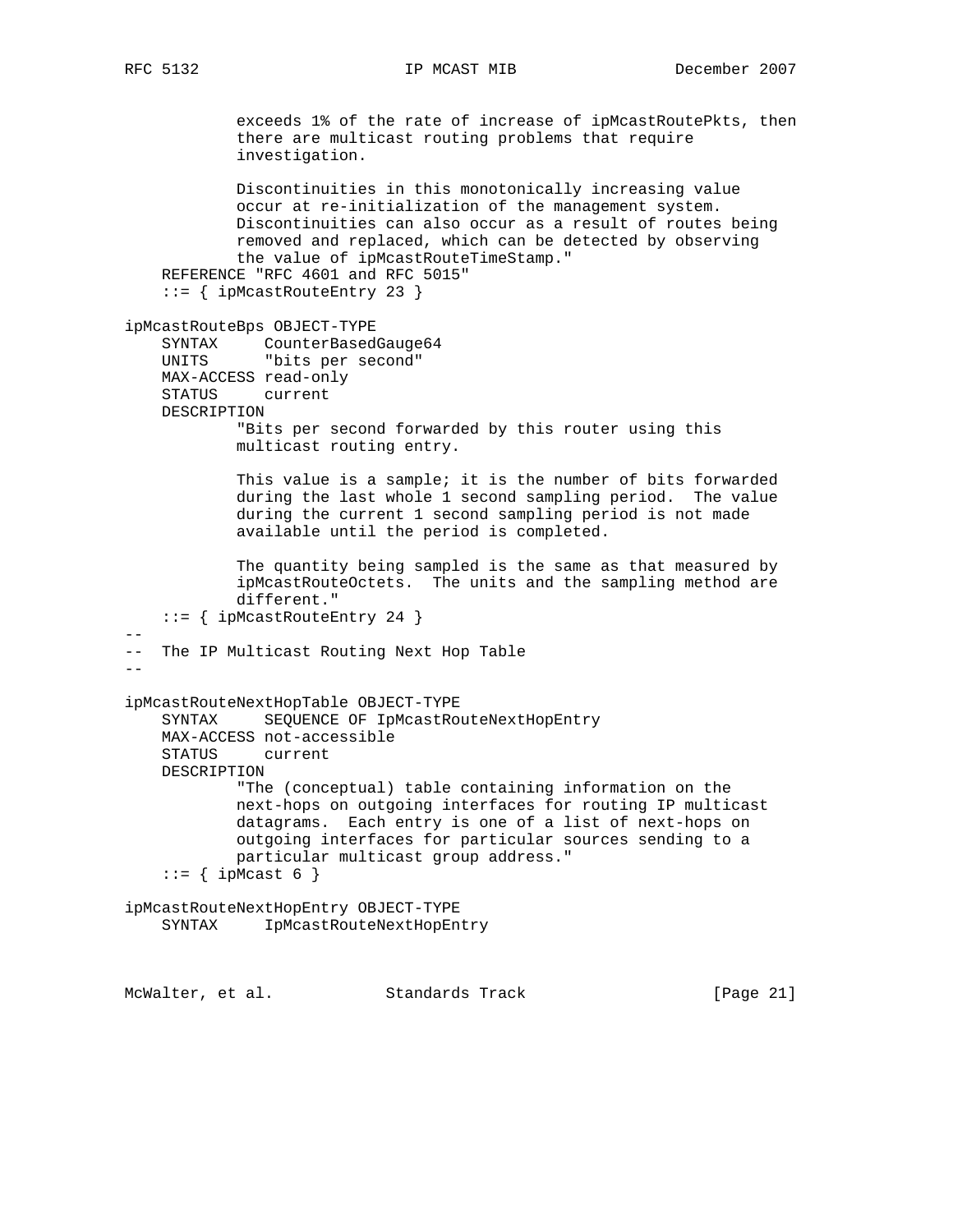```
 MAX-ACCESS not-accessible
     STATUS current
    DESCRIPTION
             "An entry (conceptual row) in the list of next-hops on
             outgoing interfaces to which IP multicast datagrams from
             particular sources to an IP multicast group address are
             routed.
             OIDs are limited to 128 sub-identifiers, but this limit
             is not enforced by the syntax of this entry. In practice,
             this does not present a problem, because IP address types
             allowed by conformance statements do not exceed this limit."
     INDEX { ipMcastRouteNextHopGroupAddressType,
                  ipMcastRouteNextHopGroup,
                  ipMcastRouteNextHopGroupPrefixLength,
                  ipMcastRouteNextHopSourceAddressType,
                  ipMcastRouteNextHopSource,
                  ipMcastRouteNextHopSourcePrefixLength,
                  ipMcastRouteNextHopIfIndex,
                  ipMcastRouteNextHopAddressType,
                  ipMcastRouteNextHopAddress }
     ::= { ipMcastRouteNextHopTable 1 }
IpMcastRouteNextHopEntry ::= SEQUENCE {
    is in the set of the control of the control of the control of the control of the control of the control of the c<br>in the control of the control of the control of the control of the control of the control of the control of t
    ipMcastRouteNextHopGroup inetAddress,
 ipMcastRouteNextHopGroupPrefixLength InetAddressPrefixLength,
 ipMcastRouteNextHopSourceAddressType InetAddressType,
    ipMcastRouteNextHopSource InetAddress,
     ipMcastRouteNextHopSourcePrefixLength InetAddressPrefixLength,
ipMcastRouteNextHopIfIndex InterfaceIndex,
 ipMcastRouteNextHopAddressType InetAddressType,
ipMcastRouteNextHopAddress inetAddress,
    ipMcastRouteNextHopState INTEGER,
ipMcastRouteNextHopTimeStamp TimeStamp,
ipMcastRouteNextHopExpiryTime TimeTicks,
 ipMcastRouteNextHopClosestMemberHops Unsigned32,
 ipMcastRouteNextHopProtocol IANAipMRouteProtocol,
ipMcastRouteNextHopOctets Counter64,
ipMcastRouteNextHopPkts counter64
}
ipMcastRouteNextHopGroupAddressType OBJECT-TYPE
    SYNTAX InetAddressType
    MAX-ACCESS not-accessible
     STATUS current
    DESCRIPTION
             "A value indicating the address family of the address
```
McWalter, et al. Standards Track [Page 22]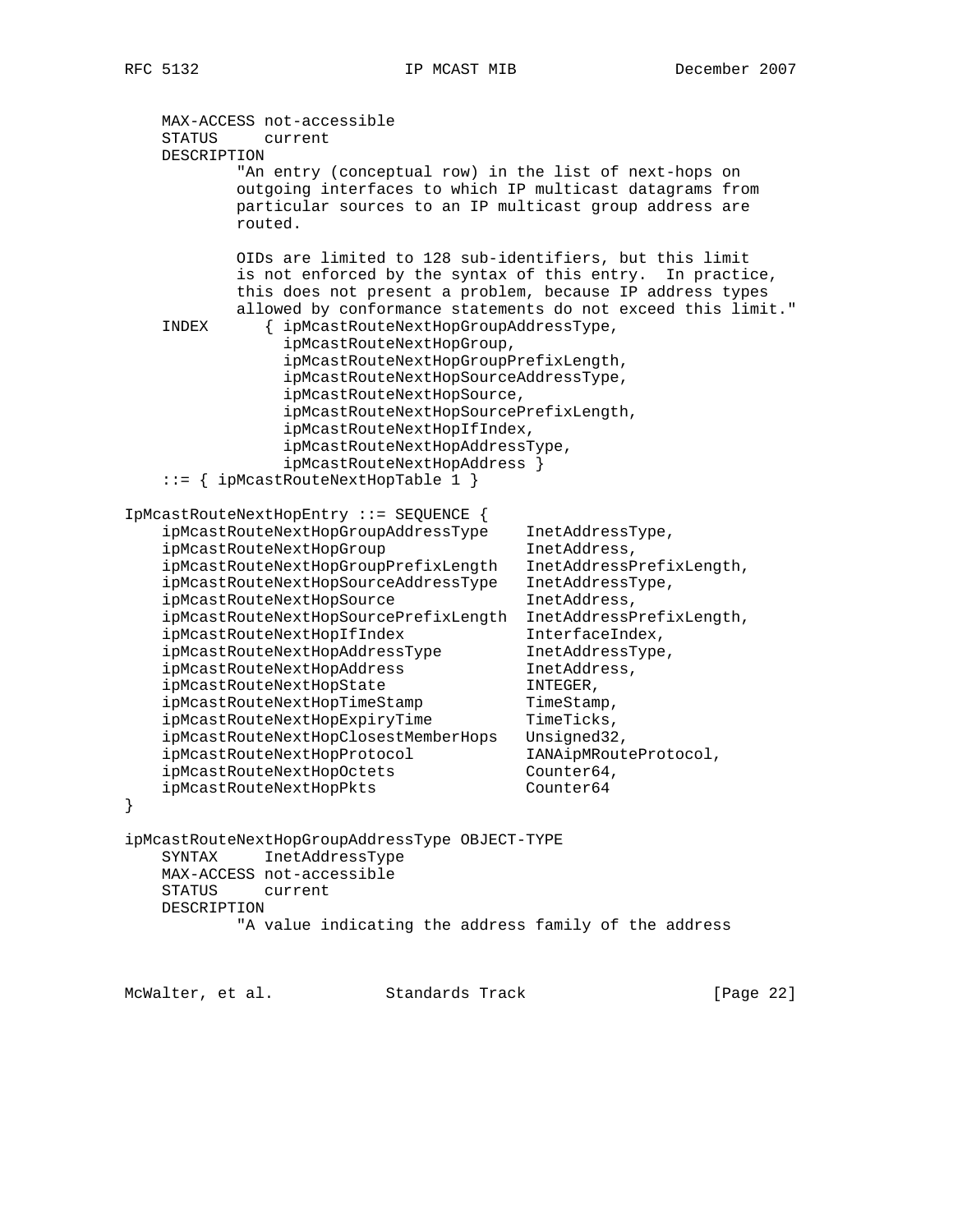contained in ipMcastRouteNextHopGroup. Legal values correspond to the subset of address families for which multicast forwarding is supported." ::= { ipMcastRouteNextHopEntry 1 } ipMcastRouteNextHopGroup OBJECT-TYPE SYNTAX InetAddress MAX-ACCESS not-accessible STATUS current DESCRIPTION "The IP multicast group address which, when combined with the corresponding value specified in ipMcastRouteNextHopGroupPrefixLength, identifies the groups for which this entry contains multicast forwarding information. This address object is only significant up to ipMcastRouteNextHopGroupPrefixLength bits. The remaining address bits are set to zero. This is especially important for this index field, which is part of the index of this entry. Any non-zero bits would signify an entirely different entry. For addresses of type ipv4z or ipv6z, the appended zone index is significant even though it lies beyond the prefix length. The use of these address types indicate that this forwarding state applies only within the given zone. Zone index zero is not valid in this table." ::= { ipMcastRouteNextHopEntry 2 } ipMcastRouteNextHopGroupPrefixLength OBJECT-TYPE SYNTAX InetAddressPrefixLength MAX-ACCESS not-accessible STATUS current DESCRIPTION "The length in bits of the mask which, when combined with the corresponding value of ipMcastRouteGroup, identifies the groups for which this entry contains multicast routing information. The InetAddressType is given by ipMcastRouteNextHopGroupAddressType. For values 'ipv4' and 'ipv4z', this object must be in the range 4..32. For values 'ipv6' and 'ipv6z', this object must be in the range 8..128." ::= { ipMcastRouteNextHopEntry 3 }

ipMcastRouteNextHopSourceAddressType OBJECT-TYPE

McWalter, et al. Standards Track [Page 23]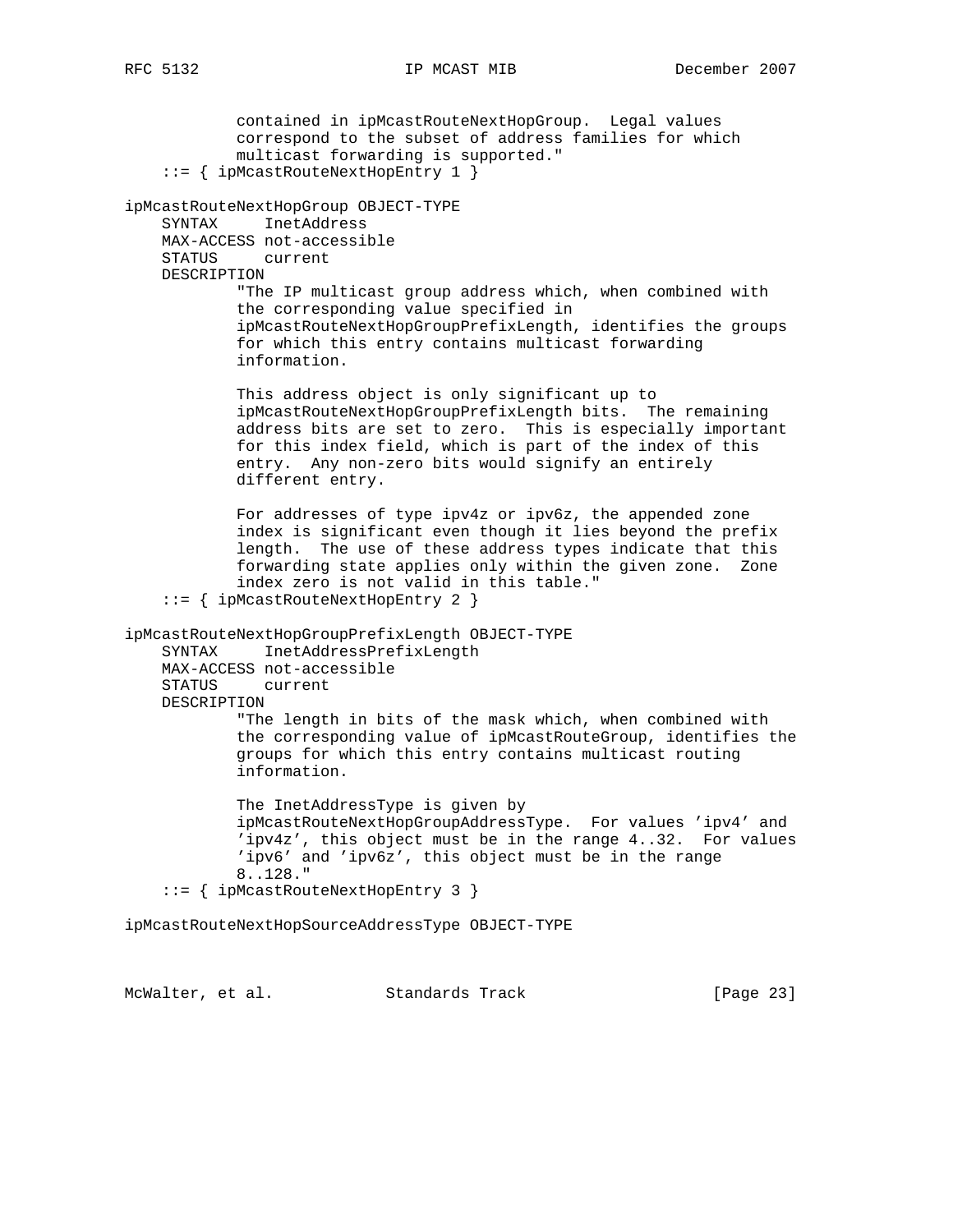SYNTAX InetAddressType MAX-ACCESS not-accessible STATUS current DESCRIPTION "A value indicating the address family of the address contained in ipMcastRouteNextHopSource. A value of unknown(0) indicates a non-source-specific entry, corresponding to all sources in the group. Otherwise, the value MUST be the same as the value of ipMcastRouteNextHopGroupType." ::= { ipMcastRouteNextHopEntry 4 } ipMcastRouteNextHopSource OBJECT-TYPE SYNTAX InetAddress MAX-ACCESS not-accessible STATUS current DESCRIPTION "The network address which, when combined with the corresponding value of the mask specified in ipMcastRouteNextHopSourcePrefixLength, identifies the sources for which this entry specifies a next-hop on an outgoing interface. This address object is only significant up to ipMcastRouteNextHopSourcePrefixLength bits. The remaining address bits are set to zero. This is especially important for this index field, which is part of the index of this entry. Any non-zero bits would signify an entirely different entry. For addresses of type ipv4z or ipv6z, the appended zone index is significant even though it lies beyond the prefix length. The use of these address types indicate that this source address applies only within the given zone. Zone index zero is not valid in this table." ::= { ipMcastRouteNextHopEntry 5 } ipMcastRouteNextHopSourcePrefixLength OBJECT-TYPE SYNTAX InetAddressPrefixLength MAX-ACCESS not-accessible STATUS current DESCRIPTION "The length in bits of the mask which, when combined with the corresponding value specified in ipMcastRouteNextHopSource, identifies the sources for which this entry specifies a next-hop on an outgoing interface.

McWalter, et al. Standards Track [Page 24]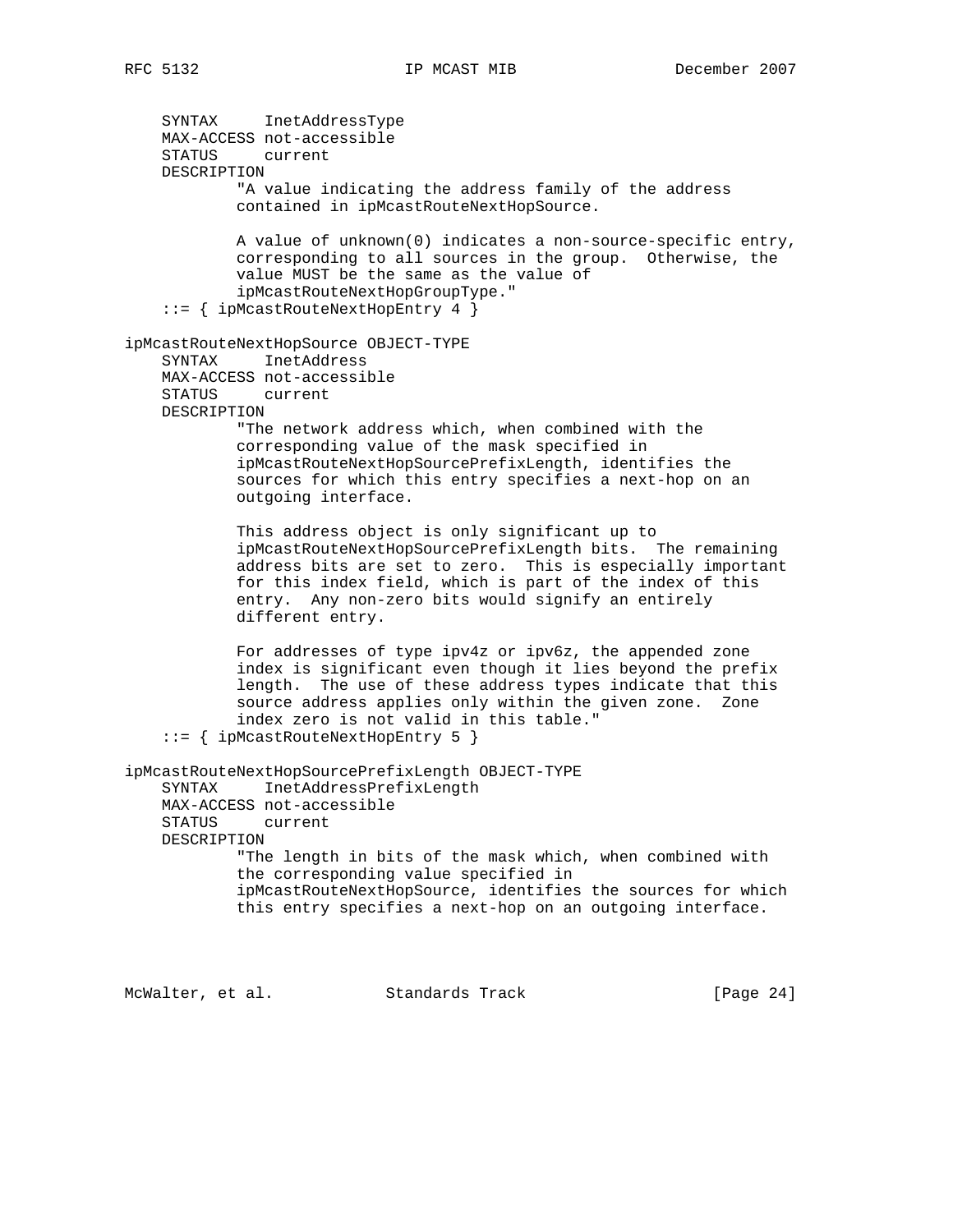```
 The InetAddressType is given by
 ipMcastRouteNextHopSourceAddressType. For the value
 'unknown', this object must be zero. For values 'ipv4' and
             'ipv4z', this object must be in the range 4..32. For values
             'ipv6' and 'ipv6z', this object must be in the range
             8..128."
     ::= { ipMcastRouteNextHopEntry 6 }
ipMcastRouteNextHopIfIndex OBJECT-TYPE
     SYNTAX InterfaceIndex
    MAX-ACCESS not-accessible
    STATUS current
    DESCRIPTION
            "The ifIndex value of the interface for the outgoing
             interface for this next-hop."
     ::= { ipMcastRouteNextHopEntry 7 }
ipMcastRouteNextHopAddressType OBJECT-TYPE
    SYNTAX InetAddressType
    MAX-ACCESS not-accessible
    STATUS current
    DESCRIPTION
             "A value indicating the address family of the address
            contained in ipMcastRouteNextHopAddress."
     ::= { ipMcastRouteNextHopEntry 8 }
ipMcastRouteNextHopAddress OBJECT-TYPE
     SYNTAX InetAddress
    MAX-ACCESS not-accessible
    STATUS current
    DESCRIPTION
            "The address of the next-hop specific to this entry. For
            most interfaces, this is identical to
            ipMcastRouteNextHopGroup. Non-Broadcast Multi-Access
            (NBMA) interfaces, however, may
            have multiple next-hop addresses out a single outgoing
            interface."
     ::= { ipMcastRouteNextHopEntry 9 }
ipMcastRouteNextHopState OBJECT-TYPE
     SYNTAX INTEGER { pruned(1), forwarding(2) }
    MAX-ACCESS read-only
    STATUS current
    DESCRIPTION
            "An indication of whether the outgoing interface and next-
            hop represented by this entry is currently being used to
            forward IP datagrams. The value 'forwarding' indicates it
            is currently being used; the value 'pruned' indicates it is
```
McWalter, et al. Standards Track [Page 25]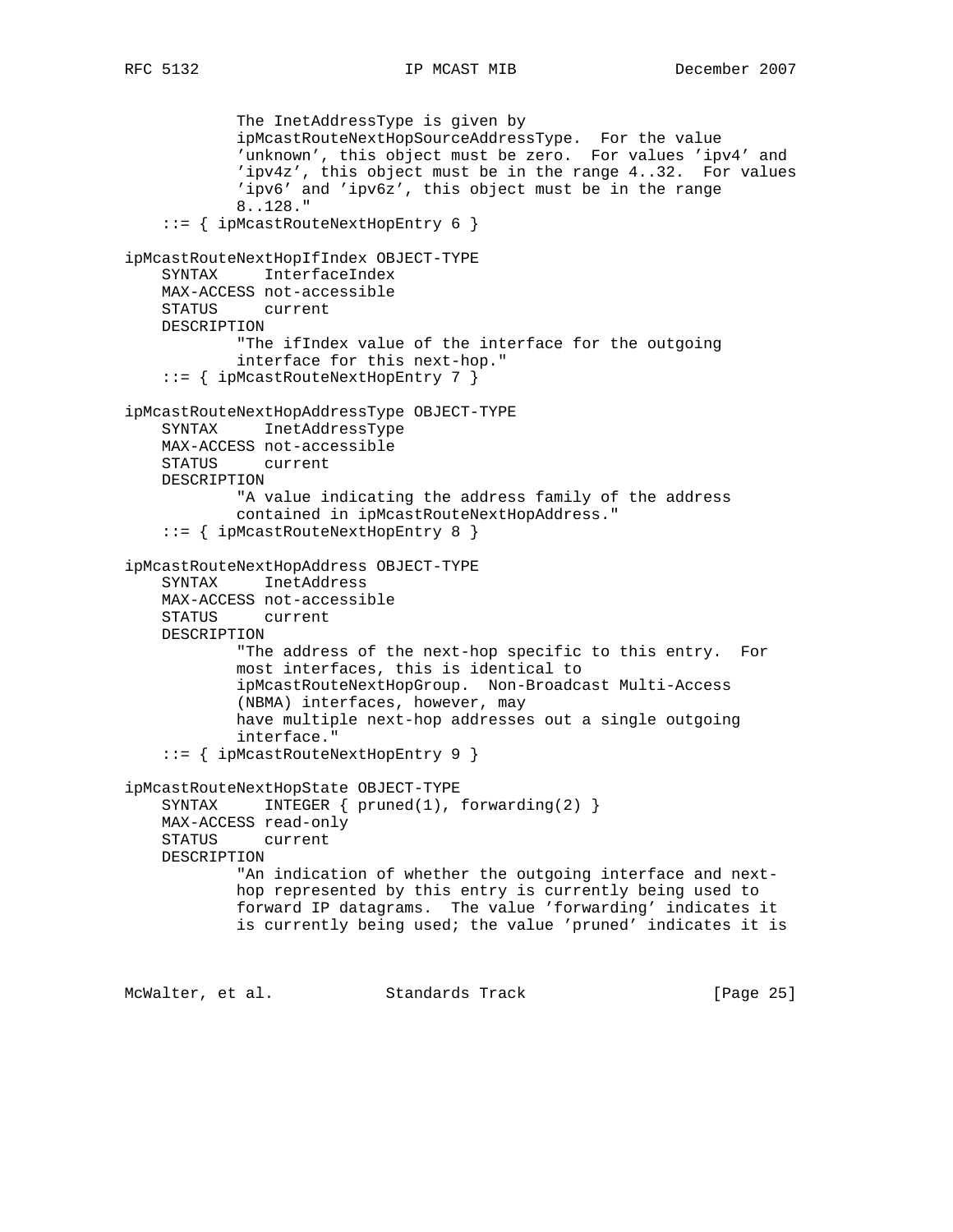not." ::= { ipMcastRouteNextHopEntry 10 } ipMcastRouteNextHopTimeStamp OBJECT-TYPE SYNTAX TimeStamp MAX-ACCESS read-only STATUS current DESCRIPTION "The value of sysUpTime at which the multicast routing information represented by this entry was learned by the router. If this information was present at the most recent re initialization of the local management subsystem, then this object contains a zero value." ::= { ipMcastRouteNextHopEntry 11 } ipMcastRouteNextHopExpiryTime OBJECT-TYPE SYNTAX TimeTicks MAX-ACCESS read-only STATUS current DESCRIPTION "The minimum amount of time remaining before this entry will be aged out. If ipMcastRouteNextHopState is pruned(1), the remaining time until the prune expires and the state reverts to forwarding(2). Otherwise, the remaining time until this entry is removed from the table. The time remaining may be copied from ipMcastRouteExpiryTime if the protocol in use for this entry does not specify next-hop timers. The value 0 indicates that the entry is not subject to aging." ::= { ipMcastRouteNextHopEntry 12 } ipMcastRouteNextHopClosestMemberHops OBJECT-TYPE SYNTAX Unsigned32 (0..256) MAX-ACCESS read-only STATUS current DESCRIPTION "The minimum number of hops between this router and any member of this IP multicast group reached via this next-hop on this outgoing interface. Any IP multicast datagrams for the group that have a TTL (IPv4) or Hop Count (IPv6) less than this number of hops will not be forwarded to this next-hop. A value of 0 means all multicast datagrams are forwarded out the interface. A value of 256 means that no multicast datagrams are forwarded out the interface.

McWalter, et al. Standards Track [Page 26]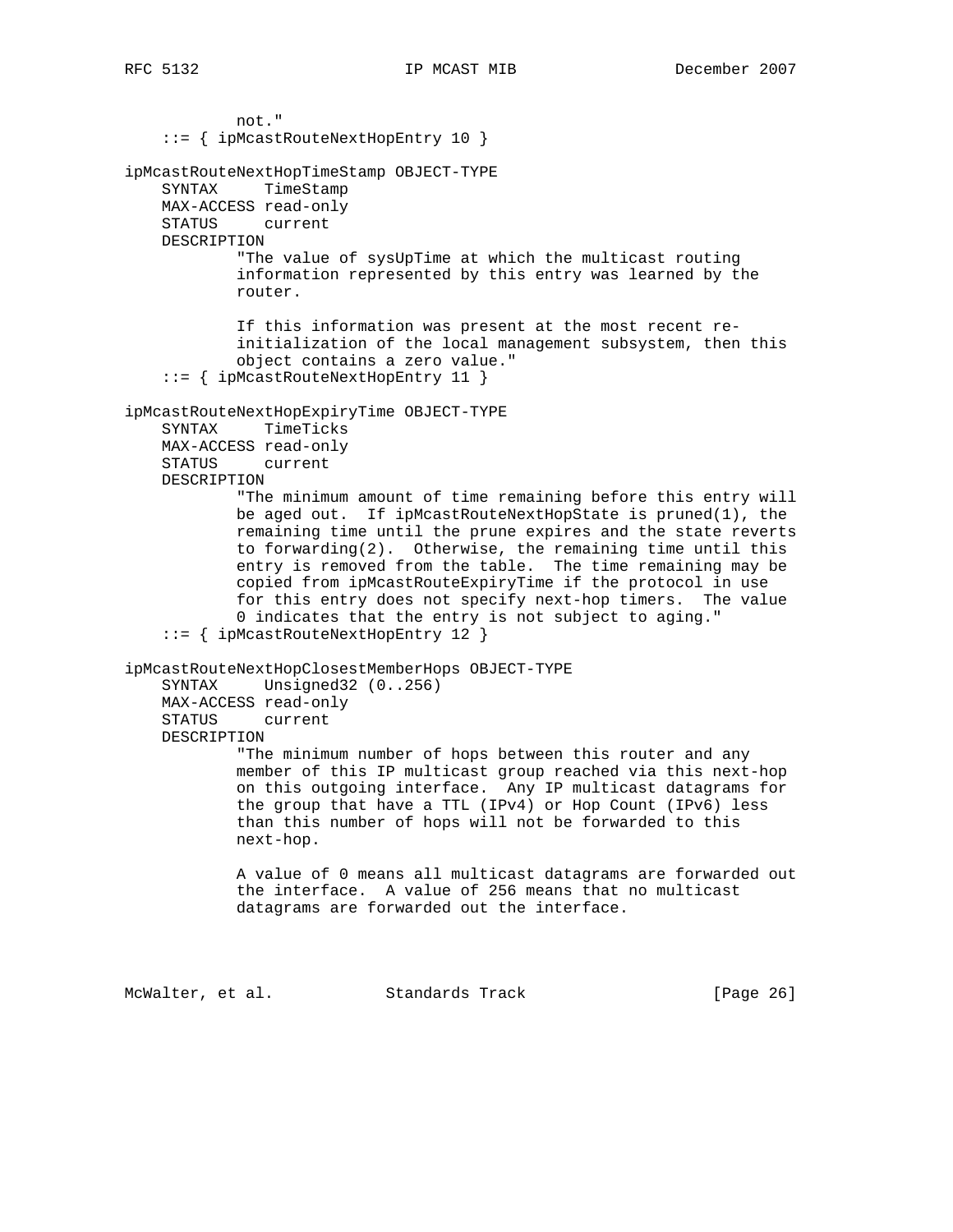This is an optimization applied by multicast routing protocols that explicitly track hop counts to downstream listeners. Multicast protocols that are not aware of hop counts to downstream listeners set this object to 0." ::= { ipMcastRouteNextHopEntry 13 } ipMcastRouteNextHopProtocol OBJECT-TYPE SYNTAX IANAipMRouteProtocol MAX-ACCESS read-only STATUS current DESCRIPTION "The routing mechanism via which this next-hop was learned." ::= { ipMcastRouteNextHopEntry 14 } ipMcastRouteNextHopOctets OBJECT-TYPE SYNTAX Counter64 MAX-ACCESS read-only STATUS current DESCRIPTION "The number of octets of multicast packets that have been forwarded using this route. Discontinuities in this monotonically increasing value occur at re-initialization of the management system. Discontinuities can also occur as a result of routes being removed and replaced, which can be detected by observing the value of ipMcastRouteNextHopTimeStamp." ::= { ipMcastRouteNextHopEntry 15 } ipMcastRouteNextHopPkts OBJECT-TYPE SYNTAX Counter64 MAX-ACCESS read-only STATUS current DESCRIPTION "The number of packets which have been forwarded using this route. Discontinuities in this monotonically increasing value occur at re-initialization of the management system. Discontinuities can also occur as a result of routes being removed and replaced, which can be detected by observing the value of ipMcastRouteNextHopTimeStamp." ::= { ipMcastRouteNextHopEntry 16 } -- -- The IP Multicast Scope Boundary Table  $-$ 

McWalter, et al. Standards Track [Page 27]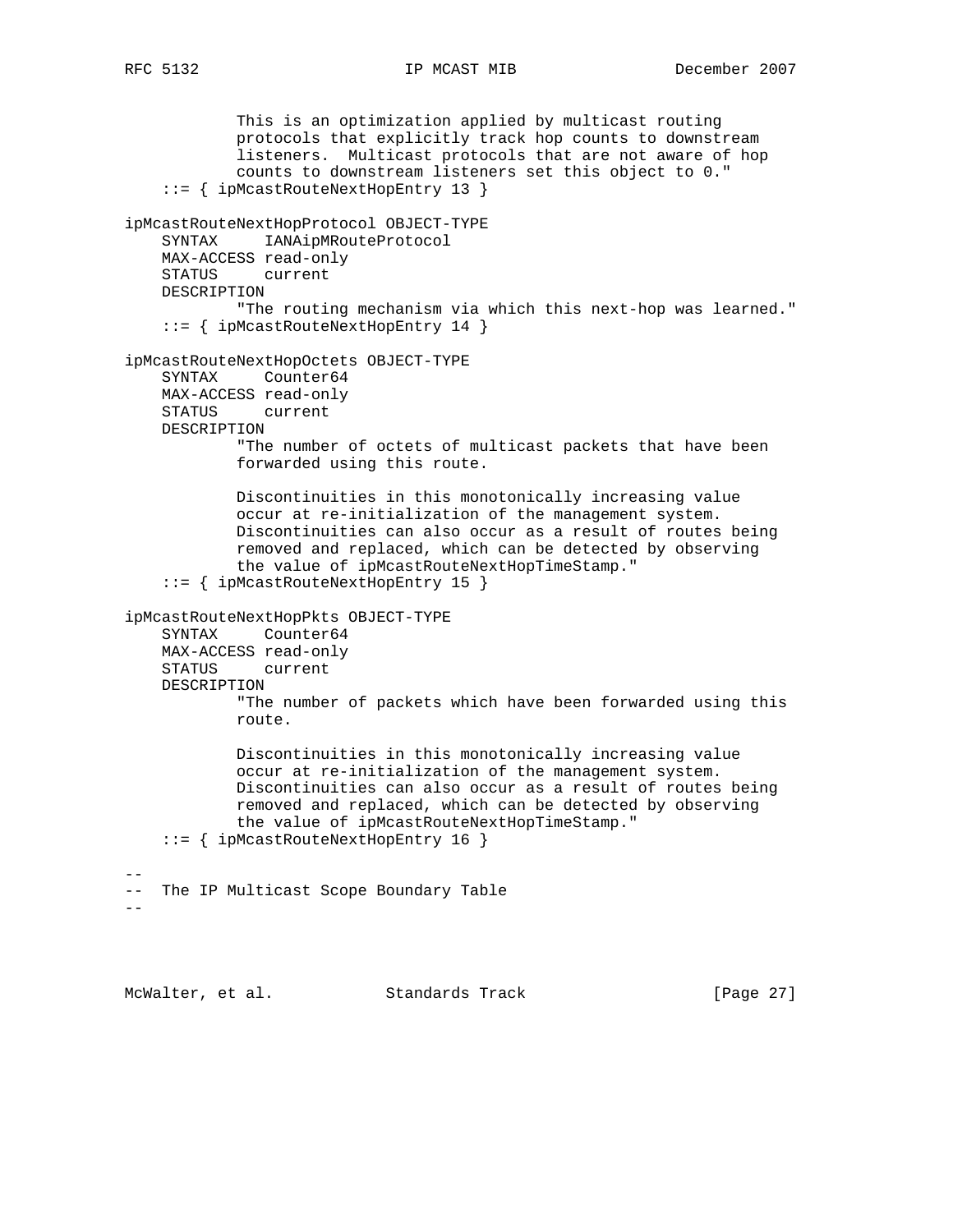```
ipMcastBoundaryTable OBJECT-TYPE
    SYNTAX SEQUENCE OF IpMcastBoundaryEntry
    MAX-ACCESS not-accessible
    STATUS current
    DESCRIPTION
            "The (conceptual) table listing the system's multicast scope
            zone boundaries."
    REFERENCE "RFC 4007 Section 5"
   ::= { ipMcast 7 }
ipMcastBoundaryEntry OBJECT-TYPE
    SYNTAX IpMcastBoundaryEntry
    MAX-ACCESS not-accessible
    STATUS current
    DESCRIPTION
            "An entry (conceptual row) describing one of this device's
            multicast scope zone boundaries.
            OIDs are limited to 128 sub-identifiers, but this limit
            is not enforced by the syntax of this entry. In practice,
            this does not present a problem, because IP address types
            allowed by conformance statements do not exceed this limit."
    REFERENCE "RFC 2365 Section 5, RFC 4007 Section 5"
     INDEX { ipMcastBoundaryIfIndex,
                 ipMcastBoundaryAddressType,
                 ipMcastBoundaryAddress,
                 ipMcastBoundaryAddressPrefixLength }
     ::= { ipMcastBoundaryTable 1 }
IpMcastBoundaryEntry ::= SEQUENCE {
ipMcastBoundaryIfIndex InterfaceIndex,
 ipMcastBoundaryAddressType InetAddressType,
ipMcastBoundaryAddress inetAddress,
   ipMcastBoundaryAddressPrefixLength InetAddressPrefixLength,<br>ipMcastBoundaryTimeStamp TimeStamp,
   ipMcastBoundaryTimeStamp
    ipMcastBoundaryDroppedMcastOctets Counter64,
 ipMcastBoundaryDroppedMcastPkts Counter64,
ipMcastBoundaryStatus RowStatus,
 ipMcastBoundaryStorageType StorageType
}
ipMcastBoundaryIfIndex OBJECT-TYPE
    SYNTAX InterfaceIndex
    MAX-ACCESS not-accessible
    STATUS current
    DESCRIPTION
            "The IfIndex value for the interface to which this boundary
            applies. Packets with a destination address in the
```
McWalter, et al. Standards Track [Page 28]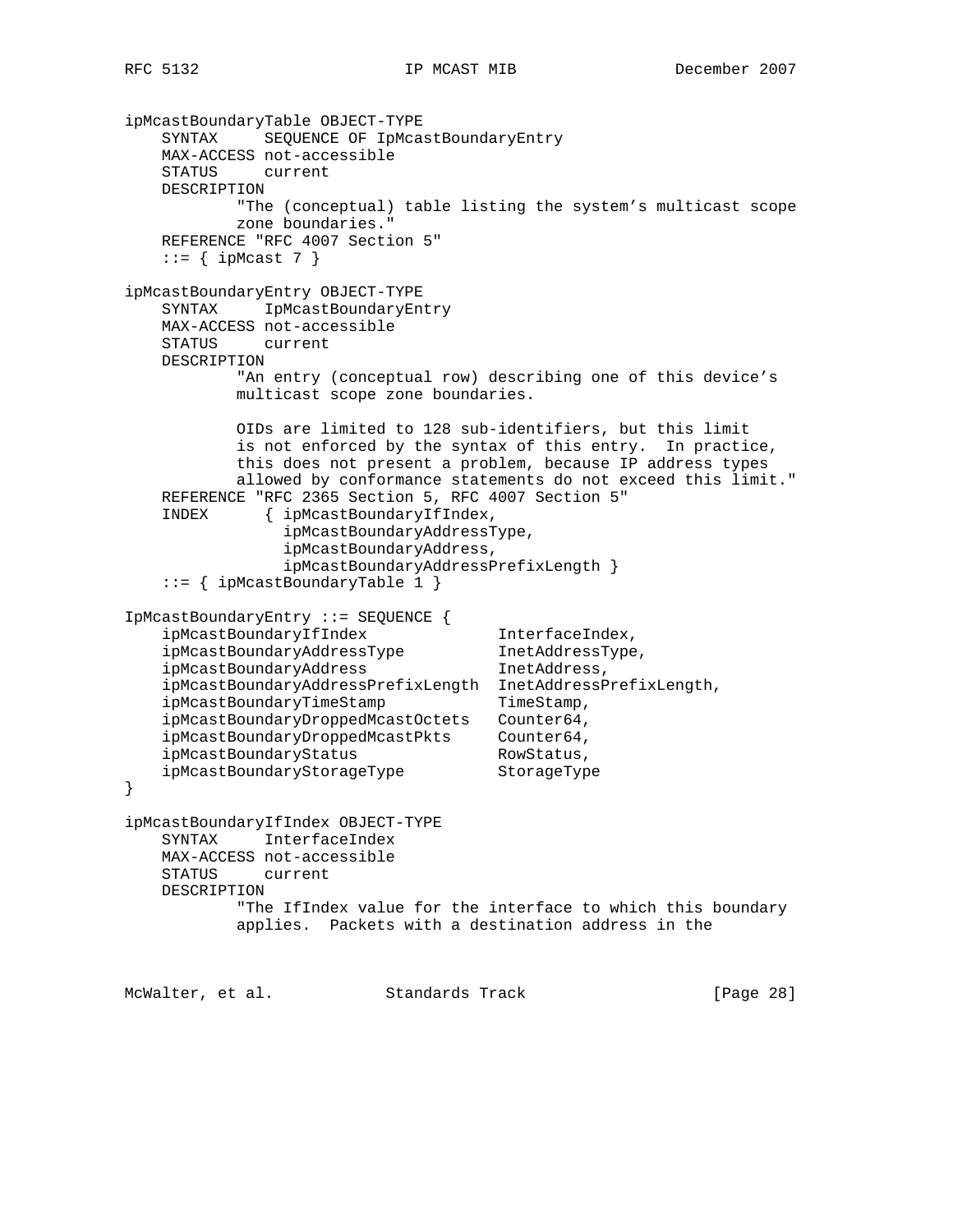associated address/mask range will not be forwarded over this interface. For IPv4, zone boundaries cut through links. Therefore, this is an external interface. This may be either a physical or virtual interface (tunnel, encapsulation, and so forth.) For IPv6, zone boundaries cut through nodes. Therefore, this is a virtual interface within the node. This is not an external interface, either real or virtual. Packets crossing this interface neither arrive at nor leave the node, but only move between zones within the node." REFERENCE "RFC 2365 Section 5, RFC 4007 Section 5" ::= { ipMcastBoundaryEntry 1 } ipMcastBoundaryAddressType OBJECT-TYPE SYNTAX InetAddressType MAX-ACCESS not-accessible STATUS current DESCRIPTION "A value indicating the address family of the address contained in ipMcastBoundaryAddress. Legal values correspond to the subset of address families for which multicast forwarding is supported." ::= { ipMcastBoundaryEntry 2 } ipMcastBoundaryAddress OBJECT-TYPE SYNTAX InetAddress MAX-ACCESS not-accessible STATUS current DESCRIPTION "The group address which, when combined with the corresponding value of ipMcastBoundaryAddressPrefixLength, identifies the group range for which the scoped boundary exists. Scoped IPv4 multicast address ranges must be prefixed by 239.0.0.0/8. Scoped IPv6 multicast address ranges are  $FF0x::/16$ , where x is a valid RFC 4291 multicast scope. An IPv6 address prefixed by FF1x::/16 is a non-permanently assigned address. An IPv6 address prefixed by FF3x::/16 is a unicast-prefix-based multicast addresses. A zone boundary for FF0x::/16 implies an identical boundary for these other prefixes. No separate FF1x::/16 or FF3x::/16 entries exist in this table. This address object is only significant up to

McWalter, et al. Standards Track [Page 29]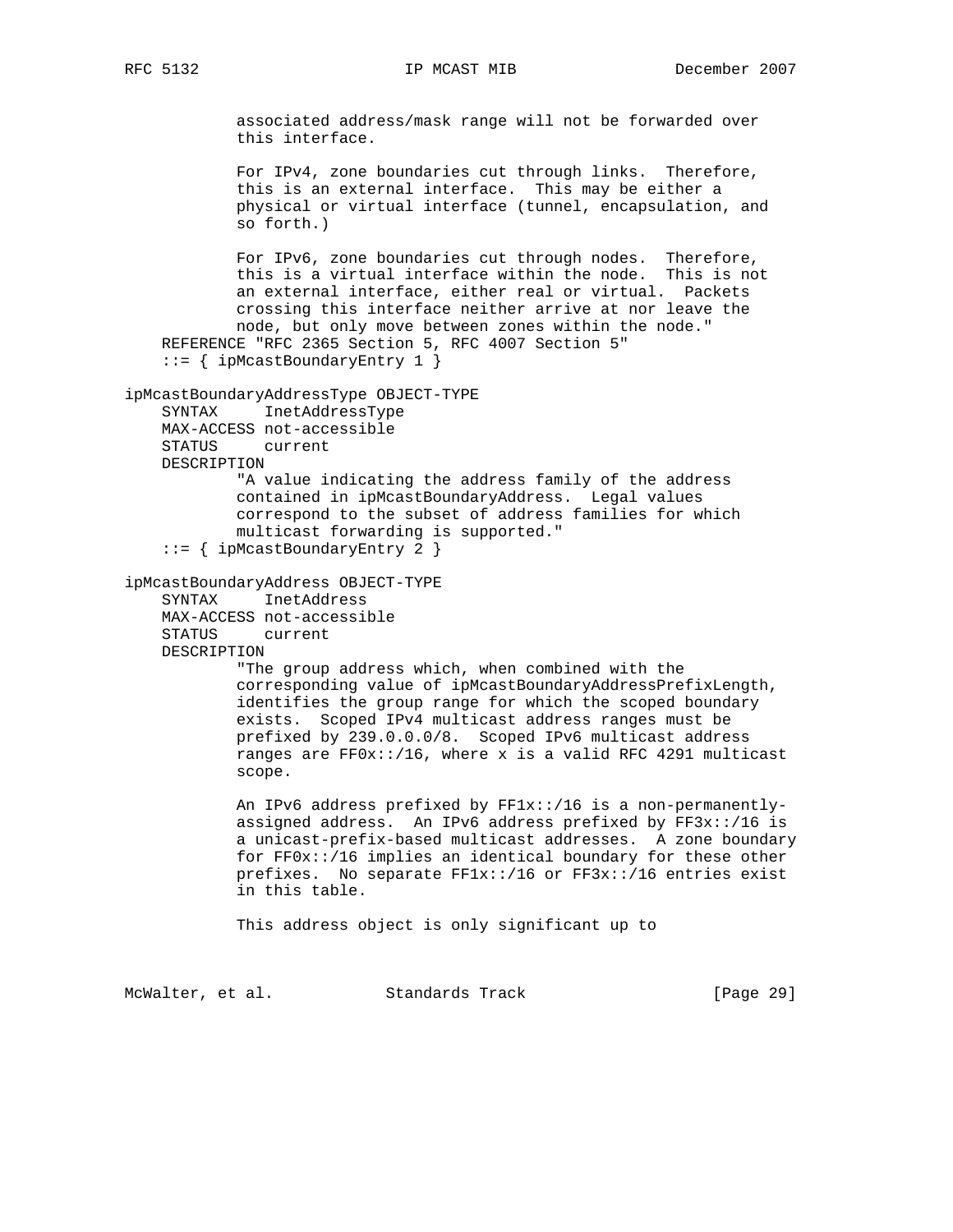ipMcastBoundaryAddressPrefixLength bits. The remaining address bits are set to zero. This is especially important for this index field, which is part of the index of this entry. Any non-zero bits would signify an entirely different entry." ::= { ipMcastBoundaryEntry 3 } ipMcastBoundaryAddressPrefixLength OBJECT-TYPE SYNTAX InetAddressPrefixLength MAX-ACCESS not-accessible STATUS current DESCRIPTION "The length in bits of the mask which when, combined with the corresponding value of ipMcastBoundaryAddress, identifies the group range for which the scoped boundary exists. The InetAddressType is given by ipMcastBoundaryAddressType. For values 'ipv4' and 'ipv4z', this object must be in the range 4..32. For values 'ipv6' and 'ipv6z', this object must be set to 16." ::= { ipMcastBoundaryEntry 4 } ipMcastBoundaryTimeStamp OBJECT-TYPE SYNTAX TimeStamp MAX-ACCESS read-only STATUS current DESCRIPTION "The value of sysUpTime at which the multicast boundary information represented by this entry was learned by the router. If this information was present at the most recent re initialization of the local management subsystem, then this object contains a zero value." ::= { ipMcastBoundaryEntry 5 } ipMcastBoundaryDroppedMcastOctets OBJECT-TYPE SYNTAX Counter64 MAX-ACCESS read-only STATUS current DESCRIPTION "The number of octets of multicast packets that have been dropped as a result of this zone boundary configuration. Discontinuities in this monotonically increasing value occur at re-initialization of the management system. Discontinuities can also occur as a result of boundary McWalter, et al. Standards Track [Page 30]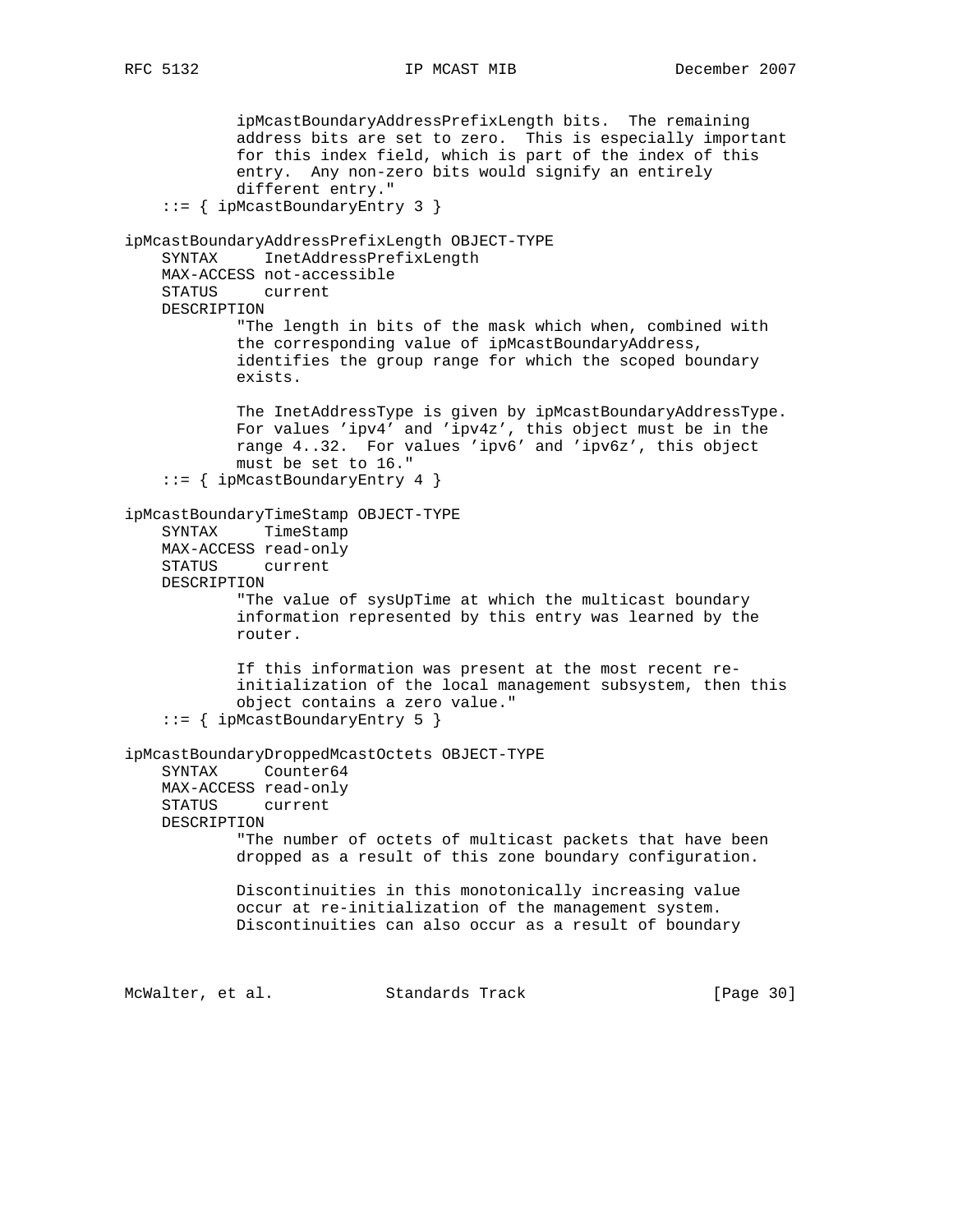configuration being removed and replaced, which can be detected by observing the value of ipMcastBoundaryTimeStamp." ::= { ipMcastBoundaryEntry 6 } ipMcastBoundaryDroppedMcastPkts OBJECT-TYPE SYNTAX Counter64 MAX-ACCESS read-only STATUS current DESCRIPTION "The number of multicast packets that have been dropped as a result of this zone boundary configuration. Discontinuities in this monotonically increasing value occur at re-initialization of the management system. Discontinuities can also occur as a result of boundary configuration being removed and replaced, which can be detected by observing the value of ipMcastBoundaryTimeStamp." ::= { ipMcastBoundaryEntry 7 } ipMcastBoundaryStatus OBJECT-TYPE SYNTAX RowStatus MAX-ACCESS read-create STATUS current DESCRIPTION "The status of this row, by which rows in this table can be created and destroyed. This status object can be set to active(1) without setting any other columnar objects in this entry. All writeable objects in this entry can be modified when the status of this entry is active(1)." ::= { ipMcastBoundaryEntry 8 } ipMcastBoundaryStorageType OBJECT-TYPE SYNTAX StorageType MAX-ACCESS read-create STATUS current DESCRIPTION "The storage type for this row. Rows having the value 'permanent' need not allow write-access to any columnar objects in the row." DEFVAL { nonVolatile } ::= { ipMcastBoundaryEntry 9 }  $- -$ 

McWalter, et al. Standards Track [Page 31]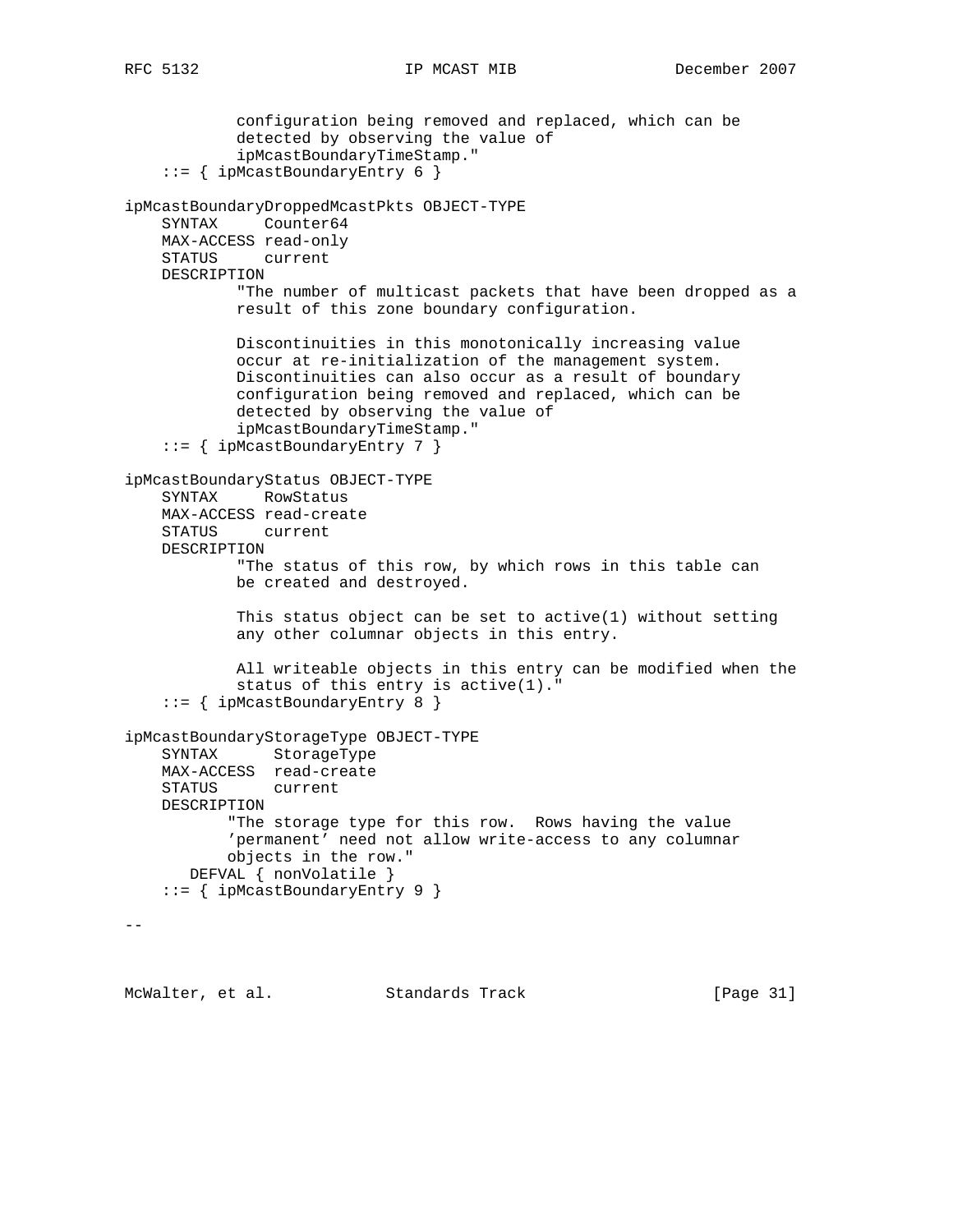```
-- The IP Multicast Scope Name Table
- -ipMcastScopeNameTable OBJECT-TYPE
    SYNTAX SEQUENCE OF IpMcastScopeNameEntry
    MAX-ACCESS not-accessible
    STATUS current
    DESCRIPTION
           "The (conceptual) table listing multicast scope names."
    REFERENCE "RFC 4007 Section 4"
   ::= { ipMcast 8 }
ipMcastScopeNameEntry OBJECT-TYPE
    SYNTAX IpMcastScopeNameEntry
    MAX-ACCESS not-accessible
    STATUS current
    DESCRIPTION
           "An entry (conceptual row) that names a multicast address
            scope.
            OIDs are limited to 128 sub-identifiers, but this limit
            is not enforced by the syntax of this entry. In practice,
            this does not present a problem, because IP address types
            allowed by conformance statements do not exceed this limit."
    REFERENCE "RFC 4007 Section 4"
    INDEX { ipMcastScopeNameAddressType,
                ipMcastScopeNameAddress,
                ipMcastScopeNameAddressPrefixLength,
                ipMcastScopeNameLanguage }
    ::= { ipMcastScopeNameTable 1 }
IpMcastScopeNameEntry ::= SEQUENCE {
 ipMcastScopeNameAddressType InetAddressType,
ipMcastScopeNameAddress inetAddress,
    ipMcastScopeNameAddressPrefixLength InetAddressPrefixLength,
ipMcastScopeNameLanguage LangTag,
ipMcastScopeNameString SnmpAdminString,
ipMcastScopeNameDefault TruthValue,
ipMcastScopeNameStatus RowStatus,
   ipMcastScopeNameStatus<br>ipMcastScopeNameStorageType StorageType
}
ipMcastScopeNameAddressType OBJECT-TYPE
    SYNTAX InetAddressType
    MAX-ACCESS not-accessible
    STATUS current
    DESCRIPTION
            "A value indicating the address family of the address
McWalter, et al. Standards Track [Page 32]
```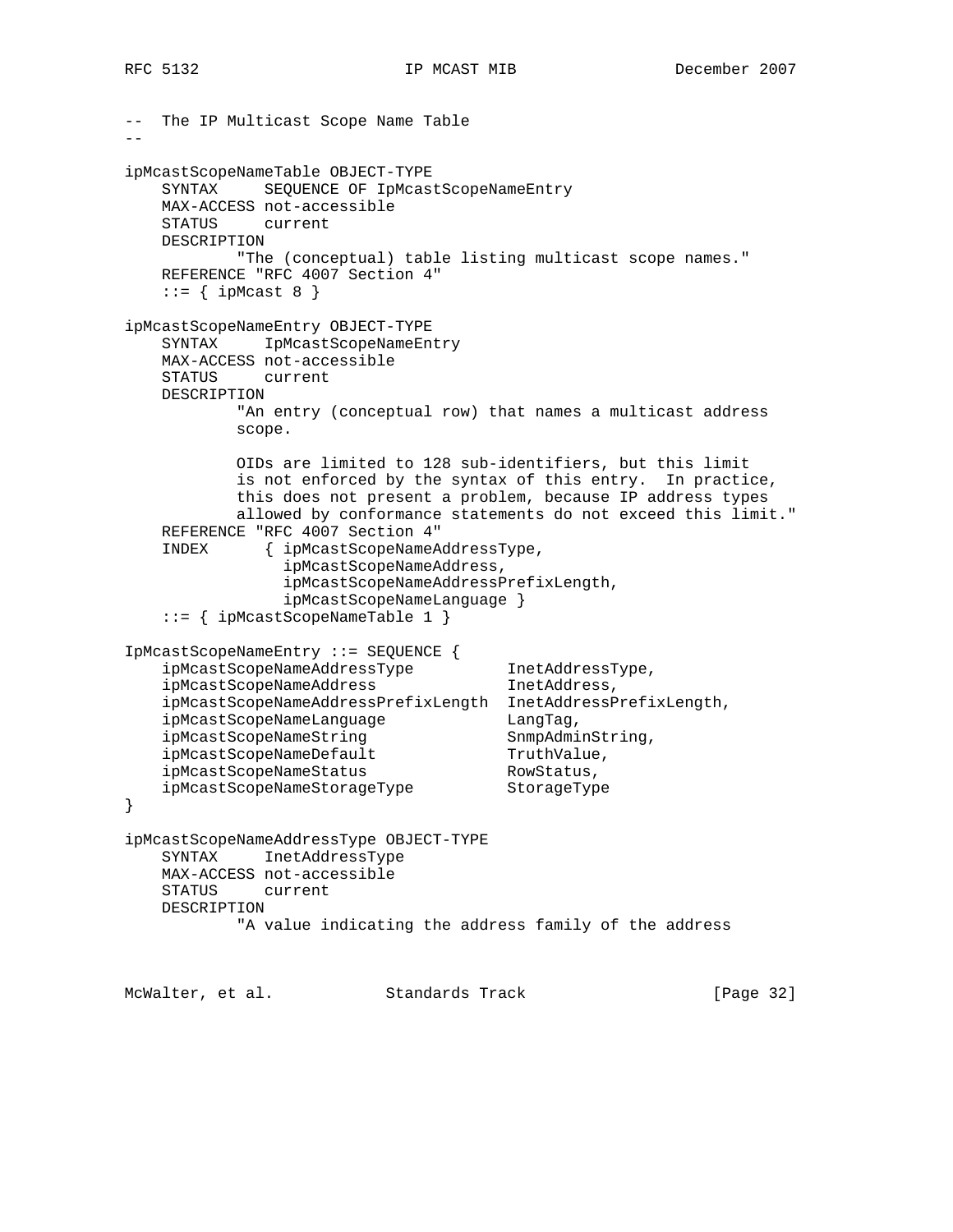contained in ipMcastScopeNameAddress. Legal values correspond to the subset of address families for which multicast forwarding is supported." ::= { ipMcastScopeNameEntry 1 } ipMcastScopeNameAddress OBJECT-TYPE SYNTAX InetAddress MAX-ACCESS not-accessible STATUS current DESCRIPTION "The group address which, when combined with the corresponding value of ipMcastScopeNameAddressPrefixLength, identifies the group range associated with the multicast scope. Scoped IPv4 multicast address ranges must be prefixed by 239.0.0.0/8. Scoped IPv6 multicast address ranges are FF0x::/16, where x is a valid RFC 4291 multicast scope. An IPv6 address prefixed by FF1x::/16 is a non-permanently assigned address. An IPv6 address prefixed by  $FF3x$ ::/16 is a unicast-prefix-based multicast addresses. A scope FF0x::/16 implies an identical scope name for these other prefixes. No separate FF1x::/16 or FF3x::/16 entries exist in this table. This address object is only significant up to ipMcastScopeNameAddressPrefixLength bits. The remaining address bits are set to zero. This is especially important for this index field, which is part of the index of this entry. Any non-zero bits would signify an entirely different entry." ::= { ipMcastScopeNameEntry 2 } ipMcastScopeNameAddressPrefixLength OBJECT-TYPE SYNTAX InetAddressPrefixLength MAX-ACCESS not-accessible STATUS current DESCRIPTION "The length in bits of the mask which, when combined with the corresponding value of ipMcastScopeNameAddress, identifies the group range associated with the multicast scope. The InetAddressType is given by ipMcastScopeNameAddressType. For values 'ipv4' and 'ipv4z', this object must be in the range 4..32. For values 'ipv6' and 'ipv6z', this object must be set to 16." ::= { ipMcastScopeNameEntry 3 }

McWalter, et al. Standards Track [Page 33]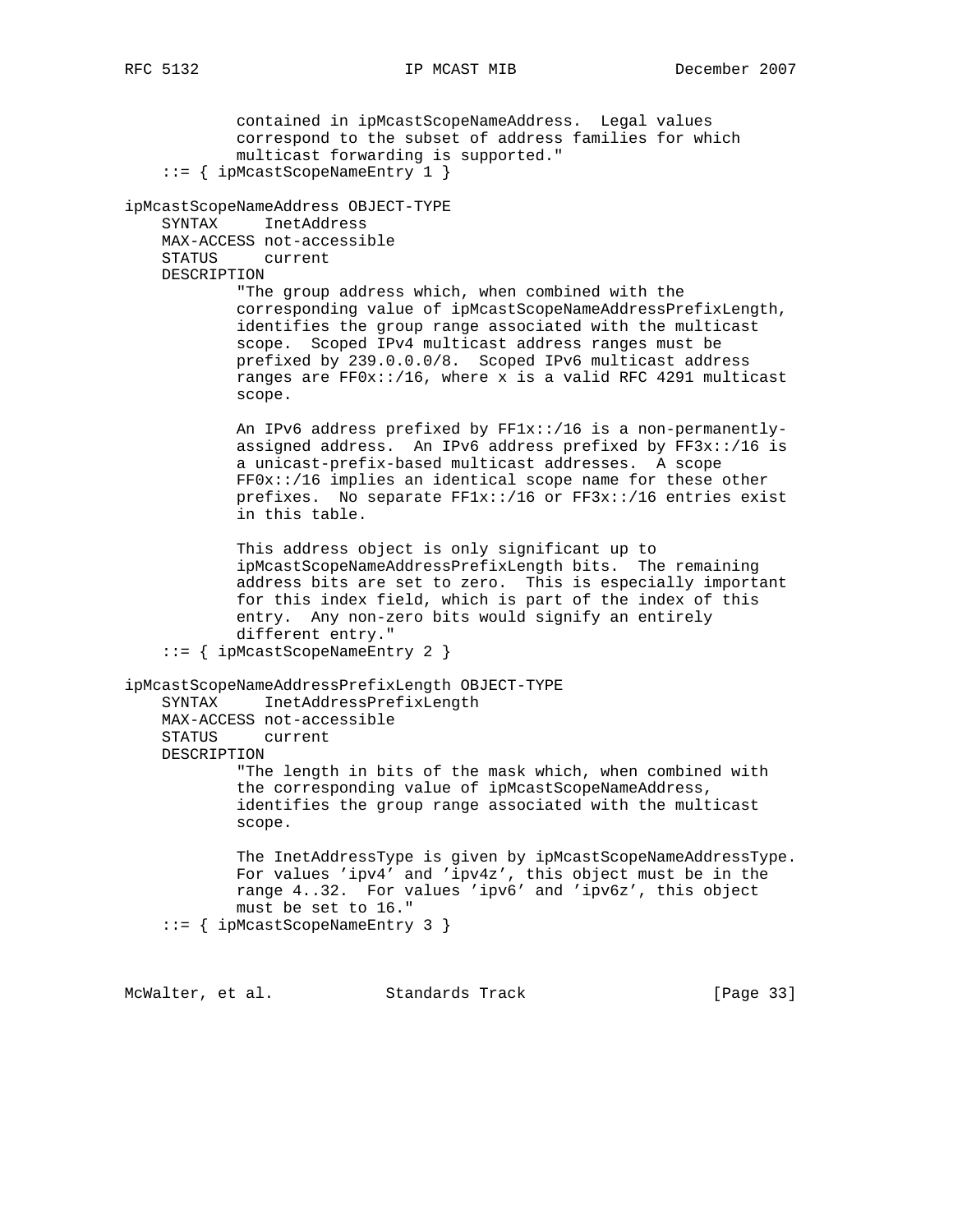ipMcastScopeNameLanguage OBJECT-TYPE SYNTAX LangTag MAX-ACCESS not-accessible STATUS current DESCRIPTION "Language tag associated with the scope name." REFERENCE "RFC 4646" ::= { ipMcastScopeNameEntry 4 } ipMcastScopeNameString OBJECT-TYPE SYNTAX SnmpAdminString MAX-ACCESS read-create STATUS current DESCRIPTION "The textual name associated with the multicast scope. The value of this object should be suitable for displaying to end-users, such as when allocating a multicast address in this scope. When no name is specified, the default value of this object for IPv4 should be the string  $239.x.x.x/y$  with x and y replaced with decimal values to describe the address and mask length associated with the scope. When no name is specified, the default value of this object for IPv6 should be the string FF0x::/16, with x replaced by the hexadecimal value for the RFC 4291 multicast scope. An IPv6 address prefixed by FF1x::/16 is a non-permanently assigned address. An IPv6 address prefixed by FF3x::/16 is a unicast-prefix-based multicast addresses. A scope FF0x::/16 implies an identical scope name for these other prefixes. No separate FF1x::/16 or FF3x::/16 entries exist in this table." REFERENCE "RFC 2365, RFC 3306 Section 4, RFC 4291 Section 2.7" ::= { ipMcastScopeNameEntry 5 } ipMcastScopeNameDefault OBJECT-TYPE SYNTAX TruthValue MAX-ACCESS read-create STATUS current DESCRIPTION "If true, indicates a preference that the name in the following language should be used by applications if no name is available in a desired language." DEFVAL { false } ::= { ipMcastScopeNameEntry 6 }

McWalter, et al. Standards Track [Page 34]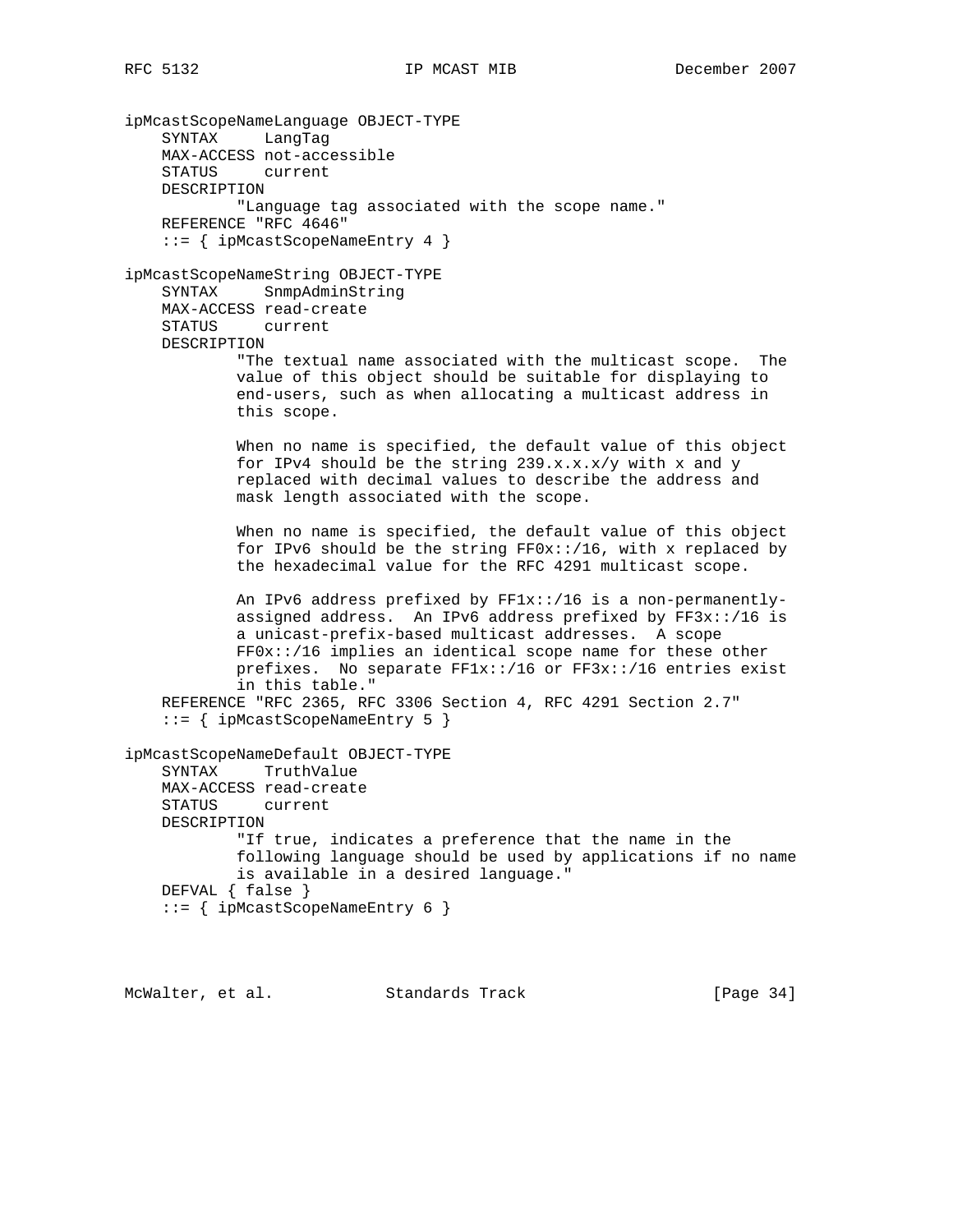```
ipMcastScopeNameStatus OBJECT-TYPE
     SYNTAX RowStatus
    MAX-ACCESS read-create
     STATUS current
    DESCRIPTION
             "The status of this row, by which rows in this table can
            be created and destroyed. Before the row can be activated,
            the object ipMcastScopeNameString must be set to a valid
            value. All writeable objects in this entry can be modified
            when the status is active(1)."
     ::= { ipMcastScopeNameEntry 7 }
ipMcastScopeNameStorageType OBJECT-TYPE
     SYNTAX StorageType
    MAX-ACCESS read-create
     STATUS current
    DESCRIPTION
           "The storage type for this row. Rows having the value
            'permanent' need not allow write-access to any columnar
           objects in the row."
       DEFVAL { nonVolatile }
     ::= { ipMcastScopeNameEntry 8 }
--
-- The Multicast Listeners Table
--
ipMcastLocalListenerTable OBJECT-TYPE
     SYNTAX SEQUENCE OF IpMcastLocalListenerEntry
    MAX-ACCESS not-accessible
    STATUS current
    DESCRIPTION
            "The (conceptual) table listing local applications or
            services that have joined multicast groups as listeners.
            Entries exist for all addresses in the multicast range for
            all applications and services as they are classified on this
            device."
    ::= { ipMcast 9 }
ipMcastLocalListenerEntry OBJECT-TYPE
    SYNTAX IpMcastLocalListenerEntry
    MAX-ACCESS not-accessible
    STATUS current
    DESCRIPTION
             "An entry (conceptual row) identifying a local application
            or service that has joined a multicast group as a listener.
```
McWalter, et al. Standards Track [Page 35]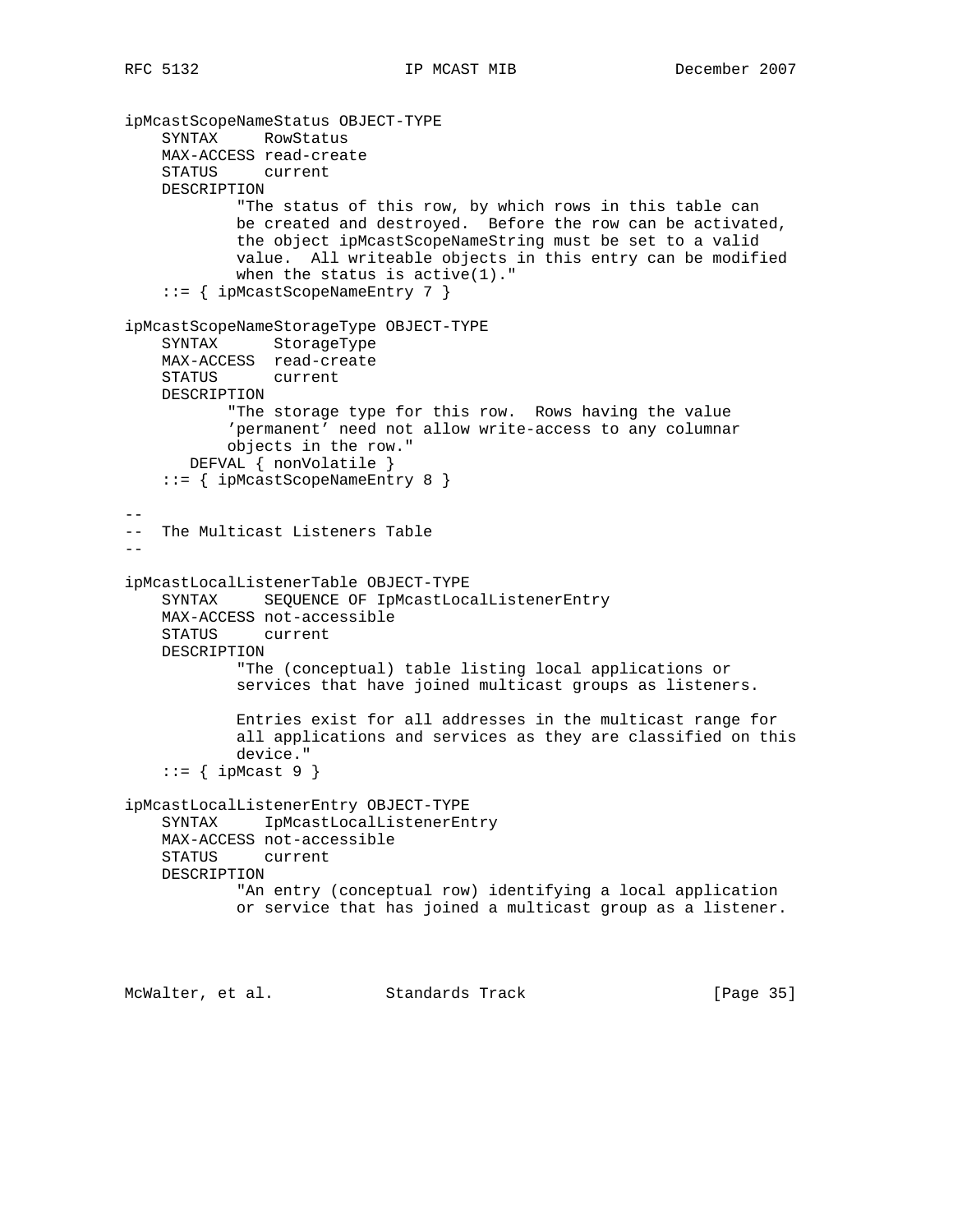```
 OIDs are limited to 128 sub-identifiers, but this limit
            is not enforced by the syntax of this entry. In practice,
            this does not present a problem, because IP address types
            allowed by conformance statements do not exceed this limit."
     INDEX { ipMcastLocalListenerGroupAddressType,
                 ipMcastLocalListenerGroupAddress,
                 ipMcastLocalListenerSourceAddressType,
                 ipMcastLocalListenerSourceAddress,
                 ipMcastLocalListenerSourcePrefixLength,
                 ipMcastLocalListenerIfIndex,
                 ipMcastLocalListenerRunIndex }
     ::= { ipMcastLocalListenerTable 1 }
IpMcastLocalListenerEntry ::= SEQUENCE {
 ipMcastLocalListenerGroupAddressType InetAddressType,
 ipMcastLocalListenerGroupAddress InetAddress,
     ipMcastLocalListenerSourceAddressType InetAddressType,
   ipMcastLocalListenerSourceAddress InetAddress,
    ipMcastLocalListenerSourcePrefixLength InetAddressPrefixLength,
 ipMcastLocalListenerIfIndex InterfaceIndex,
ipMcastLocalListenerRunIndex Unsigned32
}
ipMcastLocalListenerGroupAddressType OBJECT-TYPE
    SYNTAX InetAddressType
    MAX-ACCESS not-accessible
    STATUS current
    DESCRIPTION
            "A value indicating the address family of the address
            contained in ipMcastLocalListenerGroupAddress. Legal values
            correspond to the subset of address families for which
            multicast is supported."
     ::= { ipMcastLocalListenerEntry 1 }
ipMcastLocalListenerGroupAddress OBJECT-TYPE
    SYNTAX InetAddress
    MAX-ACCESS not-accessible
    STATUS current
    DESCRIPTION
            "The IP multicast group for which this entry specifies
            locally joined applications or services."
     ::= { ipMcastLocalListenerEntry 2 }
ipMcastLocalListenerSourceAddressType OBJECT-TYPE
    SYNTAX InetAddressType
    MAX-ACCESS not-accessible
    STATUS current
    DESCRIPTION
McWalter, et al. Standards Track [Page 36]
```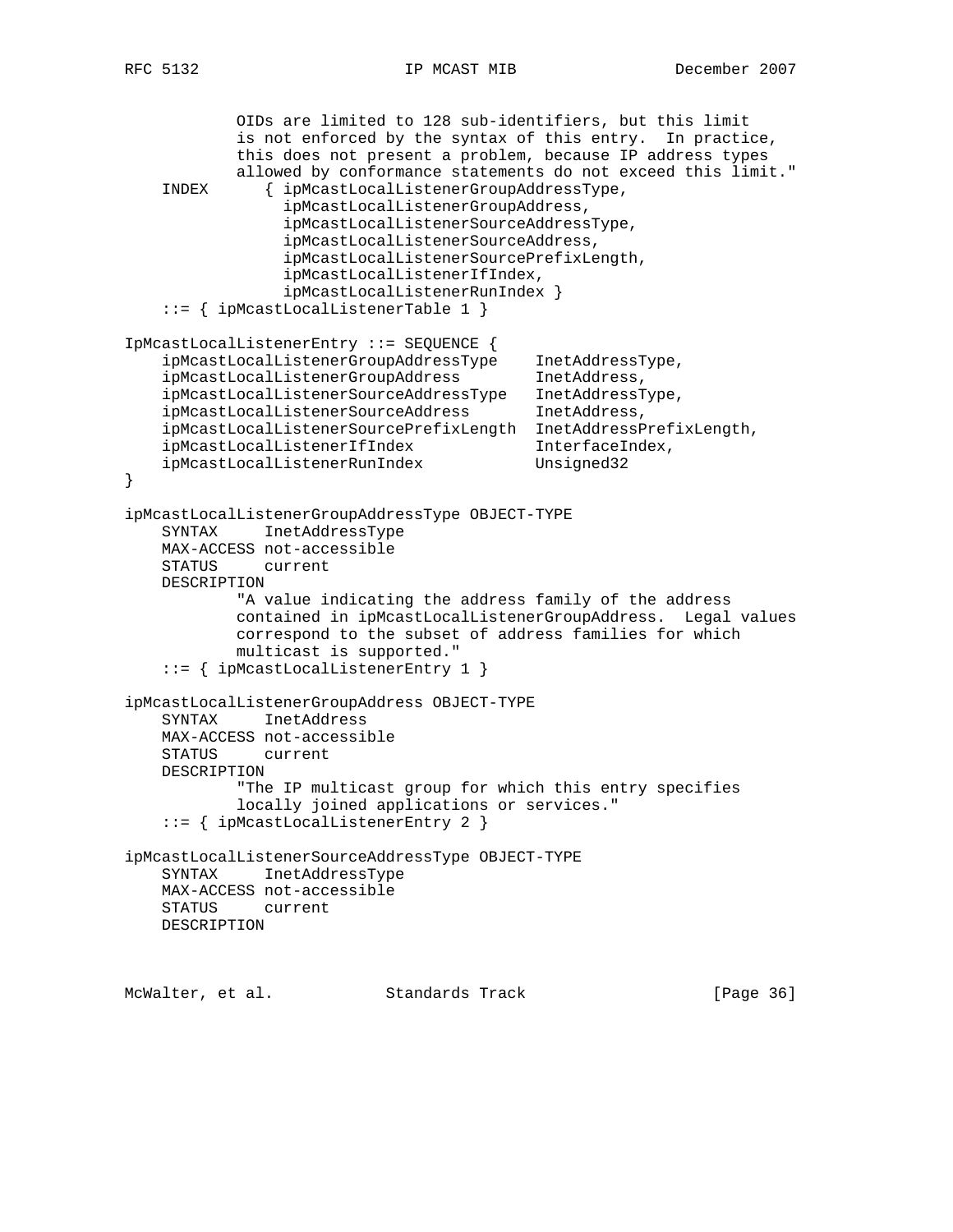"A value indicating the address family of the address contained in ipMcastLocalListenerSource. A value of unknown(0) indicates a non-source-specific entry, corresponding to all sources in the group. Otherwise, the value MUST be the same as the value of ipMcastLocalListenerGroupAddressType." ::= { ipMcastLocalListenerEntry 3 } ipMcastLocalListenerSourceAddress OBJECT-TYPE SYNTAX InetAddress MAX-ACCESS not-accessible STATUS current DESCRIPTION "The network address which, when combined with the corresponding value of the mask specified in ipMcastLocalListenerSourcePrefixLength, identifies the sources for which this entry specifies a local listener. This address object is only significant up to ipMcastLocalListenerSourcePrefixLength bits. The remaining address bits are set to zero. This is especially important for this index field, which is part of the index of this entry. Any non-zero bits would signify an entirely different entry. For addresses of type ipv4z or ipv6z, the appended zone index is significant even though it lies beyond the prefix length. The use of these address types indicate that this listener address applies only within the given zone. Zone index zero is not valid in this table." ::= { ipMcastLocalListenerEntry 4 } ipMcastLocalListenerSourcePrefixLength OBJECT-TYPE SYNTAX InetAddressPrefixLength MAX-ACCESS not-accessible STATUS current DESCRIPTION "The length in bits of the mask which, when combined with the corresponding value specified in ipMcastLocalListenerSource, identifies the sources for which this entry specifies a local listener. The InetAddressType is given by ipMcastLocalListenerSourceAddressType. For the value 'unknown', this object must be zero. For values 'ipv4' and 'ipv4z', this object must be in the range 4..32. For values 'ipv6' and 'ipv6z', this object must be in the range

McWalter, et al. Standards Track [Page 37]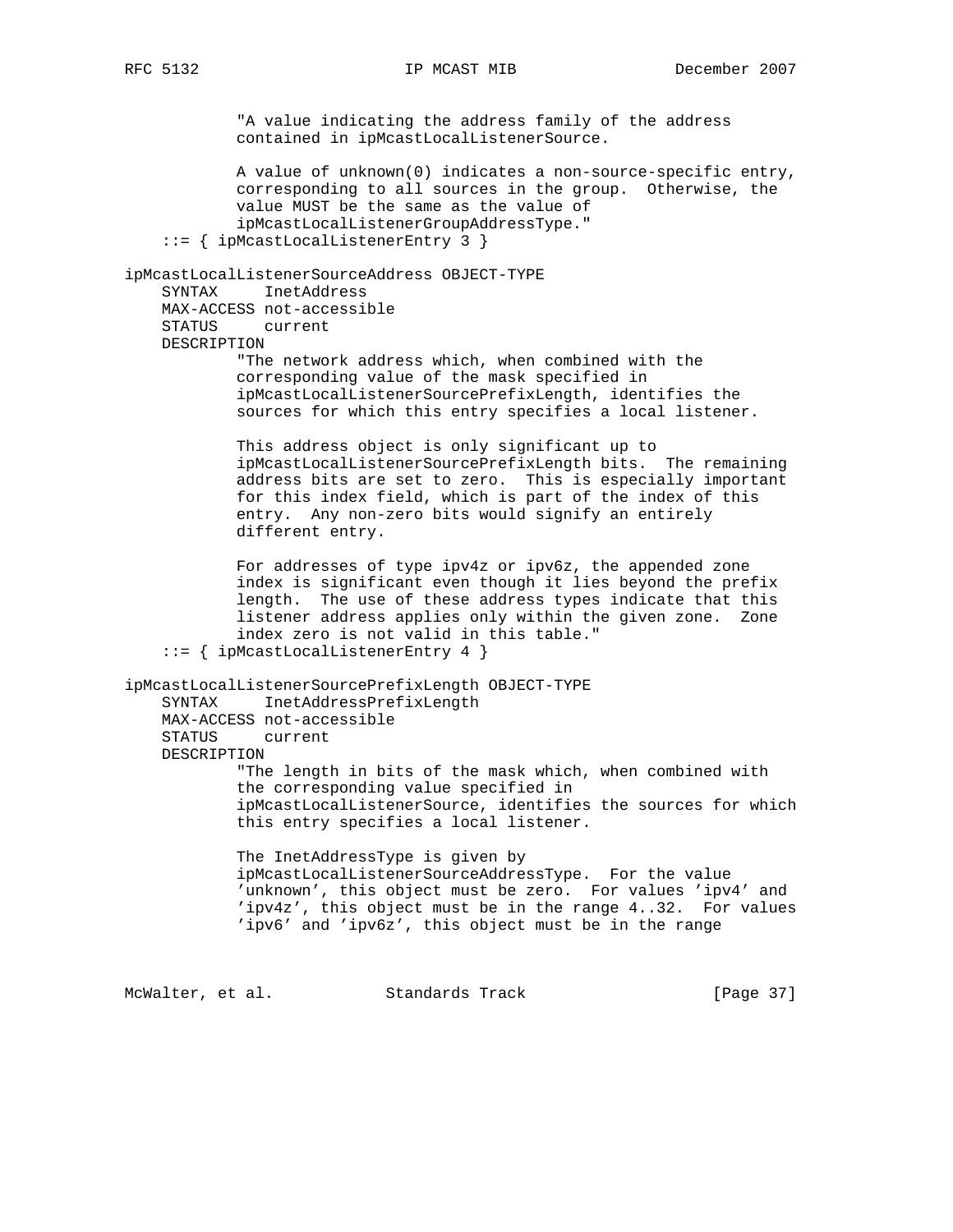8..128." ::= { ipMcastLocalListenerEntry 5 } ipMcastLocalListenerIfIndex OBJECT-TYPE SYNTAX InterfaceIndex MAX-ACCESS not-accessible STATUS current DESCRIPTION "The IfIndex value of the interface for which this entry specifies a local listener." ::= { ipMcastLocalListenerEntry 6 } ipMcastLocalListenerRunIndex OBJECT-TYPE SYNTAX Unsigned32 (0..2147483647) MAX-ACCESS read-only STATUS current DESCRIPTION "A unique value corresponding to a piece of software running on this router or host system. Where possible, this should be the system's native, unique identification number. This identifier is platform-specific. It may correspond to a process ID or application instance number. A value of zero indicates that the application instance(s) cannot be identified. A value of zero indicates that one or more unidentified applications have joined the specified multicast groups (for the specified sources) as listeners." REFERENCE "RFC 2287 sysApplRunIndex" ::= { ipMcastLocalListenerEntry 7 } -- -- The Multicast Zone Table - ipMcastZoneTable OBJECT-TYPE SYNTAX SEQUENCE OF IpMcastZoneEntry MAX-ACCESS not-accessible STATUS current DESCRIPTION "The (conceptual) table listing scope zones on this device." REFERENCE "RFC 4007 Section 5"  $::=$  { ipMcast 10 } ipMcastZoneEntry OBJECT-TYPE SYNTAX IpMcastZoneEntry MAX-ACCESS not-accessible STATUS current

McWalter, et al. Standards Track [Page 38]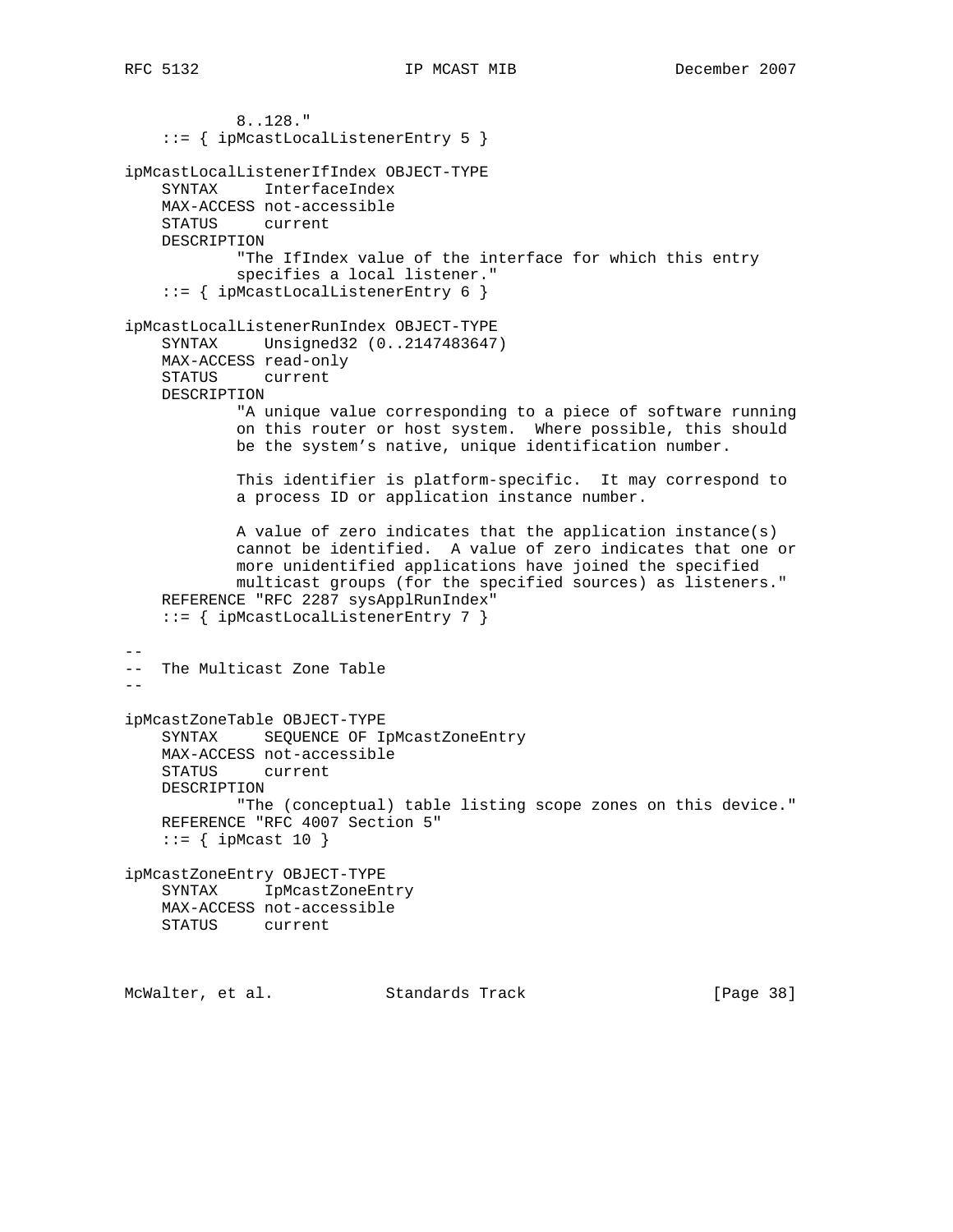```
 DESCRIPTION
            "An entry (conceptual row) describing a scope zone on this
            device."
    REFERENCE "RFC 4007 Section 5"
    INDEX { ipMcastZoneIndex }
    ::= { ipMcastZoneTable 1 }
IpMcastZoneEntry ::= SEQUENCE {
   ipMcastZoneIndex 1netZoneIndex,
    ipMcastZoneScopeDefaultZoneIndex InetZoneIndex,
 ipMcastZoneScopeAddressType InetAddressType,
ipMcastZoneScopeAddress inetAddress,
    ipMcastZoneScopeAddressPrefixLength InetAddressPrefixLength
}
ipMcastZoneIndex OBJECT-TYPE
   SYNTAX InetZoneIndex (1..4294967295)
    MAX-ACCESS not-accessible
    STATUS current
    DESCRIPTION
            "This zone index uniquely identifies a zone on a device.
            Each zone is for a given scope. Scope-level information in
            this table is for the unique scope that corresponds to this
            zone.
            Zero is a special value used to request the default zone for
            a given scope. Zero is not a valid value for this object.
            To test whether ipMcastZoneIndex is the default zone for
            this scope, test whether ipMcastZoneIndex is equal to
            ipMcastZoneScopeDefaultZoneIndex."
    ::= { ipMcastZoneEntry 1 }
ipMcastZoneScopeDefaultZoneIndex OBJECT-TYPE
    SYNTAX InetZoneIndex (1..4294967295)
    MAX-ACCESS read-only
    STATUS current
    DESCRIPTION
            "The default zone index for this scope. This is the zone
            that this device will use if the default (zero) zone is
            requested for this scope.
            Zero is not a valid value for this object."
    ::= { ipMcastZoneEntry 2 }
ipMcastZoneScopeAddressType OBJECT-TYPE
    SYNTAX InetAddressType
```
McWalter, et al. Standards Track [Page 39]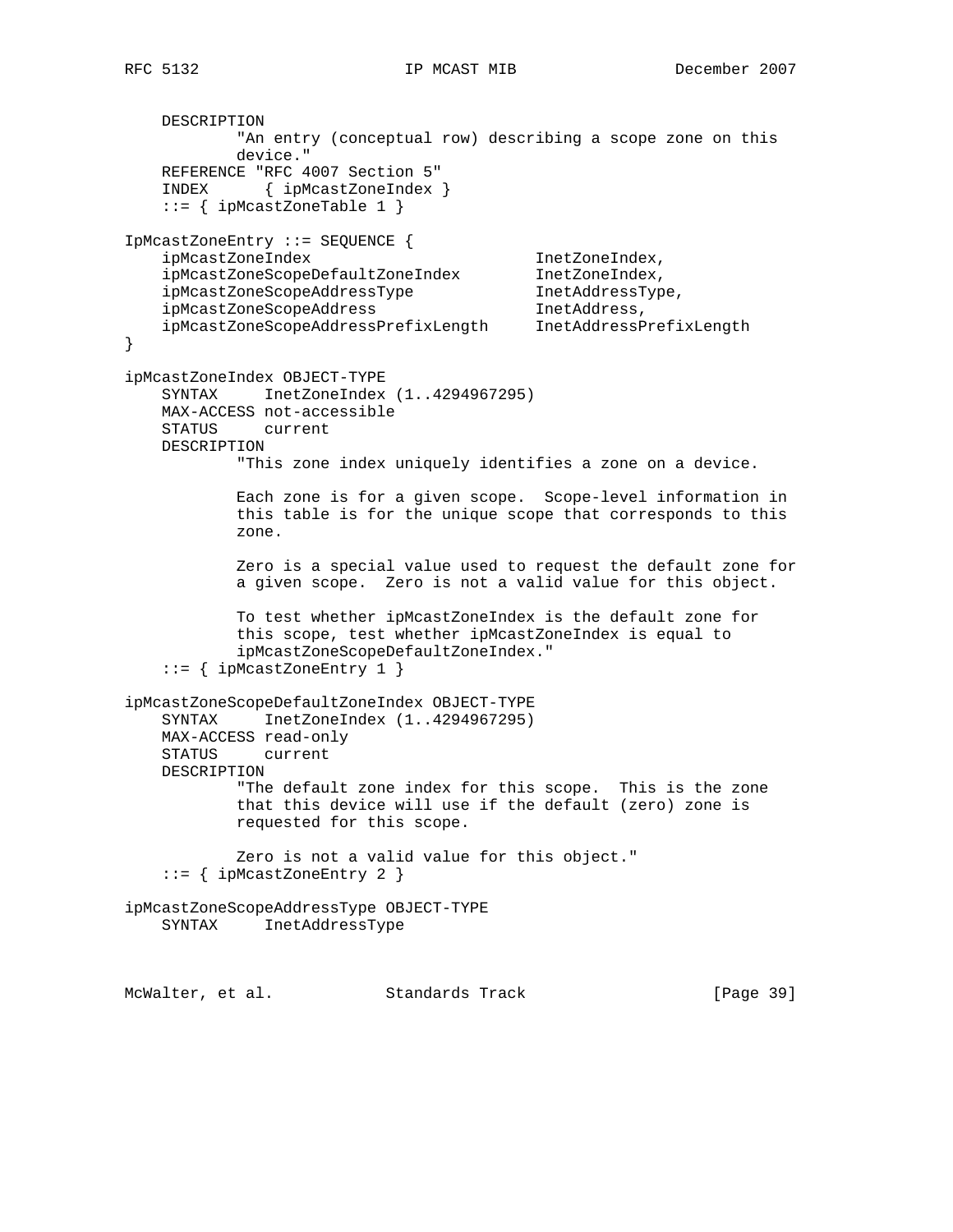MAX-ACCESS read-only STATUS current DESCRIPTION "The IP address type for which this scope zone exists." ::= { ipMcastZoneEntry 3 } ipMcastZoneScopeAddress OBJECT-TYPE SYNTAX InetAddress MAX-ACCESS read-only STATUS current DESCRIPTION "The multicast group address which, when combined with ipMcastZoneScopeAddressPrefixLength, gives the multicast address range for this scope. The InetAddressType is given by ipMcastZoneScopeAddressType. Scoped IPv4 multicast address ranges are prefixed by 239.0.0.0/8. Scoped IPv6 multicast address ranges are FF0x::/16, where x is a valid RFC 4291 multicast scope. An IPv6 address prefixed by FF1x::/16 is a non-permanently assigned address. An IPv6 address prefixed by FF3x::/16 is a unicast-prefix-based multicast addresses. A scope FF0x::/16 implies an identical scope for these other prefixes. No separate FF1x::/16 or FF3x::/16 entries exist in this table. This address object is only significant up to ipMcastZoneScopeAddressPrefixLength bits. The remaining address bits are set to zero." REFERENCE "RFC 2365, RFC 3306 Section 4, RFC 4291 Section 2.7"  $::=$  { ipMcastZoneEntry 4 } ipMcastZoneScopeAddressPrefixLength OBJECT-TYPE

 SYNTAX InetAddressPrefixLength MAX-ACCESS read-only STATUS current DESCRIPTION "The length in bits of the mask which, when combined with ipMcastZoneScopeAddress, gives the multicast address prefix for this scope. The InetAddressType is given by ipMcastZoneScopeAddressType.

 For values 'ipv4' and 'ipv4z', this object must be in the range 4..32. For values 'ipv6' and 'ipv6z', this object must be set to 16." ::= { ipMcastZoneEntry 5 }

McWalter, et al. Standards Track [Page 40]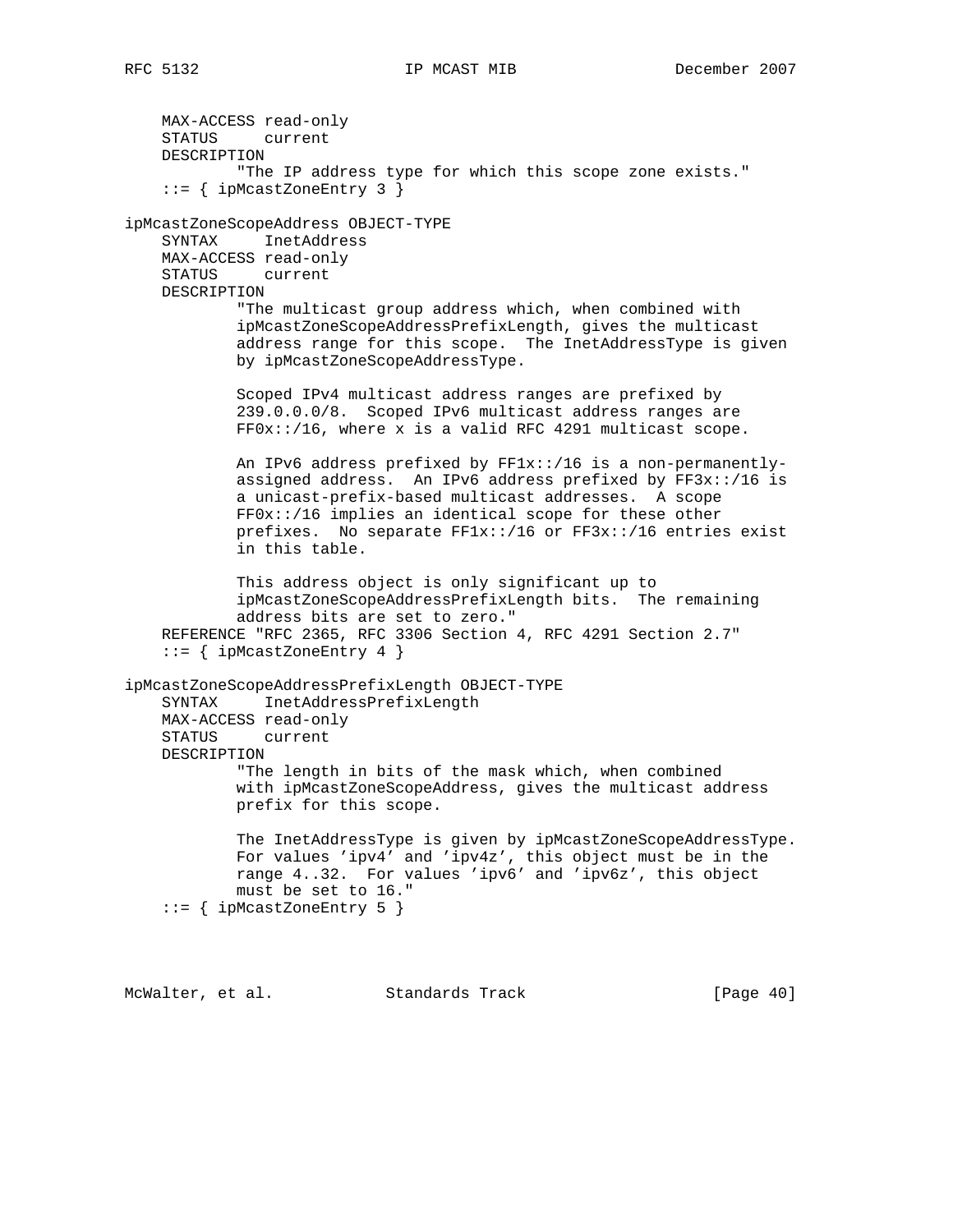```
--
-- Conformance information
--
ipMcastMIBConformance
                 OBJECT IDENTIFIER ::= { ipMcastMIB 2 }
ipMcastMIBCompliances
                OBJECT IDENTIFIER ::= { ipMcastMIBConformance 1 }
ipMcastMIBGroups OBJECT IDENTIFIER ::= { ipMcastMIBConformance 2 }
--
-- Compliance statements
--
ipMcastMIBComplianceHost MODULE-COMPLIANCE
    STATUS current
    DESCRIPTION
            "The compliance statement for hosts supporting IPMCAST-MIB.
            Support for either InetAddressType ipv4 or ipv6 is
            mandatory; support for both InetAddressTypes ipv4 and ipv6
            is optional. Support for types ipv4z and ipv6z is
            optional.
 -- OBJECT ipMcastLocalListenerGroupAddressType
 -- SYNTAX InetAddressType {unknown(0), ipv4(1), ipv6(2),
           - ipv4z(3), ipv4z(3), ipv6z(4)}
            -- DESCRIPTION
            -- This compliance requires support for ipv4 or ipv6.
 --
 -- OBJECT ipMcastLocalListenerGroupAddress
 -- SYNTAX InetAddress (SIZE (0|4|8|16|20))
            -- DESCRIPTION
            -- This compliance requires support for ipv4 or ipv6.
 --
            -- OBJECT ipMcastLocalListenerSourceAddressType
            -- SYNTAX InetAddressType {unknown(0), ipv4(1), ipv6(2),
                                         ipv4z(3), ipv6z(4)}
            -- DESCRIPTION
            -- This compliance requires support for ipv4 or ipv6.
 --
           -- OBJECT ipMcastLocalListenerSourceAddress<br>-- SYNTAX InetAddress (SIZE (0|4|8|16|20))
                       IntAddress (SIZE (0|4|8|16|20)) -- DESCRIPTION
            -- This compliance requires support for ipv4 or ipv6."
    MODULE -- this module
    MANDATORY-GROUPS { ipMcastMIBLocalListenerGroup,
```
McWalter, et al. Standards Track [Page 41]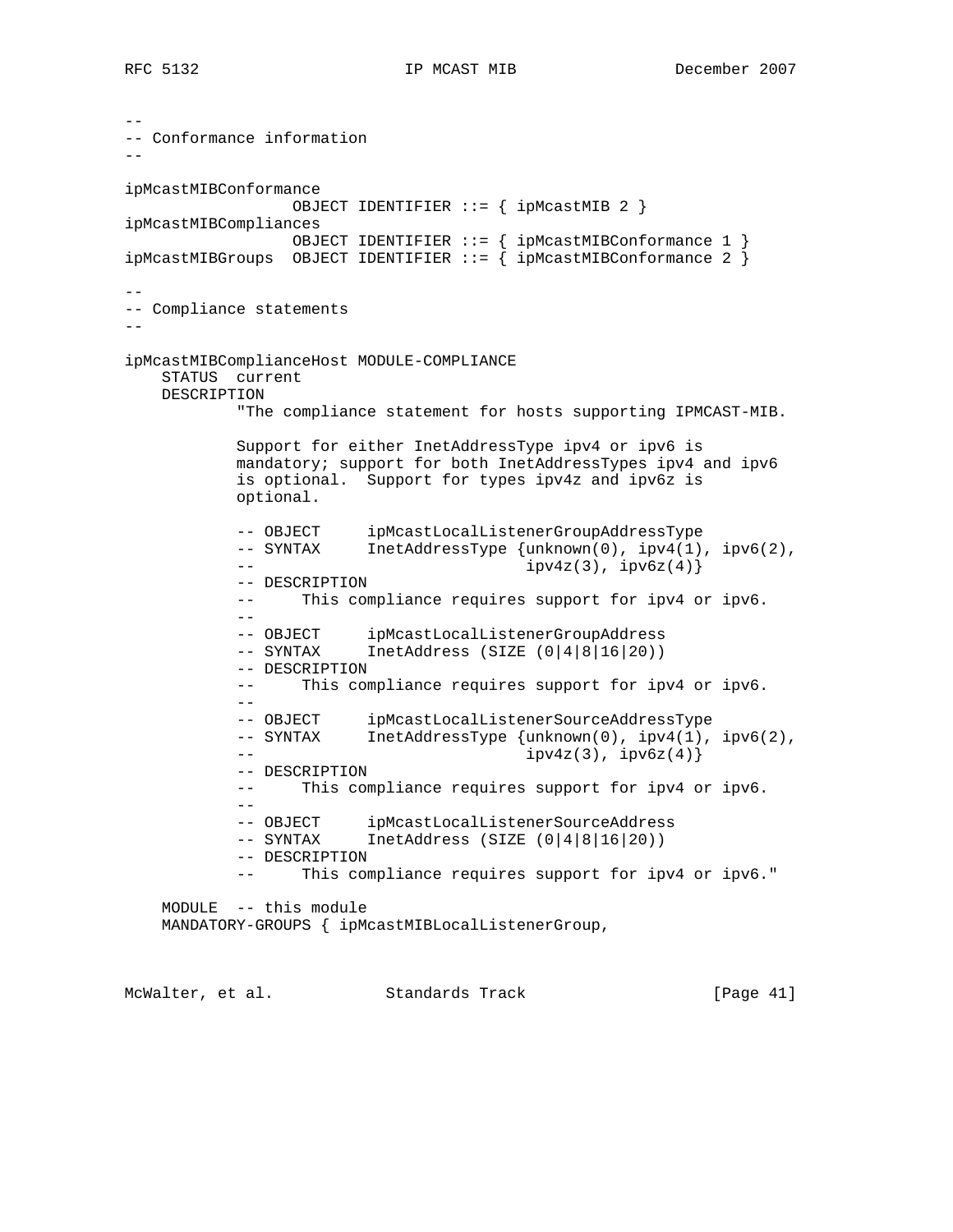ipMcastMIBBasicGroup }

 OBJECT ipMcastEnabled MIN-ACCESS read-only DESCRIPTION "Write access is not required." OBJECT ipMcastDeviceConfigStorageType MIN-ACCESS read-only DESCRIPTION "Write access is not required." GROUP ipMcastMIBSsmGroup DESCRIPTION "This group is optional." GROUP ipMcastMIBRouteGroup DESCRIPTION "This group is optional." GROUP ipMcastMIBRouteDiagnosticsGroup DESCRIPTION "This group is optional." GROUP ipMcastMIBBoundaryIfGroup DESCRIPTION "This group is optional." GROUP ipMcastMIBScopeNameGroup DESCRIPTION "This group is optional." ::= { ipMcastMIBCompliances 1 } ipMcastMIBComplianceRouter MODULE-COMPLIANCE STATUS current DESCRIPTION "The compliance statement for routers supporting IPMCAST-MIB. Support for either InetAddressType ipv4 or ipv6 is mandatory; support for both InetAddressTypes ipv4 and ipv6 is optional. Support for types ipv4z and ipv6z is optional. -- OBJECT ipMcastSsmRangeAddressType -- SYNTAX InetAddressType {ipv4(1), ipv6(2), ipv4z(3),  $--- \, 1pv6z(4)$ 

McWalter, et al. Standards Track [Page 42]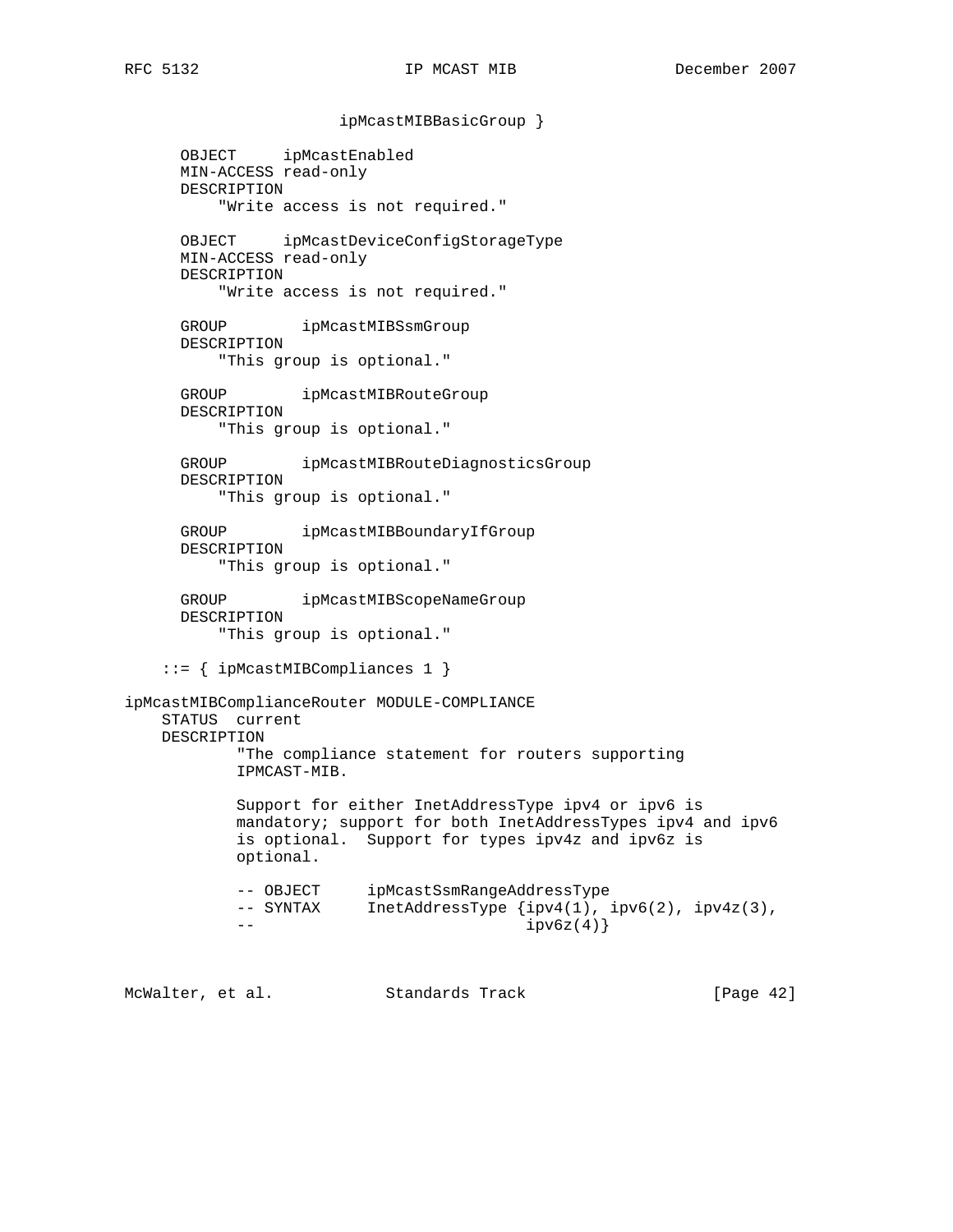```
 -- DESCRIPTION
           -- This compliance requires support for ipv4 or ipv6.
          --<br>-- OBJECT
 -- OBJECT ipMcastSsmRangeAddress
 -- SYNTAX InetAddress (SIZE (4|8|16|20))
           -- DESCRIPTION
           -- This compliance requires support for ipv4 or ipv6.
 --
           -- OBJECT ipMcastRouteGroupAddressType
           -- SYNTAX InetAddressType {unknown(0), ipv4(1), ipv6(2),
          - ipv4z(3), ipv6z(4)}
           -- DESCRIPTION
           -- This compliance requires support for unknown and
           -- either ipv4 or ipv6.
 --
-- OBJECT ipMcastRouteGroup
 -- SYNTAX InetAddress (SIZE (0|4|8|16|20))
           -- DESCRIPTION
           -- This compliance requires support for unknown and
           -- either ipv4 or ipv6.
 --
           -- OBJECT ipMcastRouteSourceAddressType
          -- SYNTAX InetAddressType {unknown(0), ipv4(1), ipv6(2),
          -ipv4z(3), ipv6z(4)}
           -- DESCRIPTION
               This compliance requires support for unknown and
           -- either ipv4 or ipv6.
 --
-- OBJECT ipMcastRouteSource
 -- SYNTAX InetAddress (SIZE (0|4|8|16|20))
           -- DESCRIPTION
           -- This compliance requires support for unknown and
           -- either ipv4 or ipv6.
          --- OBJECT ipMcastRouteNextHopGroupAddressType
          -- SYNTAX InetAddressType {unknown(0), ipv4(1), ipv6(2),
          - ipv4z(3), ipv6z(4)}
           -- DESCRIPTION
           -- This compliance requires support for unknown and
           -- either ipv4 or ipv6.
 --
          -- OBJECT ipMcastRouteNextHopGroup<br>-- SYNTAX InetAddress (SIZE (0|4|8
                     InetAddress (SIZE (0|4|8|16|20)) -- DESCRIPTION
           -- This compliance requires support for unknown and
           -- either ipv4 or ipv6.
 --
          -- OBJECT ipMcastRouteNextHopSourceAddressType
```
McWalter, et al. Standards Track [Page 43]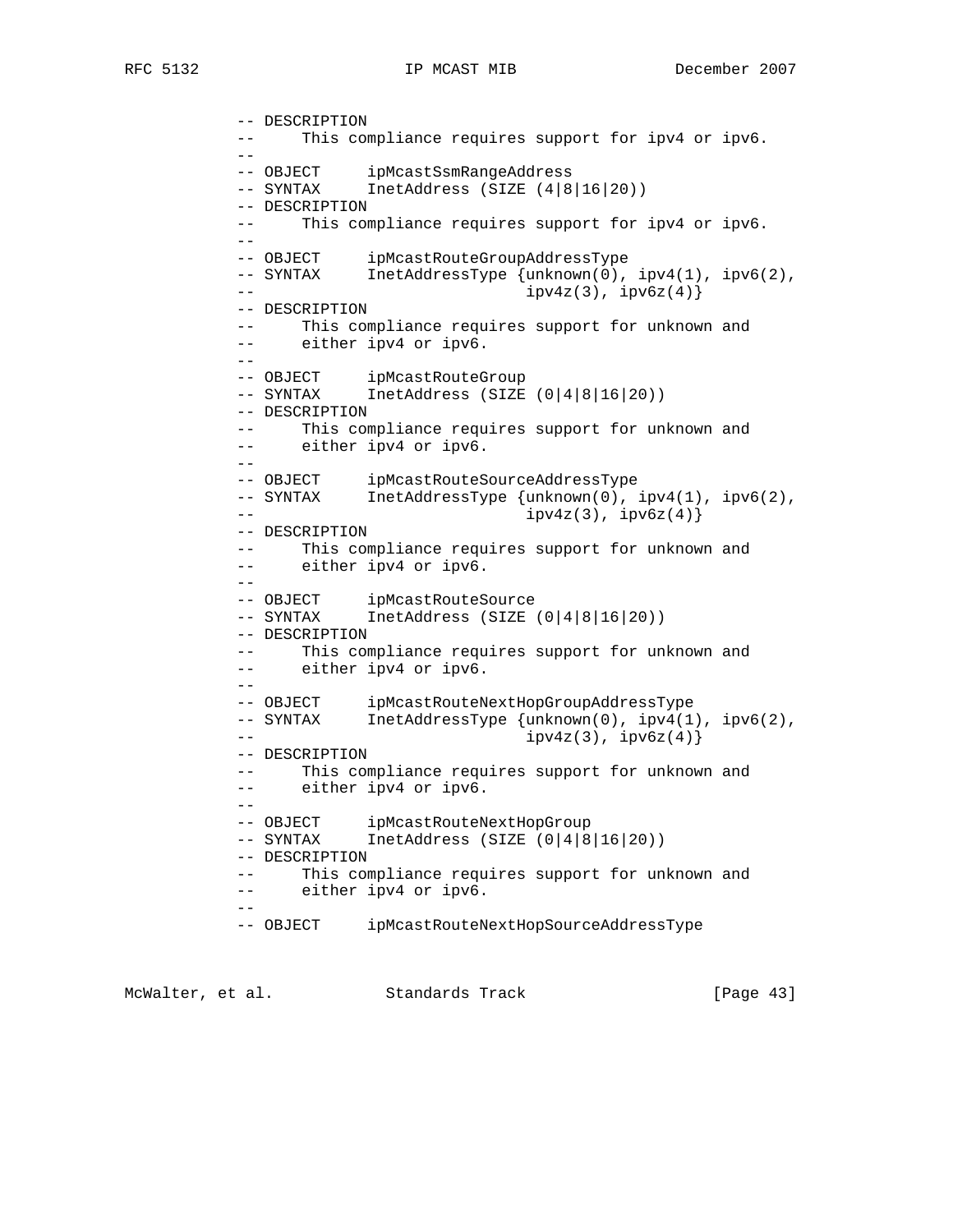-- SYNTAX InetAddressType {unknown(0), ipv4(1), ipv6(2),  $-$  ipv4z(3),  $ipv4z(3)$ ,  $ipv6z(4)$ } -- DESCRIPTION -- This compliance requires support for unknown and -- either ipv4 or ipv6. -- -- OBJECT ipMcastRouteNextHopSource -- SYNTAX InetAddress (SIZE (0|4|8|16|20)) -- DESCRIPTION -- This compliance requires support for unknown and -- either ipv4 or ipv6. -- -- OBJECT ipMcastRouteNextHopAddressType -- SYNTAX InetAddressType {unknown(0), ipv4(1), ipv6(2),  $ipv4z(3)$ ,  $ipv6z(4)$ } -- DESCRIPTION -- This compliance requires support for unknown and -- either ipv4 or ipv6. -- -- OBJECT ipMcastRouteNextHopAddress -- SYNTAX InetAddress (SIZE (0|4|8|16|20)) -- DESCRIPTION -- This compliance requires support for unknown and -- either ipv4 or ipv6." MODULE -- this module MANDATORY-GROUPS { ipMcastMIBRouteProtoGroup, ipMcastMIBBasicGroup, ipMcastMIBSsmGroup, ipMcastMIBRouteGroup } OBJECT ipMcastEnabled MIN-ACCESS read-only DESCRIPTION "Write access is not required." OBJECT ipMcastDeviceConfigStorageType MIN-ACCESS read-only DESCRIPTION "Write access is not required." OBJECT ipMcastInterfaceTtl MIN-ACCESS read-only DESCRIPTION "Write access is not required." OBJECT ipMcastInterfaceRateLimit MIN-ACCESS read-only

McWalter, et al. Standards Track [Page 44]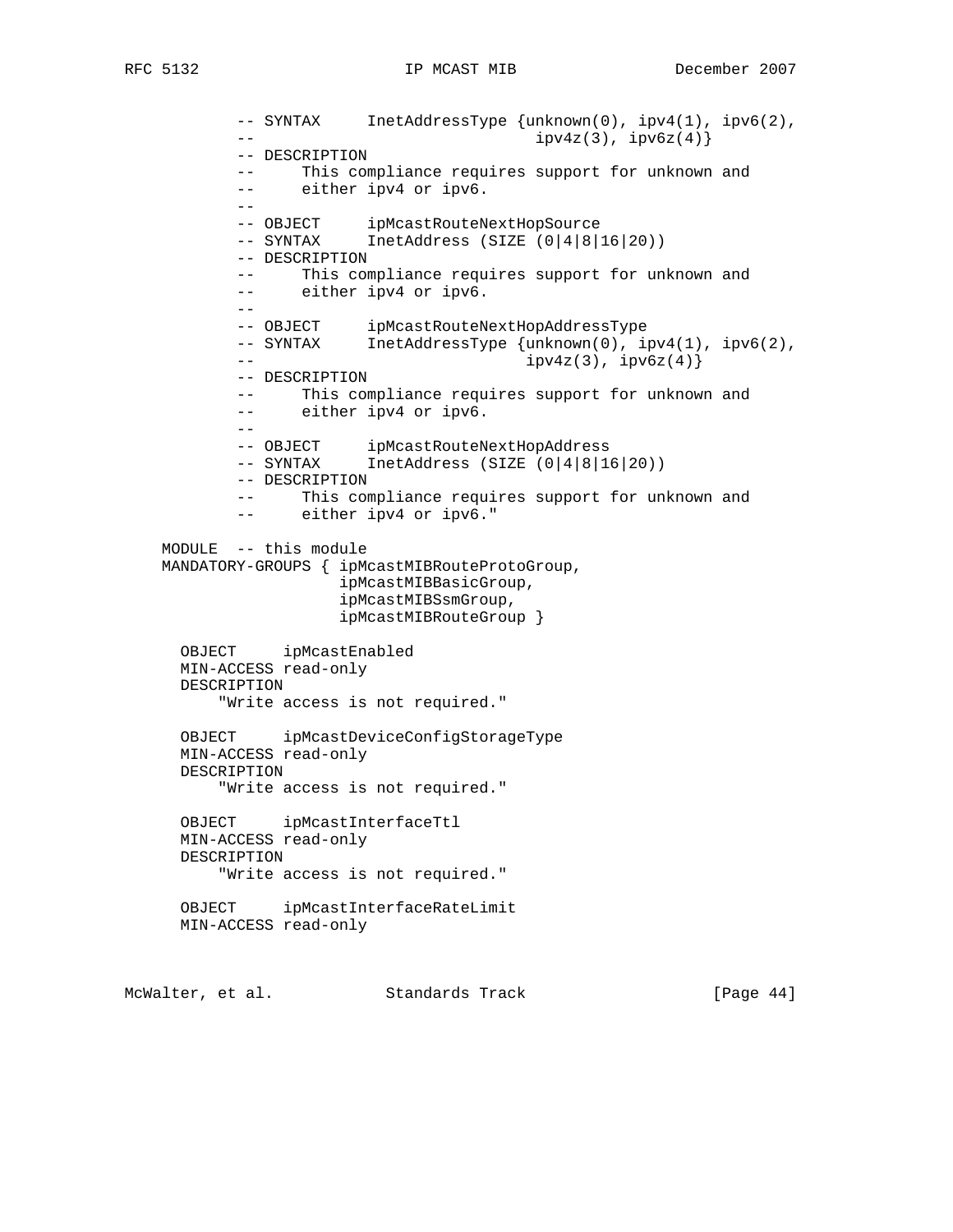DESCRIPTION "Write access is not required." OBJECT ipMcastInterfaceStorageType MIN-ACCESS read-only DESCRIPTION "Write access is not required." OBJECT ipMcastRouteUpstreamNeighborType SYNTAX InetAddressType { unknown(0), ipv4(1), ipv6(2),  $ipv4z(3)$ ,  $ipv6z(4)$ } DESCRIPTION "This compliance requires support for unknown and either ipv4 or ipv6." OBJECT ipMcastRouteUpstreamNeighbor SYNTAX InetAddress (SIZE (0|4|8|16|20)) DESCRIPTION "This compliance requires support for unknown and either ipv4 or ipv6." OBJECT ipMcastRouteRtAddressType SYNTAX InetAddressType { unknown(0), ipv4(1), ipv6(2),  $ipv4z(3)$ ,  $ipv6z(4)$ } DESCRIPTION "This compliance requires support for unknown and either ipv4 or ipv6." OBJECT ipMcastRouteRtAddress SYNTAX InetAddress (SIZE (0|4|8|16|20)) DESCRIPTION "This compliance requires support for unknown and either ipv4 or ipv6." OBJECT ipMcastSsmRangeRowStatus MIN-ACCESS read-only DESCRIPTION "Write access is not required." OBJECT ipMcastSsmRangeStorageType MIN-ACCESS read-only DESCRIPTION "Write access is not required." GROUP ipMcastMIBRouteDiagnosticsGroup DESCRIPTION "This group is not mandatory, but SHOULD be supported where hardware permits."

McWalter, et al. Standards Track [Page 45]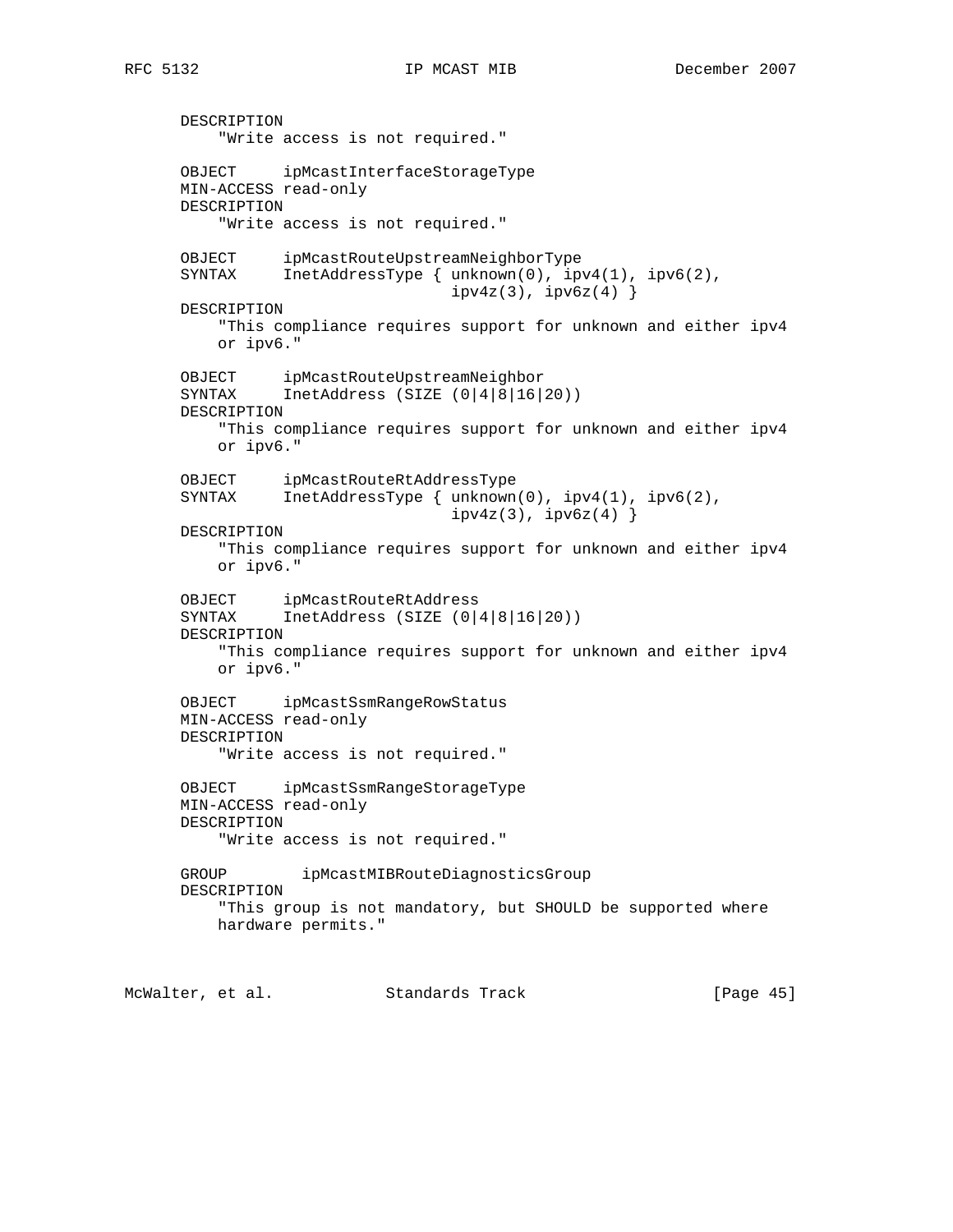GROUP ipMcastMIBPktsOutGroup DESCRIPTION "This group is optional." GROUP ipMcastMIBHopCountGroup DESCRIPTION "This group is optional." GROUP ipMcastMIBRouteOctetsGroup DESCRIPTION "This group is optional." GROUP ipMcastMIBRouteBpsGroup DESCRIPTION "This group is optional." GROUP ipMcastMIBLocalListenerGroup DESCRIPTION "This group is optional." GROUP ipMcastMIBBoundaryIfGroup DESCRIPTION "This group is optional." GROUP ipMcastMIBScopeNameGroup DESCRIPTION "This group is optional." ::= { ipMcastMIBCompliances 2 } ipMcastMIBComplianceBorderRouter MODULE-COMPLIANCE STATUS current DESCRIPTION "The compliance statement for routers on scope boundaries supporting IPMCAST-MIB. Support for either InetAddressType ipv4z or ipv6z is mandatory; support for both InetAddressTypes ipv4z and ipv6z is optional. -- OBJECT ipMcastSsmRangeAddressType -- SYNTAX InetAddressType {ipv4(1), ipv6(2), ipv4z(3),  $- ipv6z(4)$ } -- DESCRIPTION -- This compliance requires support for ipv4 or ipv6. --<br>-- OBJECT ipMcastSsmRangeAddress -- SYNTAX InetAddress (SIZE (4|8|16|20))

McWalter, et al. Standards Track [Page 46]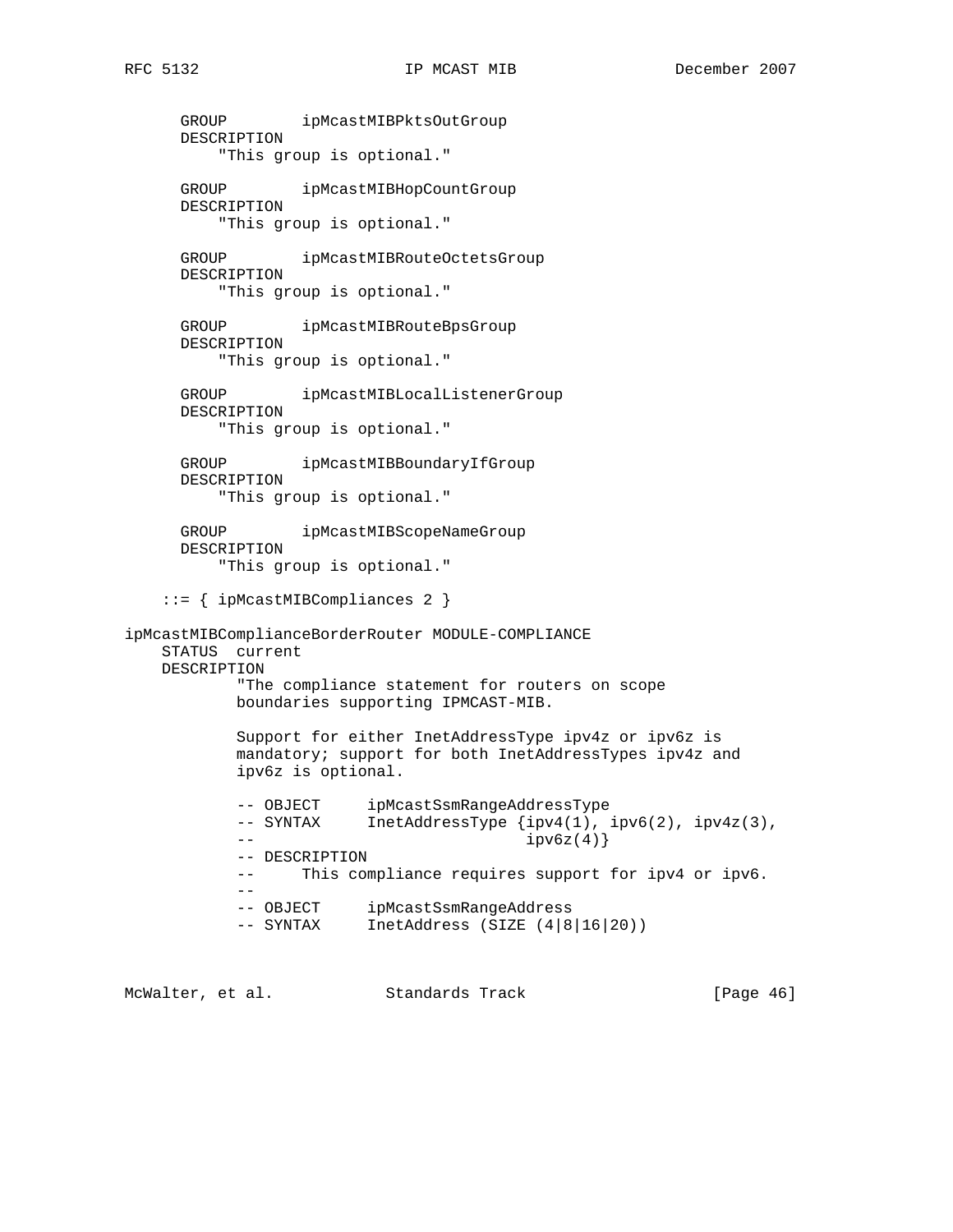```
 -- DESCRIPTION
           -- This compliance requires support for ipv4 or ipv6.
          - -- OBJECT ipMcastRouteGroupAddressType
 -- SYNTAX InetAddressType {unknown(0), ipv4(1), ipv6(2),
          - ipv4z(3), ipv4z(3), ipv6z(4)}
           -- DESCRIPTION
           -- This compliance requires support for unknown and
           -- either ipv4 or ipv6.
          --- OBJECT ipMcastRouteGroup<br>-- SYNTAX InetAddress (SIZE
                     IntAddress (SIZE (0|4|8|16|20)) -- DESCRIPTION
           -- This compliance requires support for unknown and
               either ipv4 and ipv4z or ipv6 and ipv6z.
 --
           -- OBJECT ipMcastRouteSourceAddressType
           -- SYNTAX InetAddressType {unknown(0), ipv4(1), ipv6(2),
          - ipv4z(3), ipv6z(4)}
           -- DESCRIPTION
           -- This compliance requires support for unknown and
          -- either ipv4 and ipv4z or ipv6 and ipv6z.
 --
           -- OBJECT ipMcastRouteSource
           -- SYNTAX InetAddress (SIZE (0|4|8|16|20))
           -- DESCRIPTION
           -- This compliance requires support for unknown and
          -- either ipv4 and ipv4z or ipv6 and ipv6z.
 --
          -- OBJECT ipMcastRouteNextHopGroupAddressType<br>-- SYNTAX InetAddressType {unknown(0), ipv4(1)
                     IntAddressType {unknown(0), ipv4(1), ipv6(2)}, -- ipv4z(3), ipv6z(4)}
           -- DESCRIPTION
           -- This compliance requires support for unknown and
          -- either ipv4 and ipv4z or ipv6 and ipv6z.
 --
 -- OBJECT ipMcastRouteNextHopGroup
 -- SYNTAX InetAddress (SIZE (0|4|8|16|20))
           -- DESCRIPTION
           -- This compliance requires support for unknown and
           -- either ipv4 and ipv4z or ipv6 and ipv6z.
 --
           -- OBJECT ipMcastRouteNextHopSourceAddressType
          -- SYNTAX InetAddressType {unknown(0), ipv4(1), ipv6(2),
          - ipv4z(3), ipv4z(3), ipv6z(4)}
           -- DESCRIPTION
           -- This compliance requires support for unknown and
           -- either ipv4 and ipv4z or ipv6 and ipv6z.
```
McWalter, et al. Standards Track [Page 47]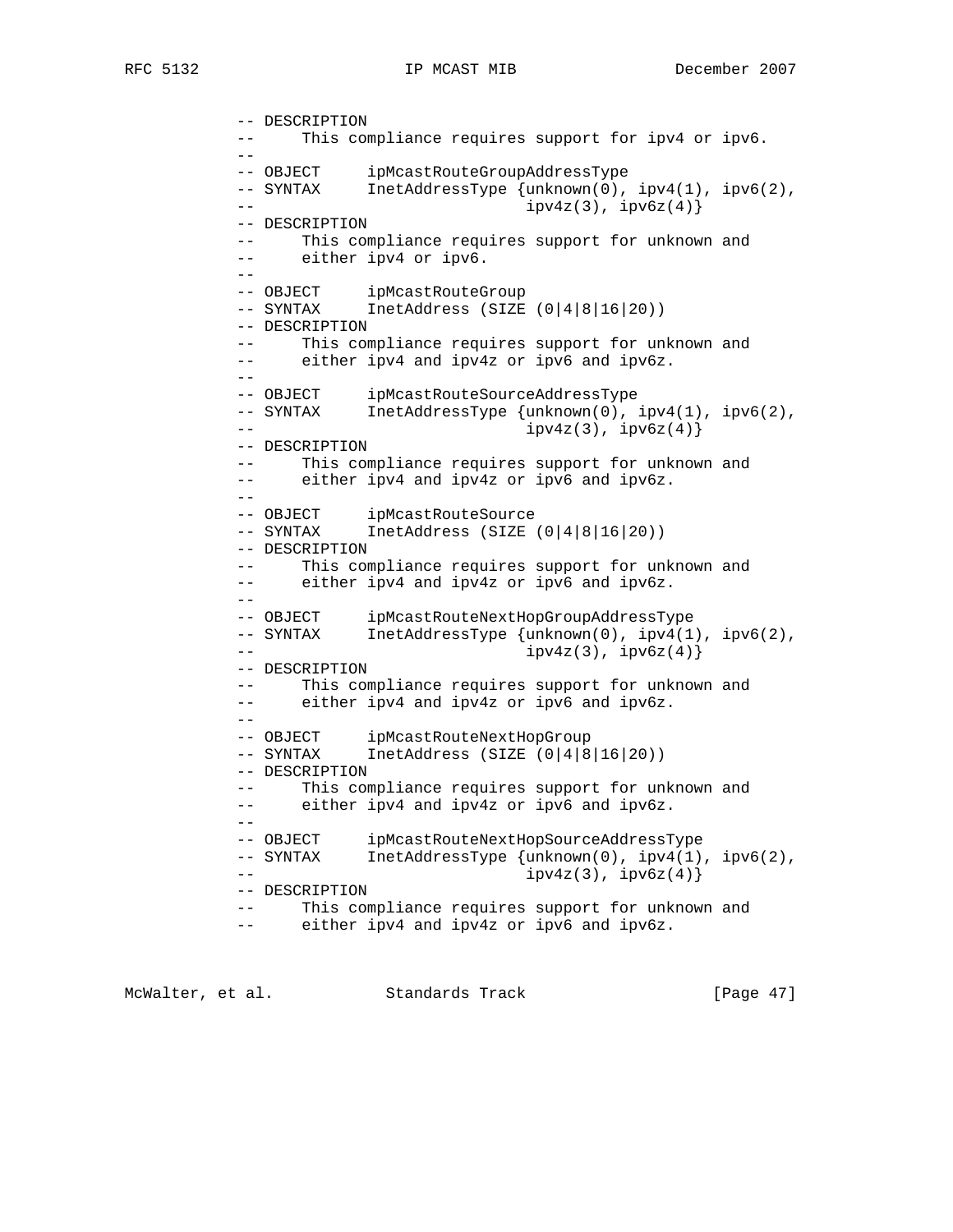-- -- OBJECT ipMcastRouteNextHopSource -- SYNTAX InetAddress (SIZE (0|4|8|16|20)) -- DESCRIPTION -- This compliance requires support for unknown and -- either ipv4 and ipv4z or ipv6 and ipv6z. -- -- OBJECT ipMcastRouteNextHopAddressType -- SYNTAX InetAddressType {unknown(0), ipv4(1), ipv6(2),  $-$  ipv4z(3),  $ipv6z(4)$ } -- DESCRIPTION -- This compliance requires support for unknown and -- either ipv4 and ipv4z or ipv6 and ipv6z. -- -- OBJECT ipMcastRouteNextHopAddress<br>-- SYNTAX InetAddress (SIZE (0|4|8|10  $IntAddress (SIZE (0|4|8|16|20))$  -- DESCRIPTION -- This compliance requires support for unknown and -- either ipv4 and ipv4z or ipv6 and ipv6z. -- -- OBJECT ipMcastBoundaryAddressType -- SYNTAX InetAddressType {ipv4(1), ipv6(2)} -- DESCRIPTION -- This compliance requires support for ipv4 or ipv6. -- -- OBJECT ipMcastBoundaryAddress -- SYNTAX InetAddress (SIZE (4|16) -- DESCRIPTION -- This compliance requires support for ipv4 or ipv6. -- -- OBJECT ipMcastScopeNameAddressType -- SYNTAX InetAddressType {ipv4(1), ipv6(2)} -- DESCRIPTION -- This compliance requires support for ipv4 or ipv6. -- -- OBJECT ipMcastScopeNameAddress<br>-- SYNTAX InetAddress (SIZE (4|16 InetAddress (SIZE  $(4|16)$  -- DESCRIPTION This compliance requires support for ipv4 or ipv6." MODULE -- this module MANDATORY-GROUPS { ipMcastMIBRouteProtoGroup, ipMcastMIBBasicGroup, ipMcastMIBSsmGroup, ipMcastMIBRouteGroup, ipMcastMIBBoundaryIfGroup, ipMcastMIBScopeNameGroup }

McWalter, et al. Standards Track [Page 48]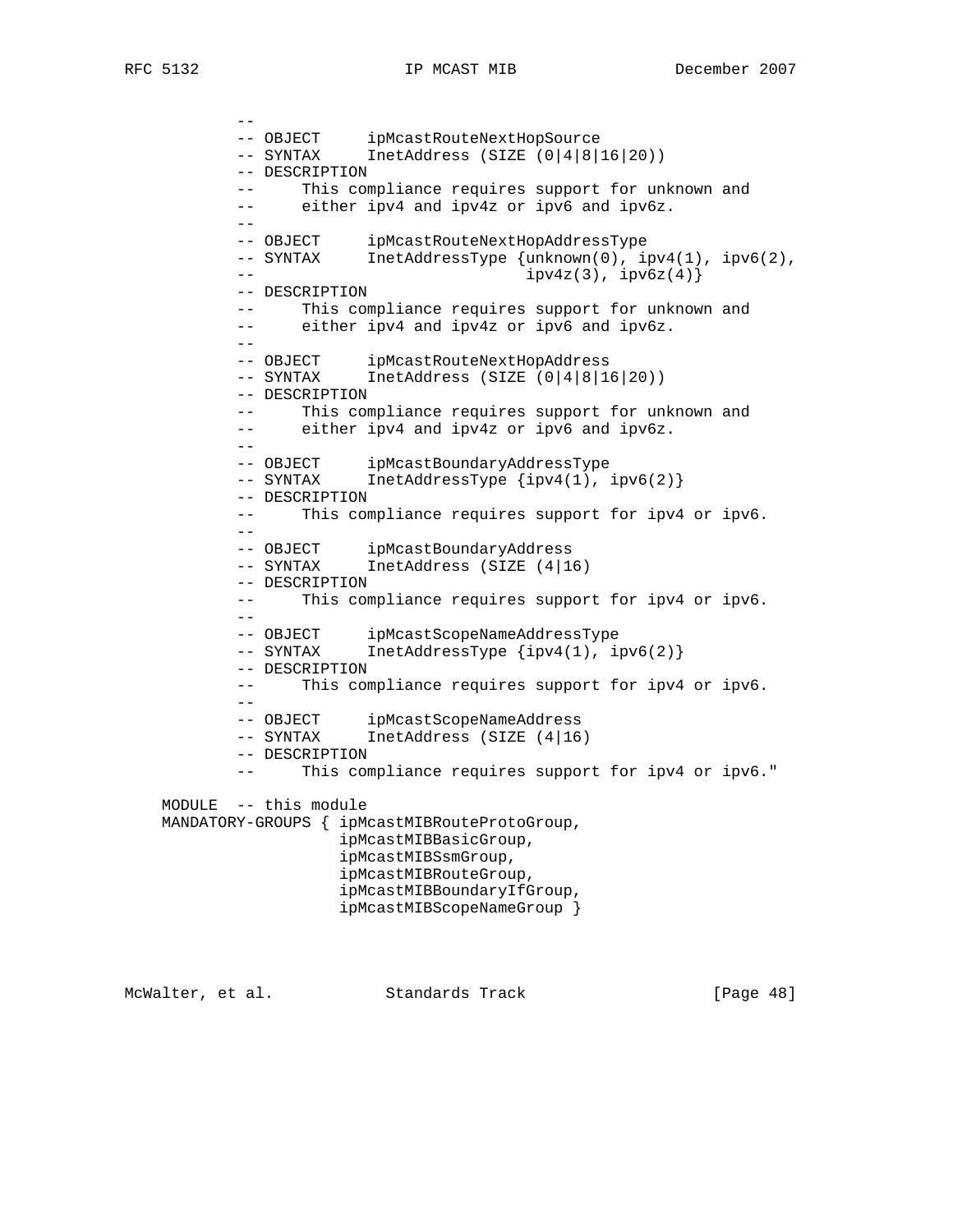OBJECT ipMcastEnabled MIN-ACCESS read-only DESCRIPTION "Write access is not required." OBJECT ipMcastDeviceConfigStorageType MIN-ACCESS read-only DESCRIPTION "Write access is not required." OBJECT ipMcastInterfaceTtl MIN-ACCESS read-only DESCRIPTION "Write access is not required." OBJECT ipMcastInterfaceRateLimit MIN-ACCESS read-only DESCRIPTION "Write access is not required." OBJECT ipMcastInterfaceStorageType MIN-ACCESS read-only DESCRIPTION "Write access is not required." OBJECT ipMcastRouteUpstreamNeighborType SYNTAX InetAddressType { unknown(0), ipv4(1), ipv6(2),  $ipv4z(3)$ ,  $ipv6z(4)$ } DESCRIPTION "This compliance requires support for unknown and either ipv4 and ipv4z, or ipv6 and ipv6z." OBJECT ipMcastRouteUpstreamNeighbor SYNTAX InetAddress (SIZE (0|4|8|16|20)) DESCRIPTION "This compliance requires support for unknown and either ipv4 and ipv4z, or ipv6 and ipv6z." OBJECT ipMcastRouteRtAddressType SYNTAX InetAddressType { unknown(0), ipv4(1), ipv6(2),  $ipv4z(3)$ ,  $ipv6z(4)$ } DESCRIPTION "This compliance requires support for unknown and either ipv4 and ipv4z, or ipv6 and ipv6z." OBJECT ipMcastRouteRtAddress SYNTAX InetAddress (SIZE (0|4|8|16|20)) DESCRIPTION

McWalter, et al. Standards Track [Page 49]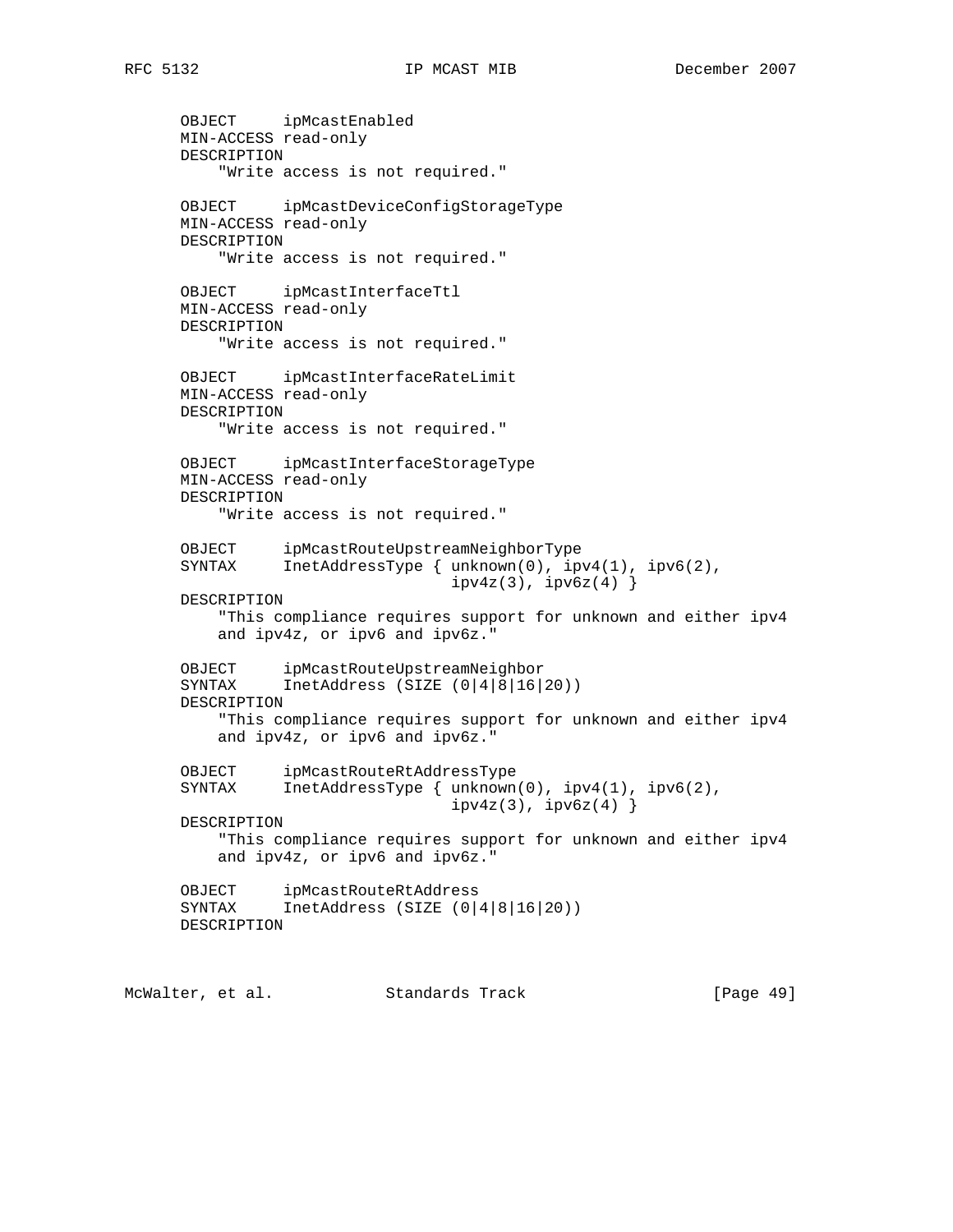"This compliance requires support for unknown and either ipv4 and ipv4z, or ipv6 and ipv6z." OBJECT ipMcastSsmRangeRowStatus MIN-ACCESS read-only DESCRIPTION "Write access is not required." OBJECT ipMcastSsmRangeStorageType MIN-ACCESS read-only DESCRIPTION "Write access is not required." GROUP ipMcastMIBRouteDiagnosticsGroup DESCRIPTION "This group is not mandatory, but SHOULD be supported where hardware permits." GROUP ipMcastMIBPktsOutGroup DESCRIPTION "This group is optional." GROUP ipMcastMIBHopCountGroup DESCRIPTION "This group is optional." GROUP ipMcastMIBRouteOctetsGroup DESCRIPTION "This group is optional." GROUP ipMcastMIBRouteBpsGroup DESCRIPTION "This group is optional." GROUP ipMcastMIBLocalListenerGroup DESCRIPTION "This group is optional." OBJECT ipMcastZoneScopeAddressType SYNTAX InetAddressType { ipv4(1), ipv6(2) } DESCRIPTION "This compliance requires support for ipv4 or ipv6." OBJECT ipMcastZoneScopeAddress SYNTAX InetAddress (SIZE (4|16)) DESCRIPTION "This compliance requires support for ipv4 or ipv6."

McWalter, et al. Standards Track [Page 50]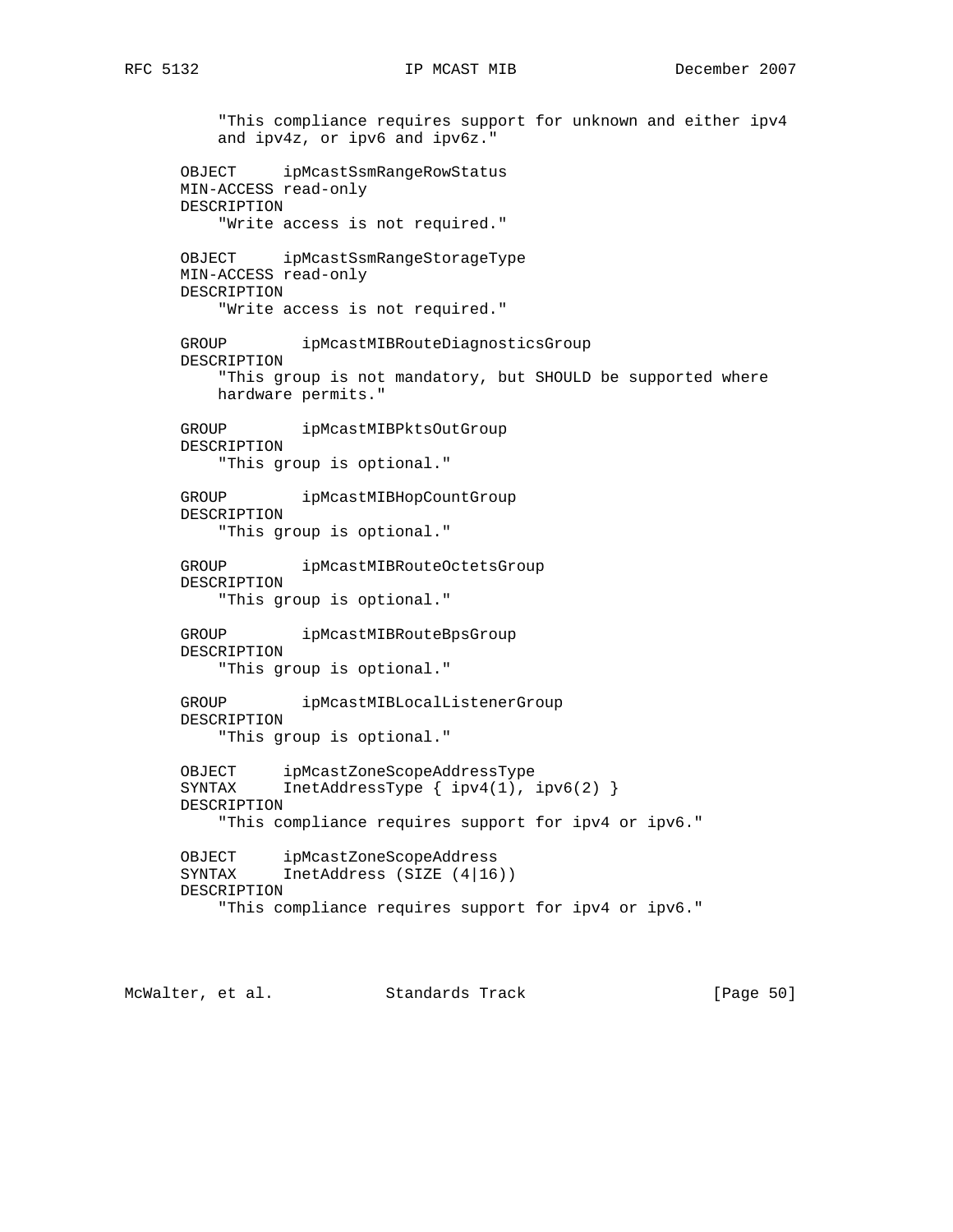```
 ::= { ipMcastMIBCompliances 3 }
--
-- Units of conformance
--
ipMcastMIBBasicGroup OBJECT-GROUP
     OBJECTS { ipMcastEnabled,
               ipMcastRouteEntryCount,
               ipMcastDeviceConfigStorageType
 }
     STATUS current
    DESCRIPTION
             "A collection of objects to support basic management of IP
             Multicast protocols."
     ::= { ipMcastMIBGroups 1 }
ipMcastMIBSsmGroup OBJECT-GROUP
     OBJECTS { ipMcastSsmRangeRowStatus,
               ipMcastSsmRangeStorageType }
     STATUS current
     DESCRIPTION
             "A collection of objects to support management of Source-
             Specific Multicast routing."
     ::= { ipMcastMIBGroups 2 }
ipMcastMIBRouteGroup OBJECT-GROUP
     OBJECTS { ipMcastInterfaceTtl,
               ipMcastInterfaceRateLimit,
               ipMcastInterfaceStorageType,
               ipMcastRouteUpstreamNeighborType,
               ipMcastRouteUpstreamNeighbor,
               ipMcastRouteInIfIndex,
               ipMcastRouteTimeStamp,
               ipMcastRouteExpiryTime,
               ipMcastRouteNextHopState,
               ipMcastRouteNextHopTimeStamp,
             ipMcastRouteNextHopExpiryTime
 }
     STATUS current
     DESCRIPTION
             "A collection of objects to support basic management of IP
             Multicast routing."
     ::= { ipMcastMIBGroups 3 }
ipMcastMIBRouteDiagnosticsGroup OBJECT-GROUP
     OBJECTS { ipMcastRoutePkts,
               ipMcastRouteTtlDropPackets,
               ipMcastRouteDifferentInIfPackets
```
McWalter, et al. Standards Track [Page 51]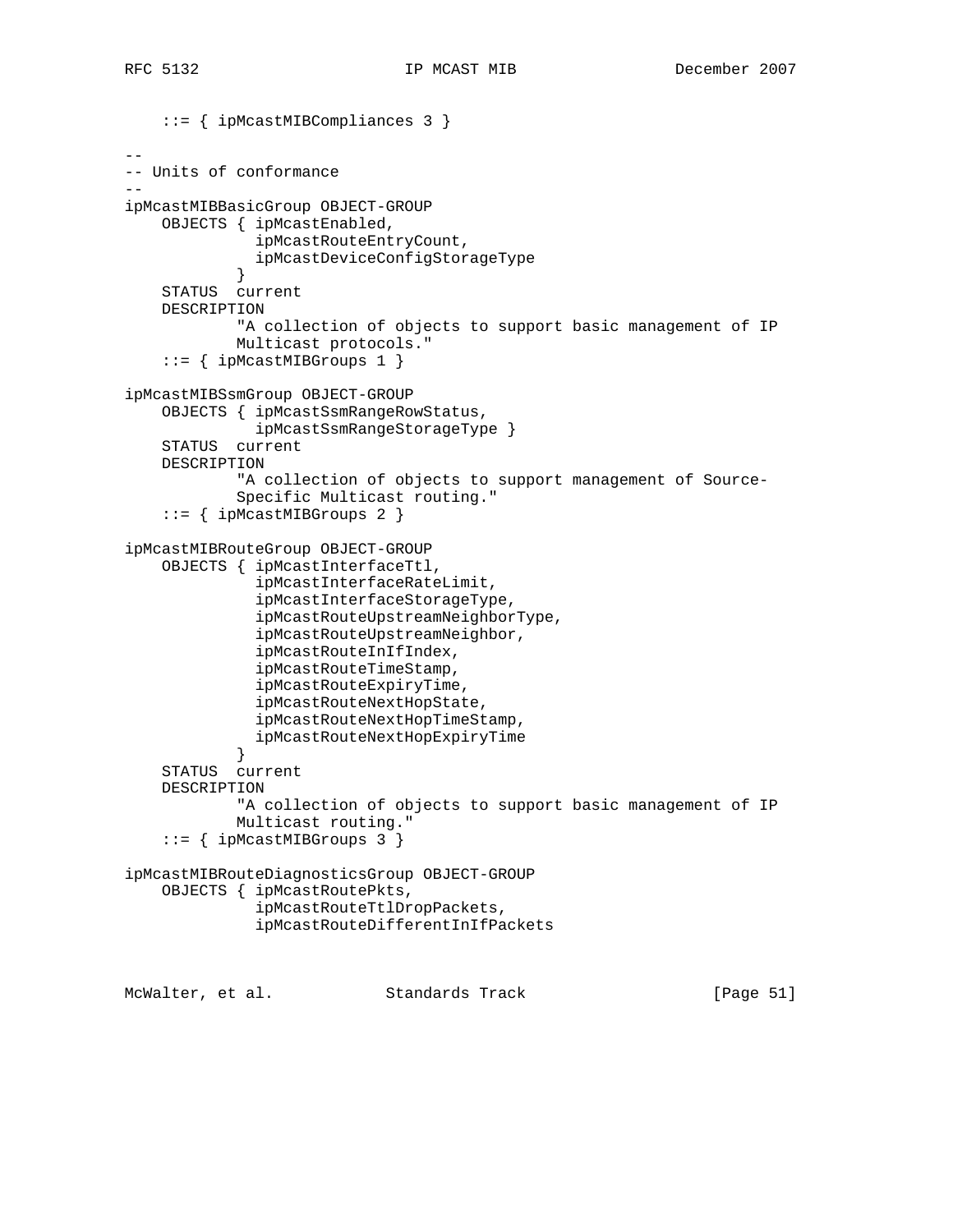} STATUS current DESCRIPTION "A collection of routing diagnostic packet counters."  $::=$  { ipMcastMIBGroups 4 } ipMcastMIBPktsOutGroup OBJECT-GROUP OBJECTS { ipMcastRouteNextHopTimeStamp, ipMcastRouteNextHopPkts } STATUS current DESCRIPTION "A collection of objects to support management of packet counters for each outgoing interface entry of a route."  $::=$  { ipMcastMIBGroups 5 } ipMcastMIBHopCountGroup OBJECT-GROUP OBJECTS { ipMcastRouteNextHopClosestMemberHops } STATUS current DESCRIPTION "A collection of objects to support management of the use of hop counts in IP Multicast routing." ::= { ipMcastMIBGroups 6 } ipMcastMIBRouteOctetsGroup OBJECT-GROUP OBJECTS { ipMcastRouteTimeStamp, ipMcastRouteOctets, ipMcastRouteTtlDropOctets, ipMcastRouteDifferentInIfOctets, ipMcastRouteNextHopTimeStamp, ipMcastRouteNextHopOctets } STATUS current DESCRIPTION "A collection of objects to support management of octet counters for each forwarding entry." ::= { ipMcastMIBGroups 7 } ipMcastMIBRouteBpsGroup OBJECT-GROUP OBJECTS { ipMcastRouteBps } STATUS current DESCRIPTION "A collection of objects to support sampling of data rate in bits per second for each forwarding entry." ::= { ipMcastMIBGroups 8 } ipMcastMIBRouteProtoGroup OBJECT-GROUP OBJECTS { ipMcastRouteProtocol, ipMcastRouteRtProtocol, ipMcastRouteRtAddressType, ipMcastRouteRtAddress, ipMcastRouteRtPrefixLength, ipMcastRouteRtType,

McWalter, et al. Standards Track [Page 52]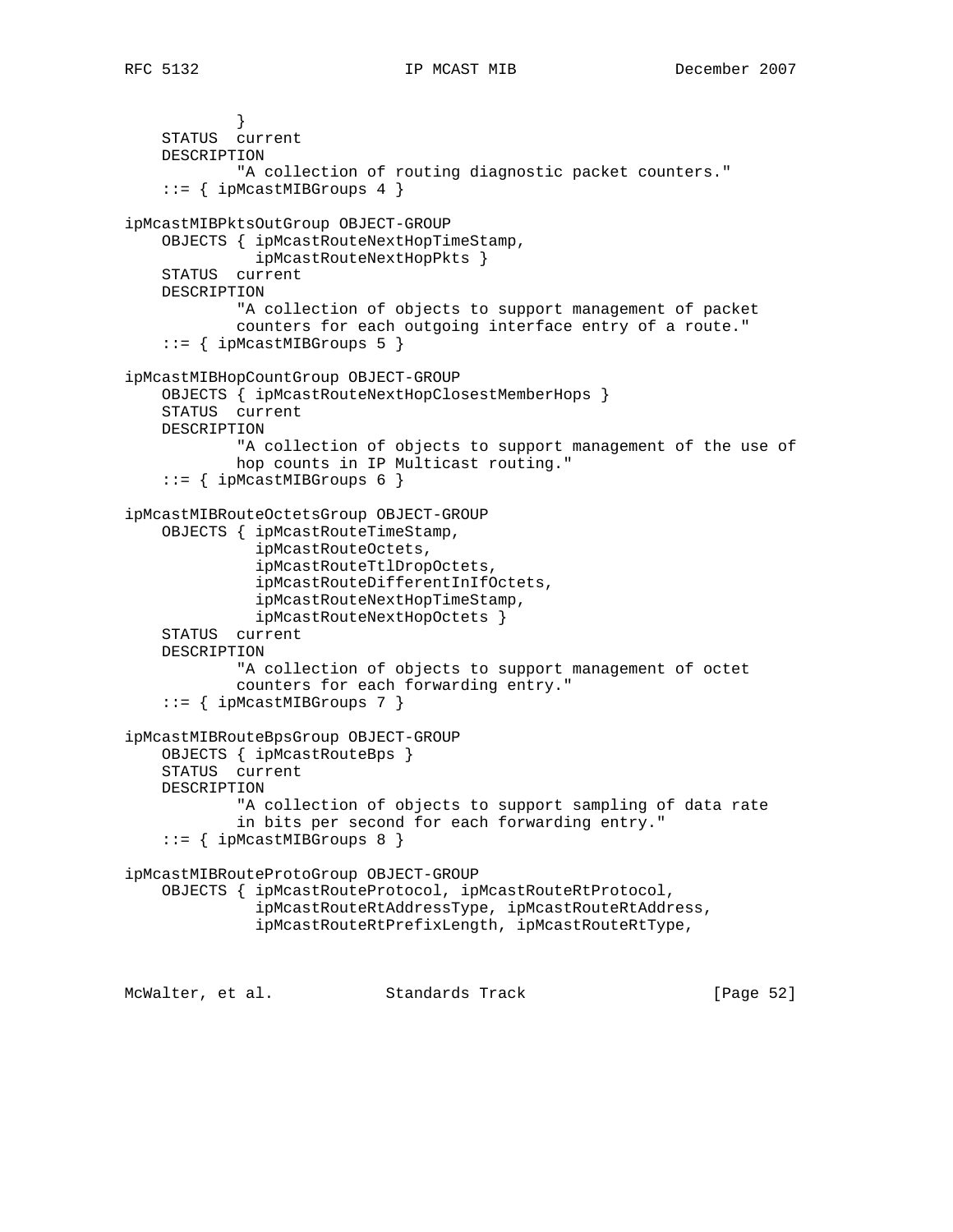```
 ipMcastRouteNextHopProtocol }
     STATUS current
     DESCRIPTION
             "A collection of objects providing information on the
             relationship between multicast routing information and the
             IP Forwarding Table."
     ::= { ipMcastMIBGroups 9 }
ipMcastMIBLocalListenerGroup OBJECT-GROUP
     OBJECTS { ipMcastLocalListenerRunIndex }
     STATUS current
     DESCRIPTION
             "A collection of objects to support management of local
             listeners on hosts or routers."
     ::= { ipMcastMIBGroups 10 }
ipMcastMIBBoundaryIfGroup OBJECT-GROUP
     OBJECTS { ipMcastBoundaryTimeStamp,
               ipMcastBoundaryDroppedMcastOctets,
               ipMcastBoundaryDroppedMcastPkts,
               ipMcastBoundaryStatus,
               ipMcastBoundaryStorageType,
               ipMcastZoneScopeDefaultZoneIndex,
               ipMcastZoneScopeAddressType,
               ipMcastZoneScopeAddress,
             ipMcastZoneScopeAddressPrefixLength
 }
     STATUS current
     DESCRIPTION
             "A collection of objects to support management of multicast
             scope zone boundaries."
     ::= { ipMcastMIBGroups 11 }
ipMcastMIBScopeNameGroup OBJECT-GROUP
     OBJECTS { ipMcastScopeNameString, ipMcastScopeNameDefault,
               ipMcastScopeNameStatus, ipMcastScopeNameStorageType }
     STATUS current
     DESCRIPTION
             "A collection of objects to support management of multicast
             address scope names."
     ::= { ipMcastMIBGroups 12 }
```

```
END
```
McWalter, et al. Standards Track [Page 53]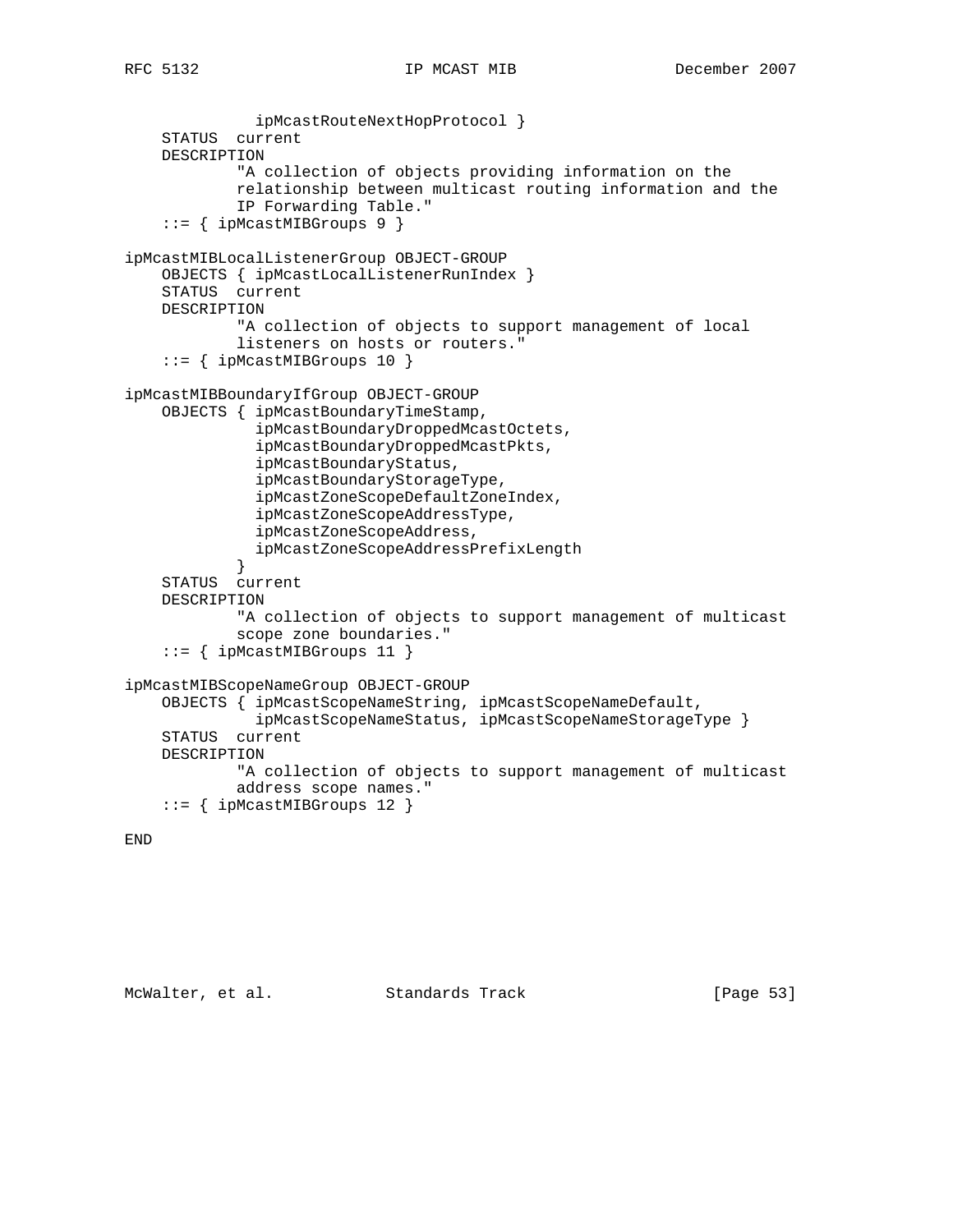## 7. Security Considerations

# 7.1. SNMPv3

 SNMP versions prior to SNMPv3 did not include adequate security. Even if the network itself is secure (for example by using IPsec), even then, there is no control as to who on the secure network is allowed to access and GET/SET (read/change/create/delete) the objects in this MIB module.

 It is RECOMMENDED that implementers consider the security features as provided by the SNMPv3 framework (see [RFC3410], section 8), including full support for the SNMPv3 cryptographic mechanisms (for authentication and privacy).

 Further, deployment of SNMP versions prior to SNMPv3 is NOT RECOMMENDED. Instead, it is RECOMMENDED to deploy SNMPv3 and to enable cryptographic security. It is then a customer/operator responsibility to ensure that the SNMP entity giving access to an instance of this MIB module is properly configured to give access to the objects only to those principals (users) that have legitimate rights to access (read/change/create/delete) them.

## 7.2. Writeable Objects

 There are a number of management objects defined in this MIB module with a MAX-ACCESS clause of read-write and/or read-create. This section discusses and lists these elements.

 Such objects may be considered sensitive or vulnerable in some network environments. The support for SET operations in a non-secure environment without proper protection can have a negative effect on network operations.

 In this MIB module, possible effects that can be induced by SET operations on writeable objects include:

- o Modifications to multicast routing behavior that prevent or disrupt services provided by the network, including (but not limited to) multicast data traffic delivery.
- o Modifications to multicast routing behavior that allow interception or subversion of information that is carried by the network. For example, attacks can be envisaged that would pass nominated multicast data streams through a nominated location, without the sources or listeners becoming aware of this subversion.

McWalter, et al. Standards Track [Page 54]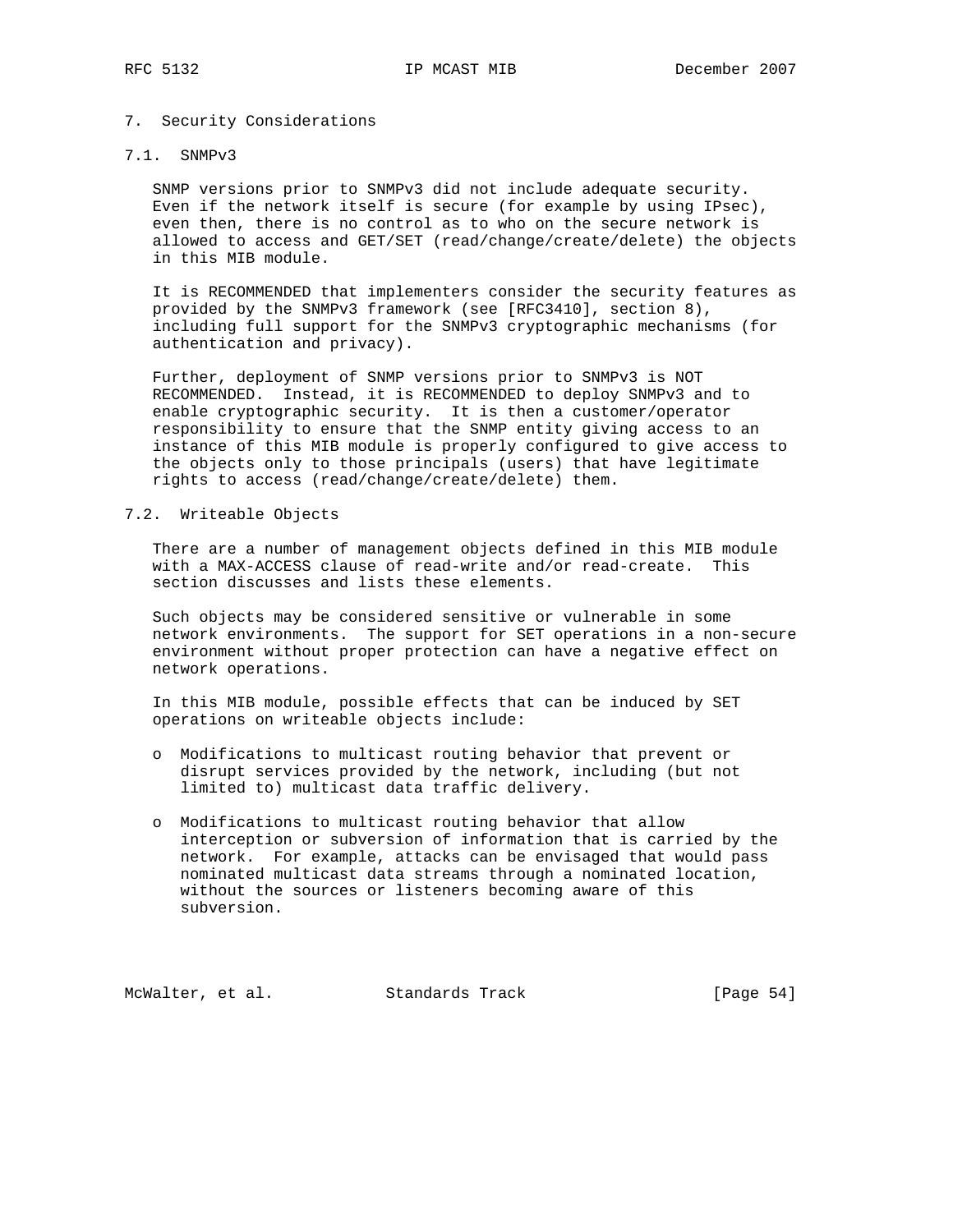The following are the read-write and read-create objects defined in this MIB module.

 ipMcastEnabled ipMcastDeviceConfigStorageType ipMcastInterfaceTtl ipMcastInterfaceRateLimit ipMcastInterfaceStorageType ipMcastSsmRangeRowStatus ipMcastSsmRangeStorageType ipMcastBoundaryStatus ipMcastBoundaryStorageType ipMcastScopeNameString ipMcastScopeNameDefault ipMcastScopeNameStatus ipMcastScopeNameStorageType

## 7.3. Readable Objects

 As well as the writeable objects discussed above, there are a number of readable objects (i.e., objects with a MAX-ACCESS other than not accessible) that may be considered sensitive or vulnerable in some network environments. It is thus important to control even GET and/or NOTIFY access to these objects and possibly to even encrypt the values of these objects when sending them over the network via SNMP.

 In this MIB module, possible effects that can be induced by GET and/or NOTIFY operations include:

- o Determination of the topology, disposition, and composition of the network. This information may be commercially sensitive, and may also be used in preparation for attacks, including any of the attacks described above.
- o Determinion of whether multicast data is flowing in the network, or has flowed recently, as well as the locations of senders and recipients. An attacker can apply 'traffic analysis' to this data. In some cases, the information revealed by traffic analyses can be as damaging as full knowledge of the data being transported.
- 8. IANA Considerations

 IPMCAST-MIB is rooted under the mib-2 subtree. IANA has assigned { mib-2 168 } to the IPMCAST-MIB module specified in this document.

9. Acknowledgements

 This MIB module is based on the original work in [RFC2932] by K. McCloghrie, D. Farinacci, and D. Thaler.

 Suggested IPv6 multicast MIBs by R. Sivaramu and R. Raghunarayan have been used for comparison while editing this MIB module.

McWalter, et al. Standards Track [Page 55]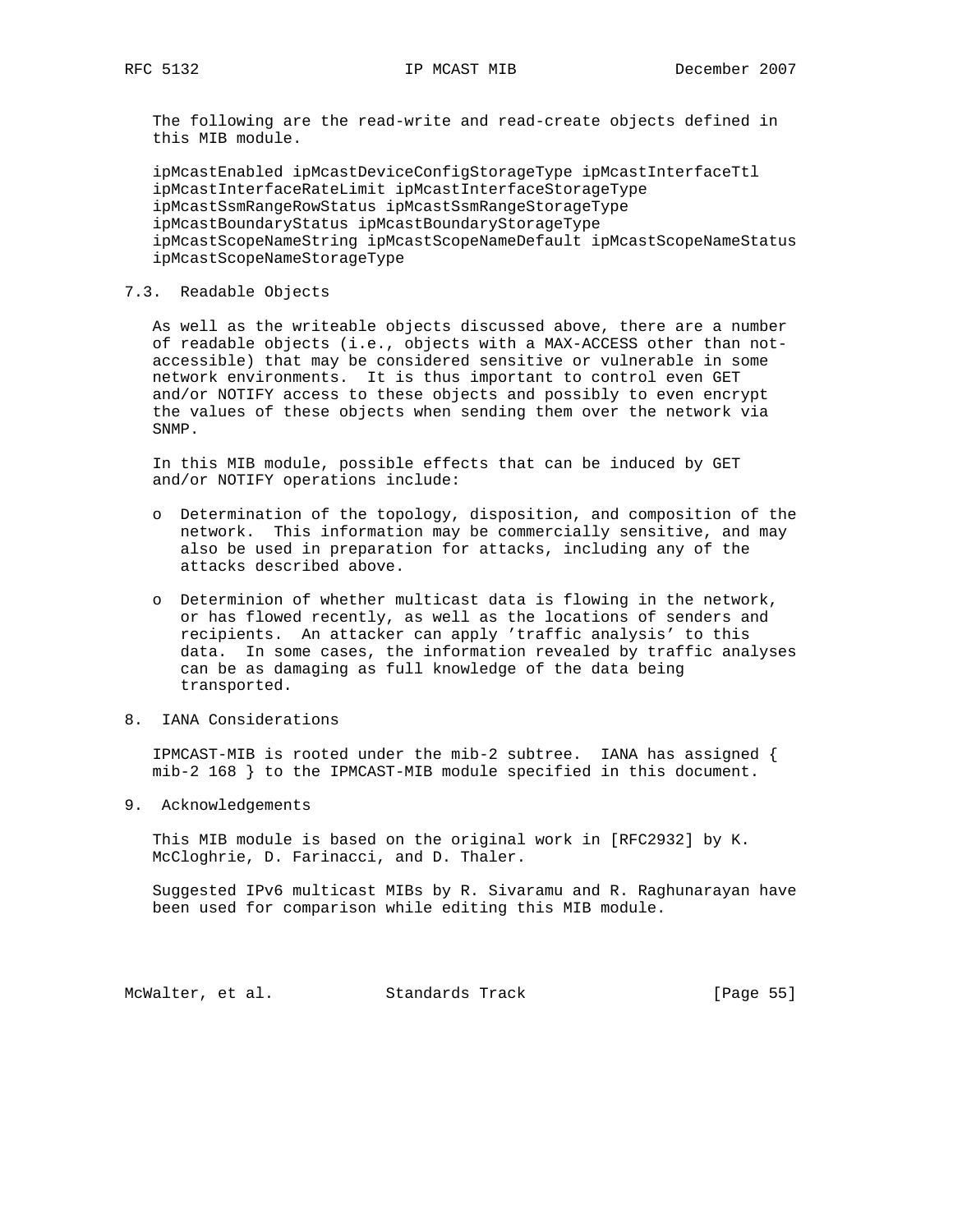The authors are grateful to Bill Fenner for fine ideas, and to Bharat Joshi for input and several corrections.

 The authors also wish to thank John Flick, Bert Wijnen, and Stig Venaas for their reviewing and comments.

10. References

- 10.1. Normative References
	- [RFC2119] Bradner, S., "Key words for use in RFCs to Indicate Requirement Levels", BCP 14, RFC 2119, March 1997.
	- [RFC2365] Meyer, D., "Administratively Scoped IP Multicast", BCP 23, RFC 2365, July 1998.
	- [RFC2578] McCloghrie, K., Ed., Perkins, D., Ed., and J. Schoenwaelder, Ed., "Structure of Management Information Version 2 (SMIv2)", STD 58, RFC 2578, April 1999.
	- [RFC2579] McCloghrie, K., Ed., Perkins, D., Ed., and J. Schoenwaelder, Ed., "Textual Conventions for SMIv2", STD 58, RFC 2579, April 1999.
	- [RFC2580] McCloghrie, K., Perkins, D., and J. Schoenwaelder, "Conformance Statements for SMIv2", STD 58, RFC 2580, April 1999.
	- [RFC2856] Bierman, A., McCloghrie, K., and R. Presuhn, "Textual Conventions for Additional High Capacity Data Types", RFC 2856, June 2000.
	- [RFC2863] McCloghrie, K. and F. Kastenholz, "The Interfaces Group MIB", RFC 2863, June 2000.
	- [RFC3306] Haberman, B. and D. Thaler, "Unicast-Prefix-based IPv6 Multicast Addresses", RFC 3306, August 2002.
	- [RFC3411] Harrington, D., Presuhn, R., and B. Wijnen, "An Architecture for Describing Simple Network Management Protocol (SNMP) Management Frameworks", STD 62, RFC 3411, December 2002.
	- [RFC4001] Daniele, M., Haberman, B., Routhier, S., and J. Schoenwaelder, "Textual Conventions for Internet Network Addresses", RFC 4001, February 2005.

McWalter, et al. Standards Track [Page 56]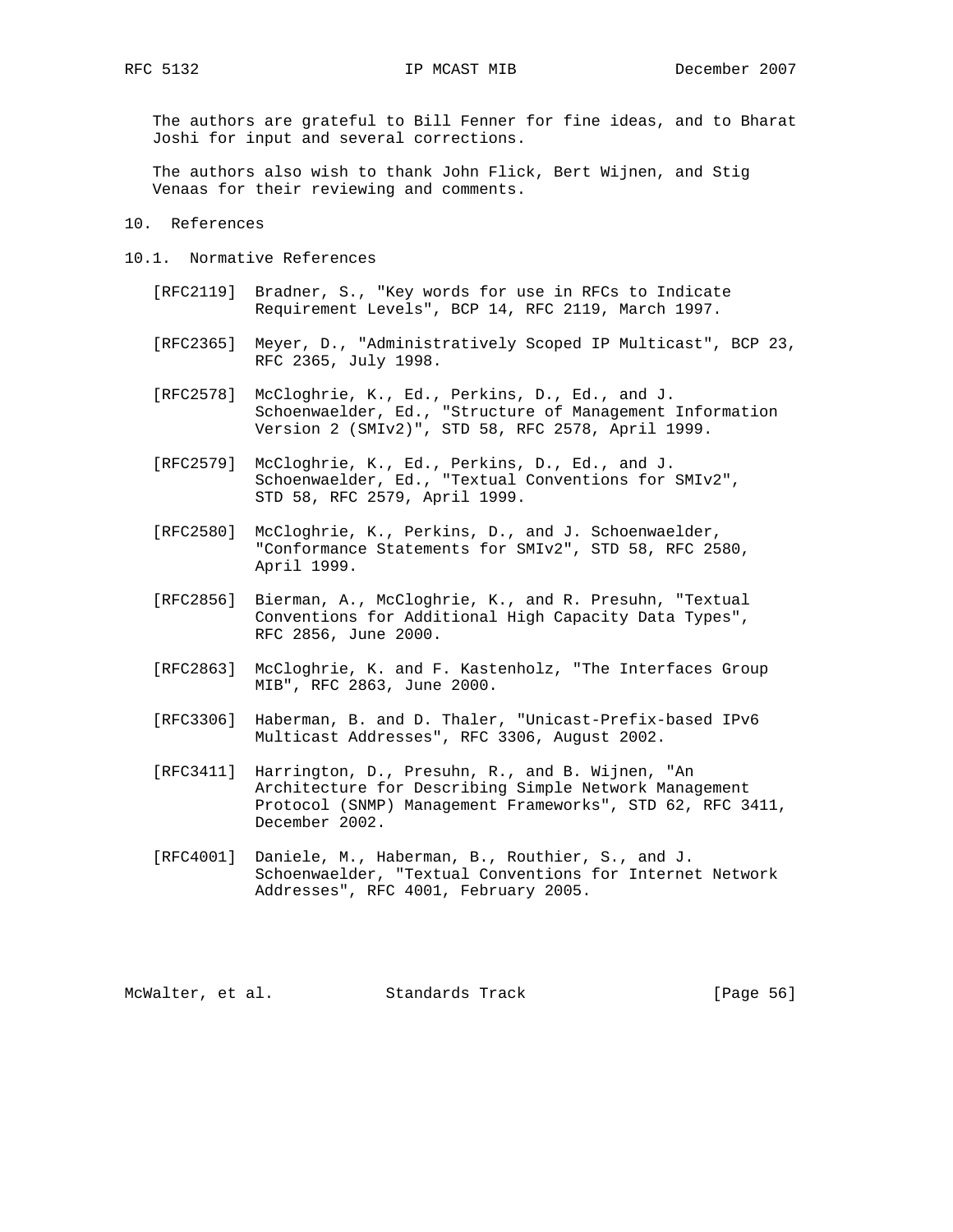- [RFC4007] Deering, S., Haberman, B., Jinmei, T., Nordmark, E., and B. Zill, "IPv6 Scoped Address Architecture", RFC 4007, March 2005.
- [RFC4291] Hinden, R. and S. Deering, "IP Version 6 Addressing Architecture", RFC 4291, February 2006.
- [RFC5131] McWalter, D., "A MIB Textual Convention for Language Tags", RFC 5131, December 2007.
- 10.2. Informative References
	- [RFC2287] Krupczak, C. and J. Saperia, "Definitions of System-Level Managed Objects for Applications", RFC 2287, February 1998.
	- [RFC2932] McCloghrie, K., Farinacci, D., and D. Thaler, "IPv4 Multicast Routing MIB", RFC 2932, October 2000.
	- [RFC3410] Case, J., Mundy, R., Partain, D., and B. Stewart, "Introduction and Applicability Statements for Internet- Standard Management Framework", RFC 3410, December 2002.
	- [RFC3569] Bhattacharyya, S., "An Overview of Source-Specific Multicast (SSM)", RFC 3569, July 2003.
	- [RFC4293] Routhier, S., "Management Information Base for the Internet Protocol (IP)", RFC 4293, April 2006.
	- [RFC4601] Fenner, B., Handley, M., Holbrook, H., and I. Kouvelas, "Protocol Independent Multicast - Sparse Mode (PIM-SM): Protocol Specification (Revised)", RFC 4601, August 2006.
	- [RFC4646] Phillips, A. and M. Davis, "Tags for Identifying Languages", BCP 47, RFC 4646, September 2006.
	- [RFC5015] Handley, M., Kouvelas, I., Speakman, T., and L. Vicisano, "Bidirectional Protocol Independent Multicast (BIDIR- PIM)", RFC 5015, October 2007.

McWalter, et al. Standards Track [Page 57]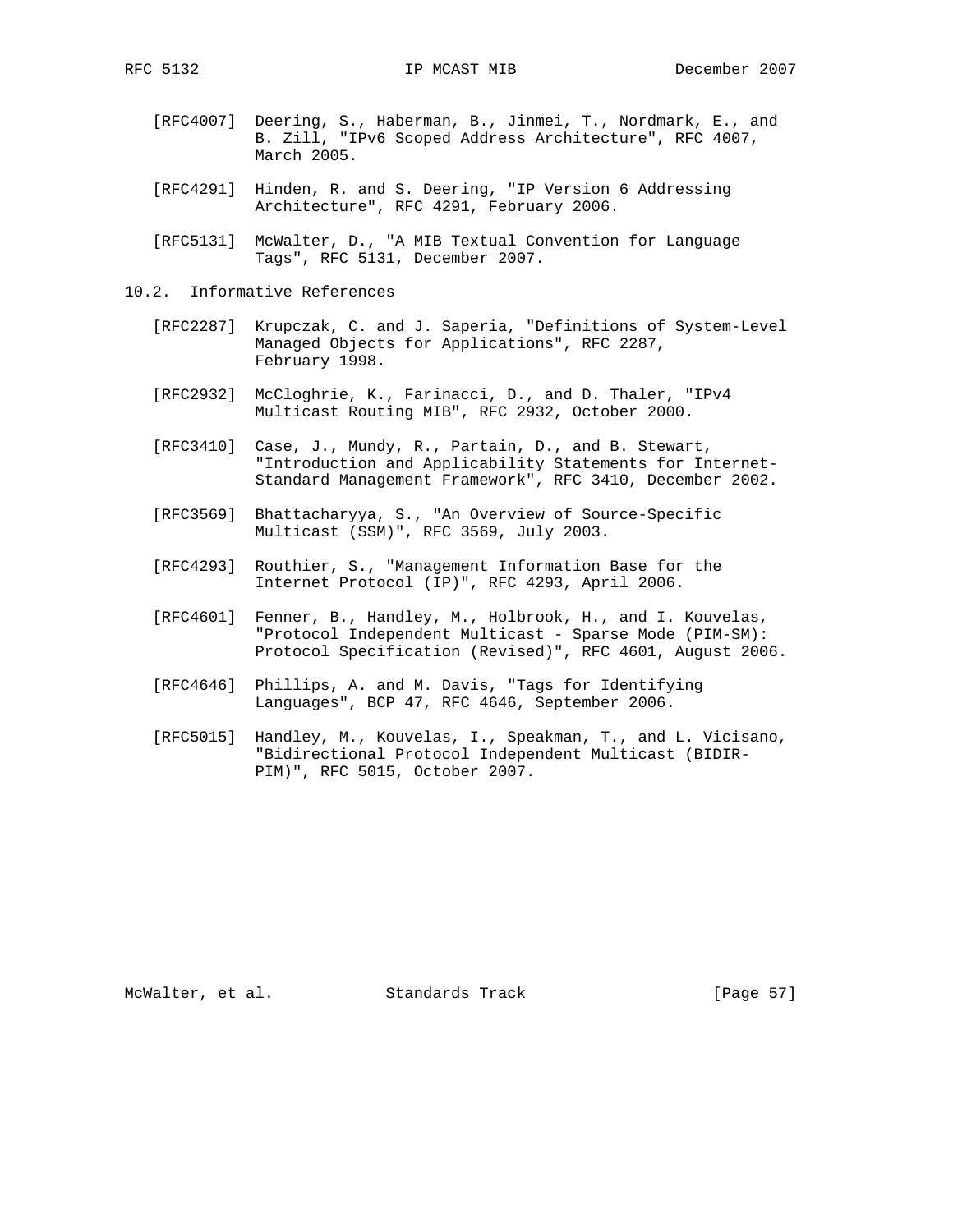Authors' Addresses David McWalter Data Connection Ltd 100 Church Street Enfield EN2 6BQ UK EMail: dmcw@dataconnection.com Dave Thaler Microsoft Corporation One Microsoft Way Redmond, WA 98052-6399 USA EMail: dthaler@windows.microsoft.com Andrew Kessler Cisco Systems 425 E. Tasman Drive San Jose, CA 95134 USA EMail: kessler@cisco.com

McWalter, et al. Standards Track [Page 58]